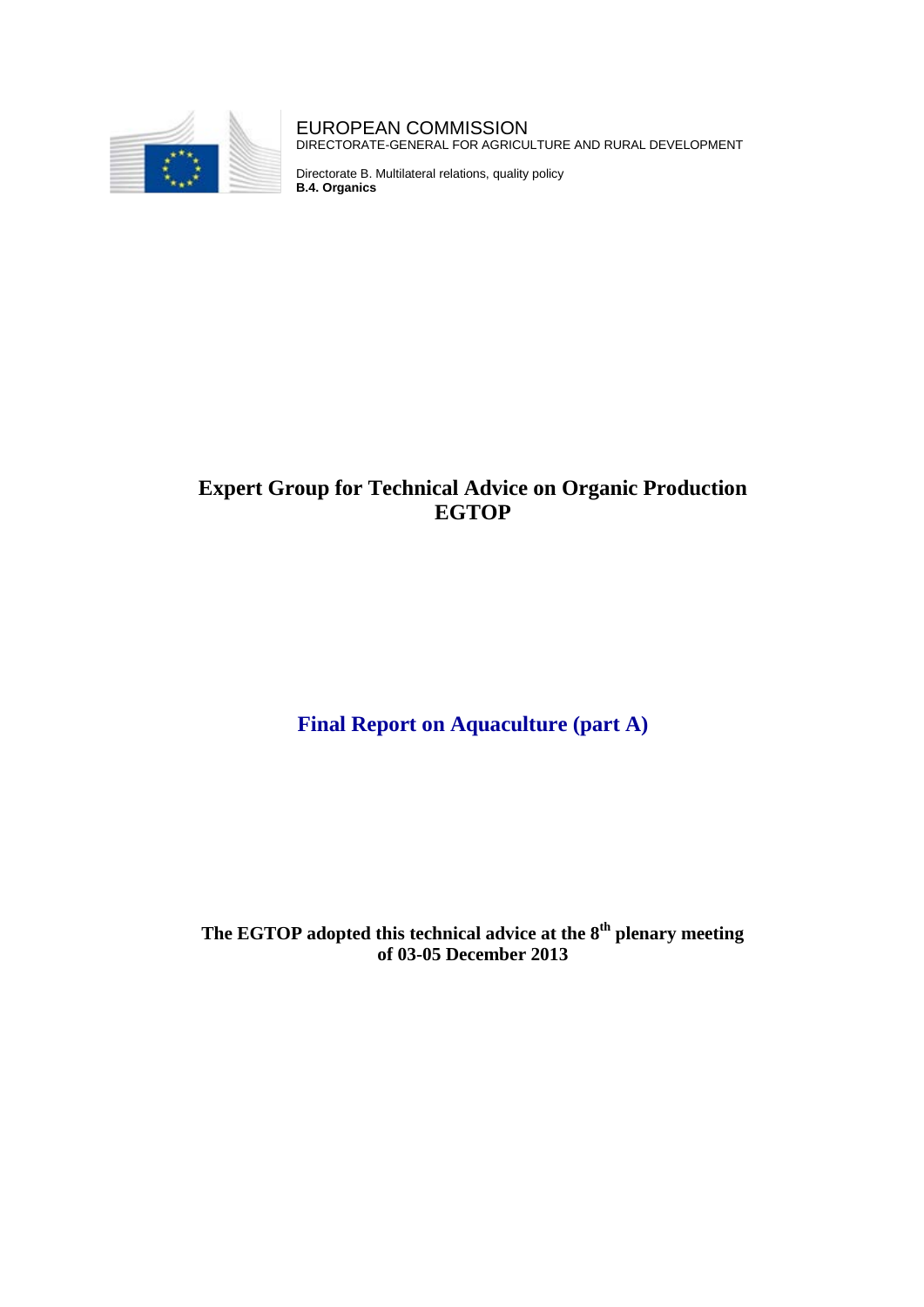## **About the setting up of an independent expert panel for technical advice**

With the Communication from the Commission to the Council and to the European Parliament on a European action plan for organic food and farming adopted in June 2004, the Commission intended to assess the situation and to lay down the basis for policy development, thereby providing an overall strategic vision for the contribution of organic farming to the common agricultural policy. In particular, the European action plan for organic food and farming recommends, in action 11, establishing an independent expert panel for technical advice. The Commission may need technical advice to decide on the authorisation of the use of products, substances and techniques in organic farming and processing, to develop or improve organic production rules and, more in general, for any other matter relating to the area of organic production. By Commission Decision (EC) No  $427/2009<sup>1</sup>$  $427/2009<sup>1</sup>$  $427/2009<sup>1</sup>$  of 3 June 2009, the Commission set up the Expert Group for Technical Advice on Organic Production.

#### **EGTOP**

The Group shall provide technical advice on any matter relating to the area of organic production and in particular it must assist the Commission in evaluating products, substances and techniques which can be used in organic production, improving existing rules and developing new production rules and in bringing about an exchange of experience and good practices in the field of organic production.

# **EGTOP Permanent Group**

- Alexander Beck
- Michel Bouilhol
- Keith Ball
- Jacques Cabaret
- Niels Halberg
- Sonya Ivanova-Peneva
- Lizzie Melby Jespersen
- Nicolas Lampkin
- Giuseppe Lembo
- Robin Frederik Alexander Moritz
- Roberto Garcia Ruiz
- Bernhard Speiser
- Fabio Tittarelli

#### **Contact**

<u>.</u>

**European Commission – Agriculture and Rural Development**

**Directorate B: Multilateral Relations, Quality Policy**

**Unit B4 – Organic Farming**

**Office L130 – 03/232 B-1049 BRUSSELS BELGIUM**

**Functional mailbox: [agri-exp-gr-organic@ec.europa.eu](mailto:agri-exp-gr-organic@ec.europa.eu)**

<span id="page-1-0"></span><sup>1</sup> Commission Decision (EC) No 427/2009 of 3 June 2009 establishing the expert group for technical advice on organic production (O.J. L 139, 5.6.2009, p. 29–31)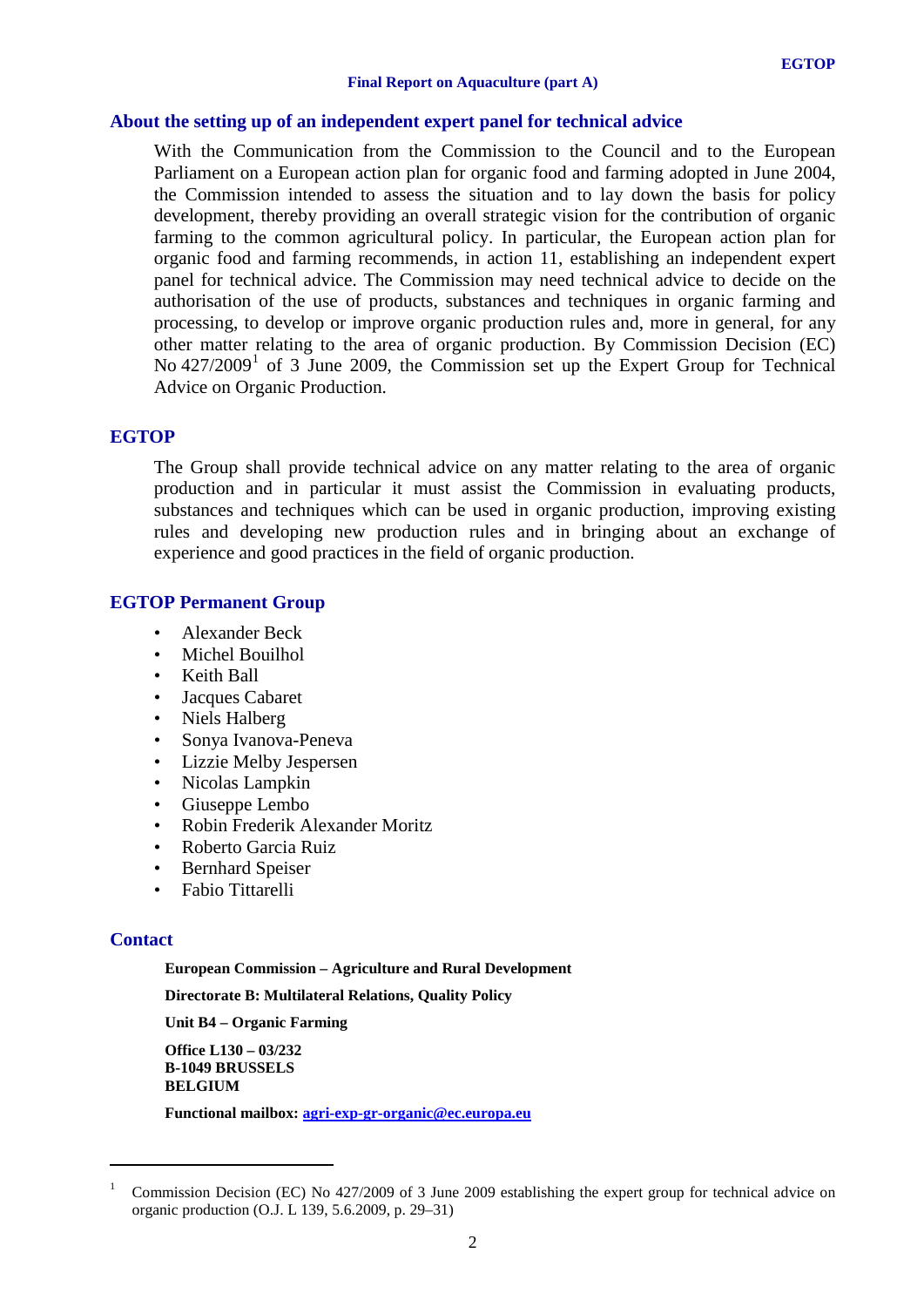#### **Final Report on Aquaculture (part A)**

The report of the Expert Group presents the views of the independent experts who are members of the Group. They do not necessarily reflect the views of the European Commission. The reports are published by the European Commission in their original language only.

[http://ec.europa.eu/agriculture/organic/home\\_en](http://ec.europa.eu/agriculture/organic/home_en)

# **Acknowledgments:**

Members of the Sub-group are acknowledged for their valuable contribution to this technical advice. The members are:

- Giuseppe Lembo (chair)
- Elena Mente (rapporteur)
- Alicia Estevez Garcia
- Alfred Jokumsen

# **Secretariat:**

- João Onofre
- Luis Martín Plaza
- Eoin Mac Aoidh
- Suzana Median
- Iva Bažon
- Louis Mahy

All declarations of interest of Permanent Group members are available at the following webpage: [http://ec.europa.eu/agriculture/organic/home\\_en](http://ec.europa.eu/agriculture/organic/home_en)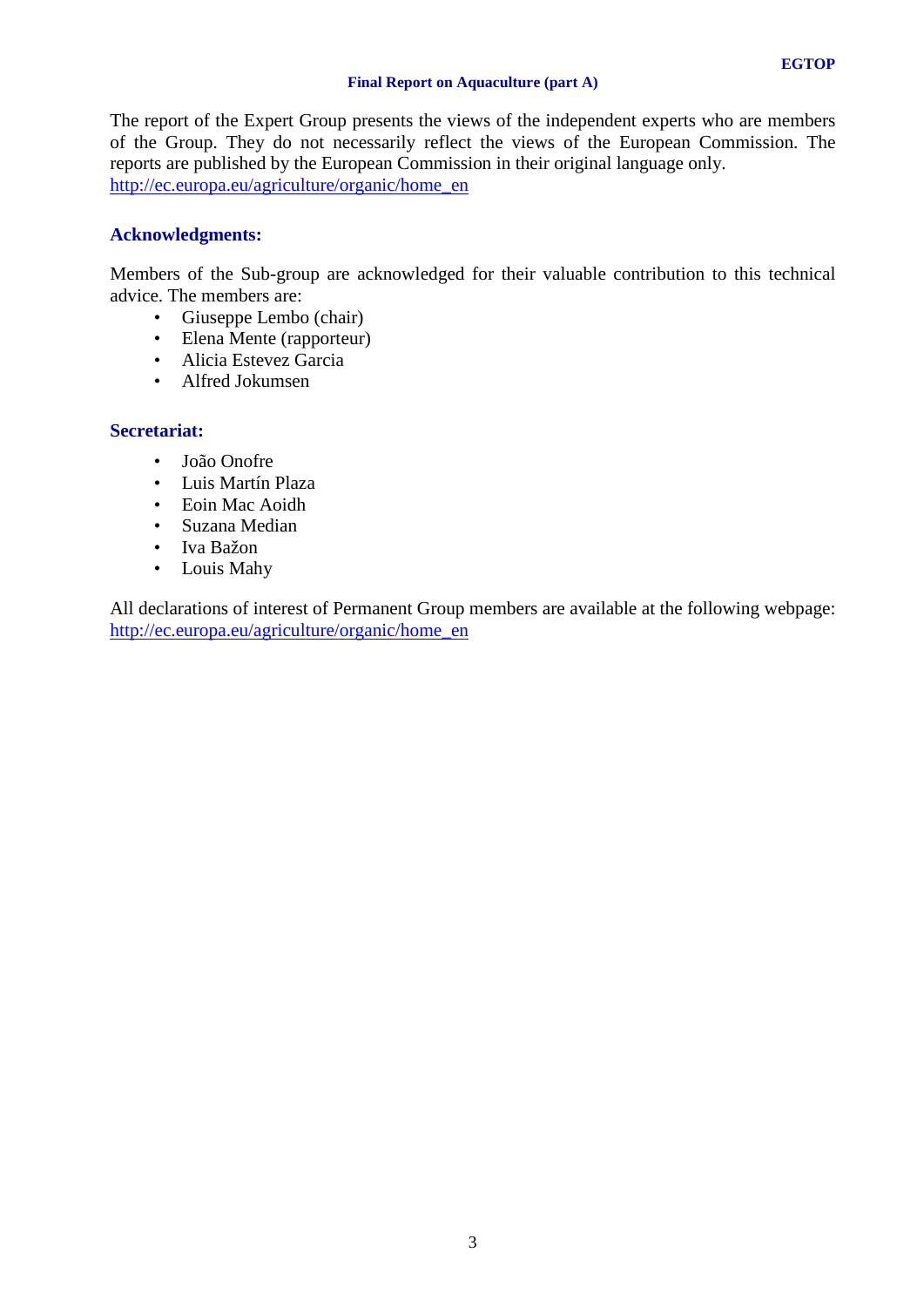# **TABLE OF CONTENTS**

| 4.1.2. Restocking in lakes, earth ponds of tidal areas and costal lagoons 10 |
|------------------------------------------------------------------------------|
|                                                                              |
|                                                                              |
|                                                                              |
|                                                                              |
|                                                                              |
|                                                                              |
|                                                                              |
|                                                                              |
|                                                                              |
|                                                                              |
|                                                                              |
|                                                                              |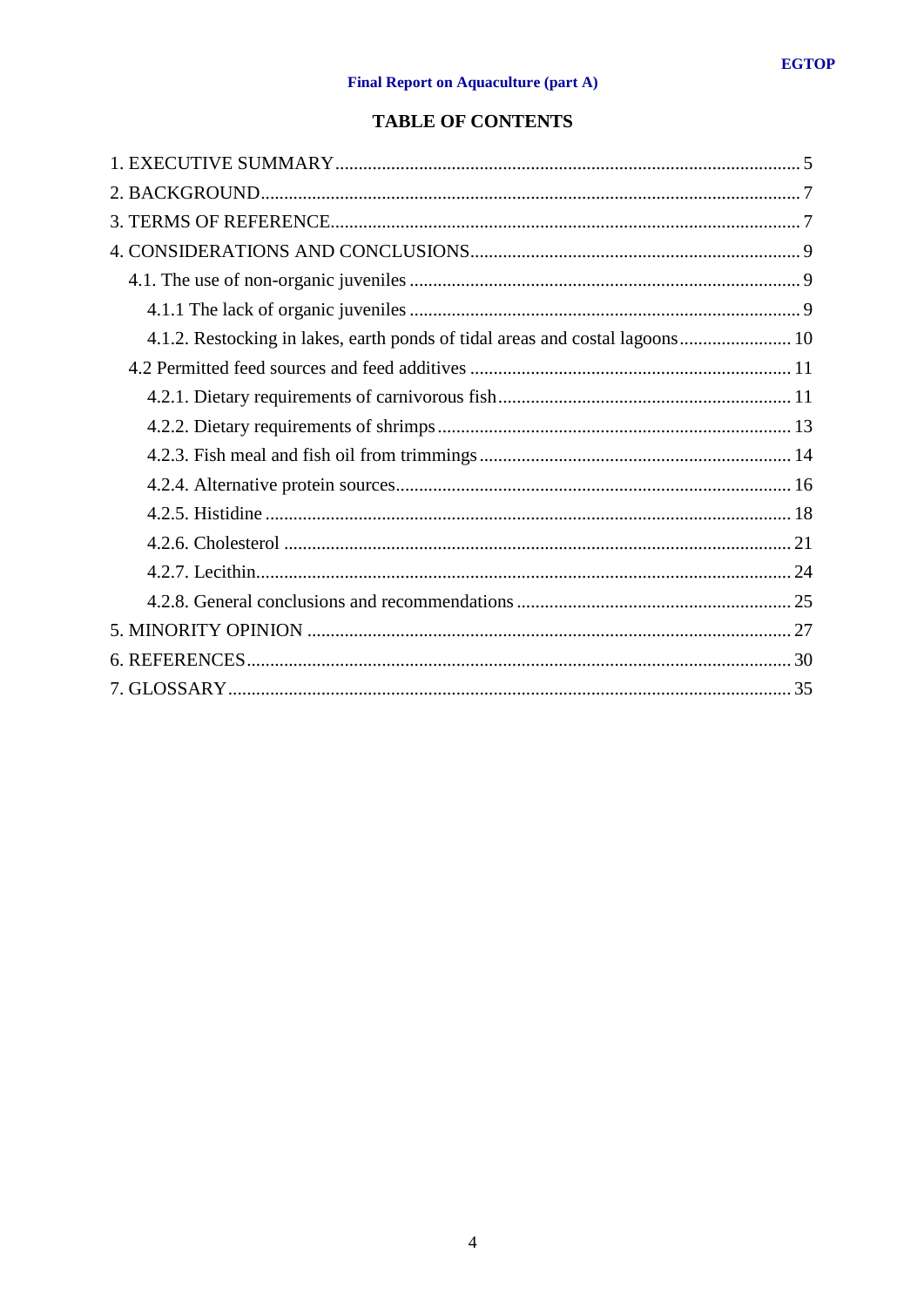# <span id="page-4-0"></span>**1. EXECUTIVE SUMMARY**

In consideration of:

<u>.</u>

- the lack of organic juveniles reported by some MS;
- the restriction on the movement of live animals between countries and regions based on the Council Directive (EC) No  $88/2006^2$  $88/2006^2$  $88/2006^2$ ;
- the reluctance of farmers to introduce on their farms animals which could be unsuitable for the local (geographical) environment (e.g. genetic or population traits, resistance to different diseases, growth performances, reproductive cycle, behavioural characteristics, etc.); and
- the lack in the Commission Regulation (EC) No  $889/2008^3$  $889/2008^3$  of specific organic rules for managing the life cycle stage between the hatching and the weaning of juveniles,

the Group supports the use of non-organic juveniles, for on-growing purposes, when organic aquaculture juvenile animals are not available, subject to the following restrictions/recommendations:

- a) Organic juveniles should be used when available.
- b) At least the latter two thirds of the duration of the production cycle shall be managed under organic management (Article 25(e)(2) of Commission Regylation (EC) No 889/2008).
- c) After the approval of specific organic rules for the life cycle stage between hatching and weaning of juveniles, a transitional period may be established to allow farmers to comply with the new rules.

Furthermore, the Group supports the creation of a database on the availability of organic juveniles produced in each country, comparable to the seed database (Article 48 of Commission Regulation (EC) No 889/2008). Transparency of the use of non-organic juveniles should be ensured in such a database.

Some typical aquaculture practices of extensive fish farming in wetlands, such as brackish water ponds, tidal areas and costal lagoons, closed by levees and banks, have been carried out in Italy and Spain, as well as in other coastal areas of Europe, for many centuries.

The Group recognizes the high value of these extensive aquaculture practices, in terms of cultural heritage, biodiversity conservation and economic perspectives for the local communities. The Group also recognizes that moving wild fry from the sea into the lagoon does not necessarily affect the stock status of the species concerned.

Therefore, with the exception of eels, the Group considers that restocking of wild fry in the extensive aquaculture farming carried out inside wetlands, such as brackish water ponds, tidal areas and costal lagoons is in line with the objectives, criteria and principles of organic aquaculture production, subject to the following restrictions:

- a) A management plan, approved by the local or national authority, that ensures the sustainable exploitation of the species concerned, should be provided.
- b) In extensive aquaculture farming carried out inside wetlands, such as brackish water ponds, tidal areas and coastal lagoons, the fish shall be fed with feed naturally available in the environment.

<span id="page-4-1"></span><sup>2</sup> Council Directive (EC) No 2006/88 of 24 October 2006 on animal health requirements for aquaculture animals and products thereof, and on the prevention and control of certain diseases in aquatic animals

<span id="page-4-2"></span><sup>3</sup> Commission Regulation (EC) No 889/2008 of 5 September 2008 laying down detailed rules for the implementation of Council Regulation (EC) No 834/2007 on organic production and labelling of organic products with regard to organic production, labelling and control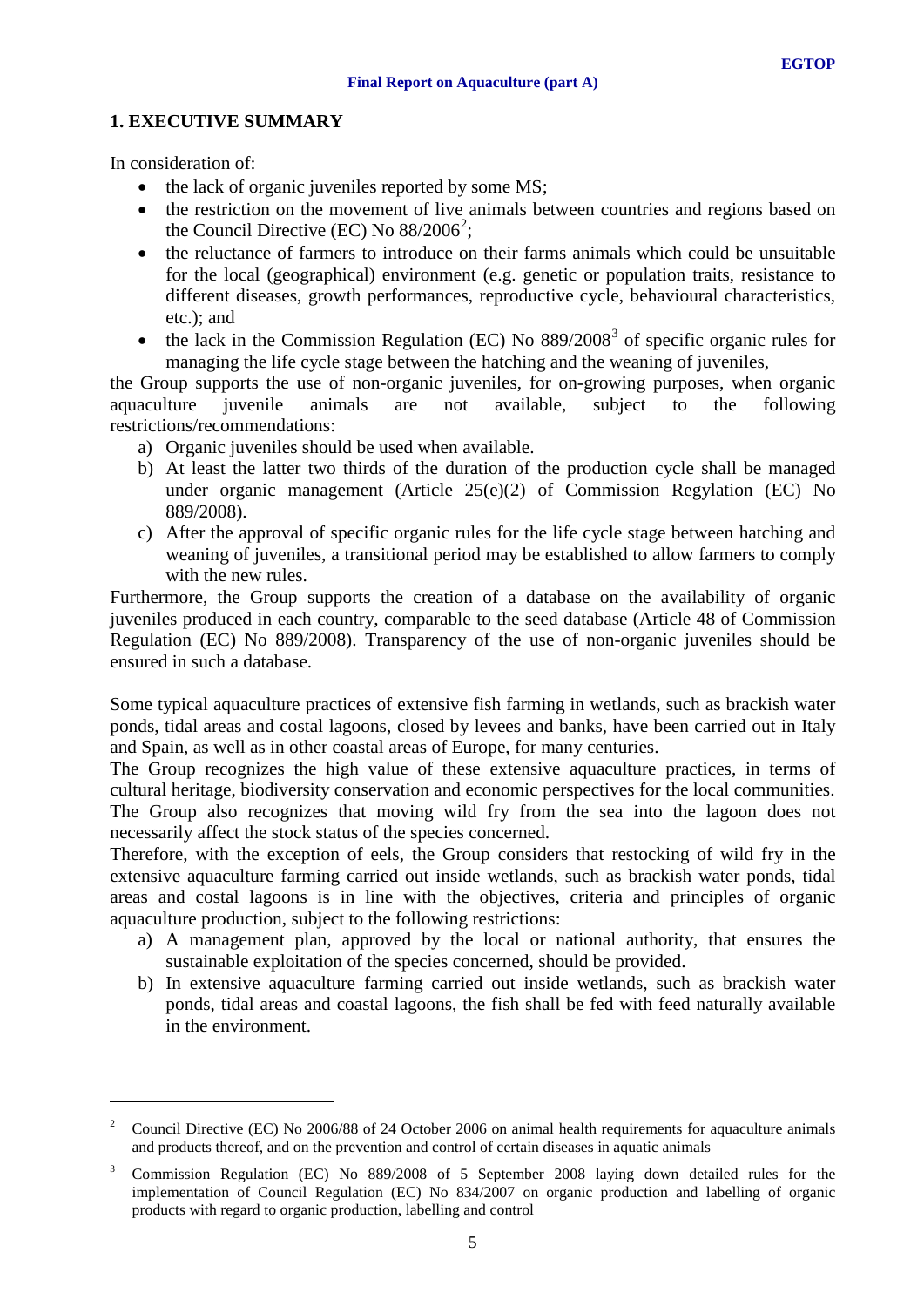#### **Final Report on Aquaculture (part A)**

In the Group's opinion, fish should cover their needs for amino acids and fatty acids primarily through the natural compounds of the feed. In order to comply with the general rules on feed (cfr. Article 25(j) of Council Regulation (EC) No 889/2008), namely: "… optimum performance, animal health, high product quality, including the nutritional composition which shall ensure high quality of the final edible product and low environmental impact", the diet for carnivorous fish should be characterized by a well-balanced proportion of amino acids, fatty acids and lipids.

The Group also recognizes the specific needs of animal protein and lipids in the diet of shrimps, although in different proportion according to life stages. Therefore, the Group supports a limited use of fishmeal and fish oil derived from sustainable fisheries, as a supplement of the feed naturally available in the rearing environment of shrimps. Such feed rations could be up to 10% for the fish oil and up to 25% for the fish meal.

The Group is concerned about the consequences of the listed priorities of sourcing feed as laid down in Council Regulation (EC) No 889/2008 Article 25(k). Indeed, with respect to fish meal derived from trimmings, the risk is that the levels of phosphorus contained in such fish meal might result in conflicts with national environmental legislation.

Since fish meal and fish oil are limited resources, finding alternative protein sources for fish meal is clearly a high priority for organic aquaculture. Similarly, developing production of aquafeeds that: a) satisfy aquatic organisms' nutritional requirements for specific amino acids and fatty acids, b) suit their feeding habits and c) result in a high retention of nutrients to maintain animal health and to achieve good quality final products is a high priority.

As a consequence, the Group supports the use of alternative protein sources in organic aquaculture, when available and appropriate for brood-stock, weaning, and on-growing diets. The development of organic alternative protein sources should be considered a priority.

Considering all these issues, the Group concluded that the following alternative options should be considered, in order of priority:

- a) Besides fish meal and fish oil derived from trimmings of fish, crustaceans and molluscs, also fish meal and fish oil derived from "whole fish not used for human consumption", caught in sustainable fisheries, should be allowed as ingredients in feed for organic carnivorous fish. This includes feed for fry and brood-stock, as well as for on-growing fish, until sufficient alternative sources of protein and oil are available.
- b) The use of other alternative feed materials consisting of whole micro or macro organisms with high content of essential amino acids and lipids, where possible produced organically, may be needed and are to be preferred to the use of purified or free amino acids as feed supplements/additives.
- c) If not available from organic procedures, essential amino acids and lipids obtained by fermentation or other similar procedures should be allowed as ingredients/additives in carnivorous fish feed only if specifically authorised.

In the case of histidine, the approval in the specific context recommended by the Group should not be seen as a precedent for the use of histidine as a feed additive outside aquaculture, nor for the use of other free amino acids as feed additives for any type of livestock. Other uses / substances should be evaluated separately.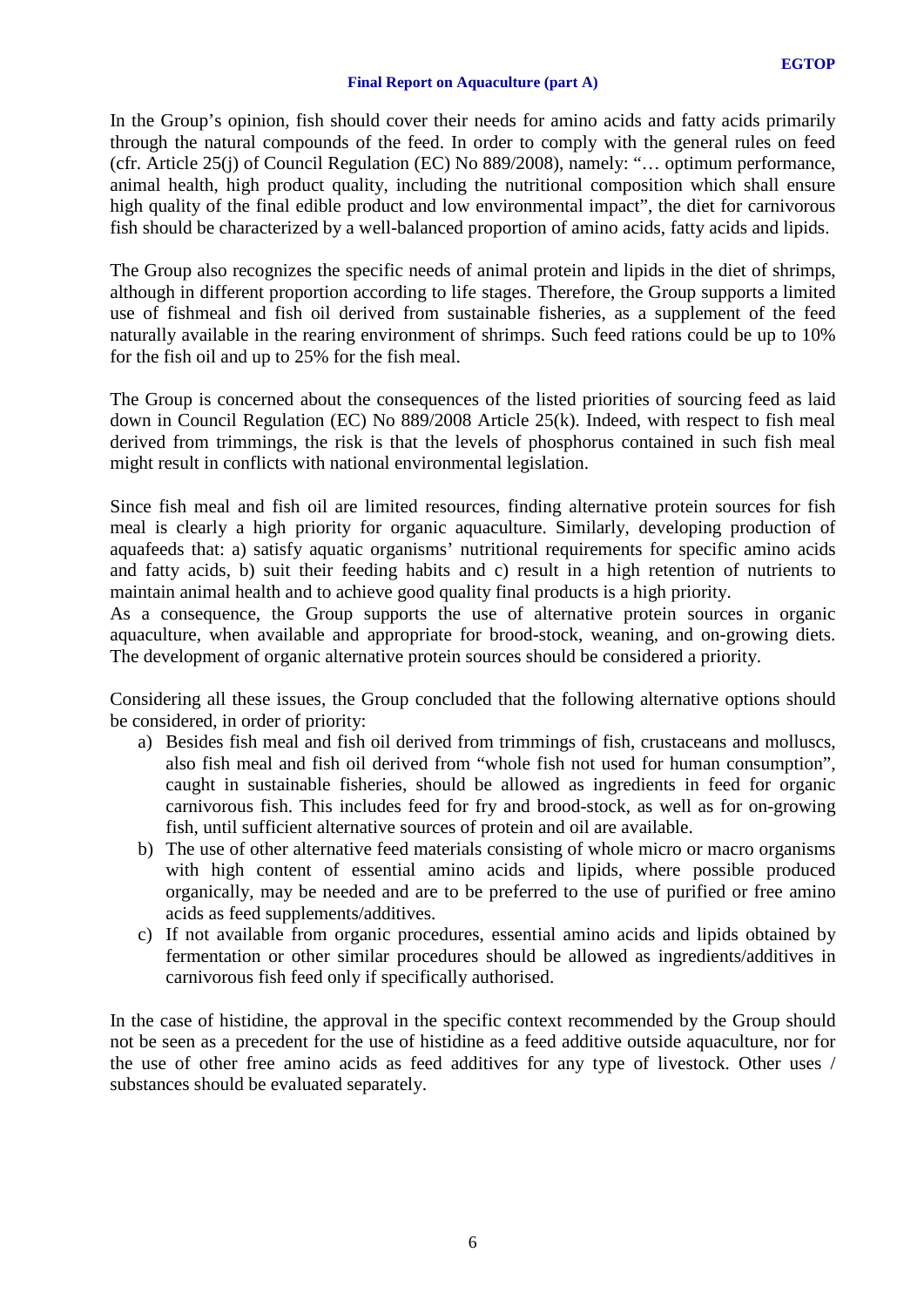# <span id="page-6-0"></span>**2. BACKGROUND**

Organic aquaculture is a relatively new addition to the scope of EU organic legislation having been added for the first time by Council Regulation  $834/2007^4$  $834/2007^4$  $834/2007^4$ . The implementing rules were introduced via Commission Regulation (EC) No  $710/2009^5$  $710/2009^5$  which amended the main implementing rules for organic farming introduced by Commission Regulation 889/2008. The rules for aquaculture have applied for almost three years, i.e. since 1 July 2010. The final paragraph of Article 2 of Commission Regulation (EC) No 710/2009 states: "This Regulation may be revised on the basis of relevant proposals from Member States, which are accompanied by a duly justified motivation, with a view of the modification of this Regulation from 1 July 2013."

The group is therefore requested to prepare a report with technical advice on the matters included in the terms of reference.

# <span id="page-6-1"></span>**3. TERMS OF REFERENCE**

<u>.</u>

In the light of the most recent technical and scientific information available to the experts, the group is requested to report on the following list of requests.

1. **The use of non-organic Juveniles** in the context of the sequential phasing out of their use by 31.12.2015 (except for the specific cases involving the natural influx of fish and crustaceans, and also European glass eels and wild mollusc seed).

France, Italy, Germany and Spain have pointed out the lack of organic juveniles and the consequent difficulty in meeting the requirement to ensure that at least half come from organic sources by the end of 2013 and by two years from this date that all juveniles will be from organic sources. France points to the difficulty which the sector is having in meeting these requirements for a wide range of organic aquaculture, including oysters, freshwater fish, marine fish and shrimps and links this to the early stage of development and lack of critical mass of organic production (grow-out) generally. Italy points out that some of the difficulty is related to the need to source from a compartment of equal status under the aquaculture animal health rules (Council Directive (EC) No 200[6](#page-6-4)/88<sup>6</sup>) and that in exceptional cases Member States should be allowed to issue exemptions under the flexibility rules (Article 22(2)(b) of Council Regulation (EC) No 834/2007). Spain points to the lack of juveniles for seabass and seabream and Germany to trout. Sweden proposes, in the context of the difficulty experienced in phasing out non-organic juveniles in agriculture that EGTOP consider if there are species, in additional to eels, for which it may be necessary to accept non-organic juveniles for a long time yet (in addition to the exceptions listed in the heading above).

<span id="page-6-2"></span><sup>&</sup>lt;sup>4</sup> Council Regulation (EC) No 834/2007 of 28 June 2007 on organic production and labelling of organic products and repealing Regulation (EEC) No 2092/91.(O.J. L 189 , 20/07/2007, p. 1.)

<span id="page-6-3"></span><sup>5</sup> Commission Regulation (EC) No 710/2009 of 5 August 2009 amending Regulation (EC) No 889/2008 laying down detailed rules for the implementation of Council Regulation (EC) No 834/2007, as regards laying down detailed rules on organic aquaculture animal and seaweed production

<span id="page-6-4"></span><sup>6</sup> Council Directive (EC) No 2006/88 of 24 October 2006 on animal health requirements for aquaculture animals and products thereof, and on the prevention and control of certain diseases in aquatic animals (*O.J. L 328, 24.11.2006, p. 14–56*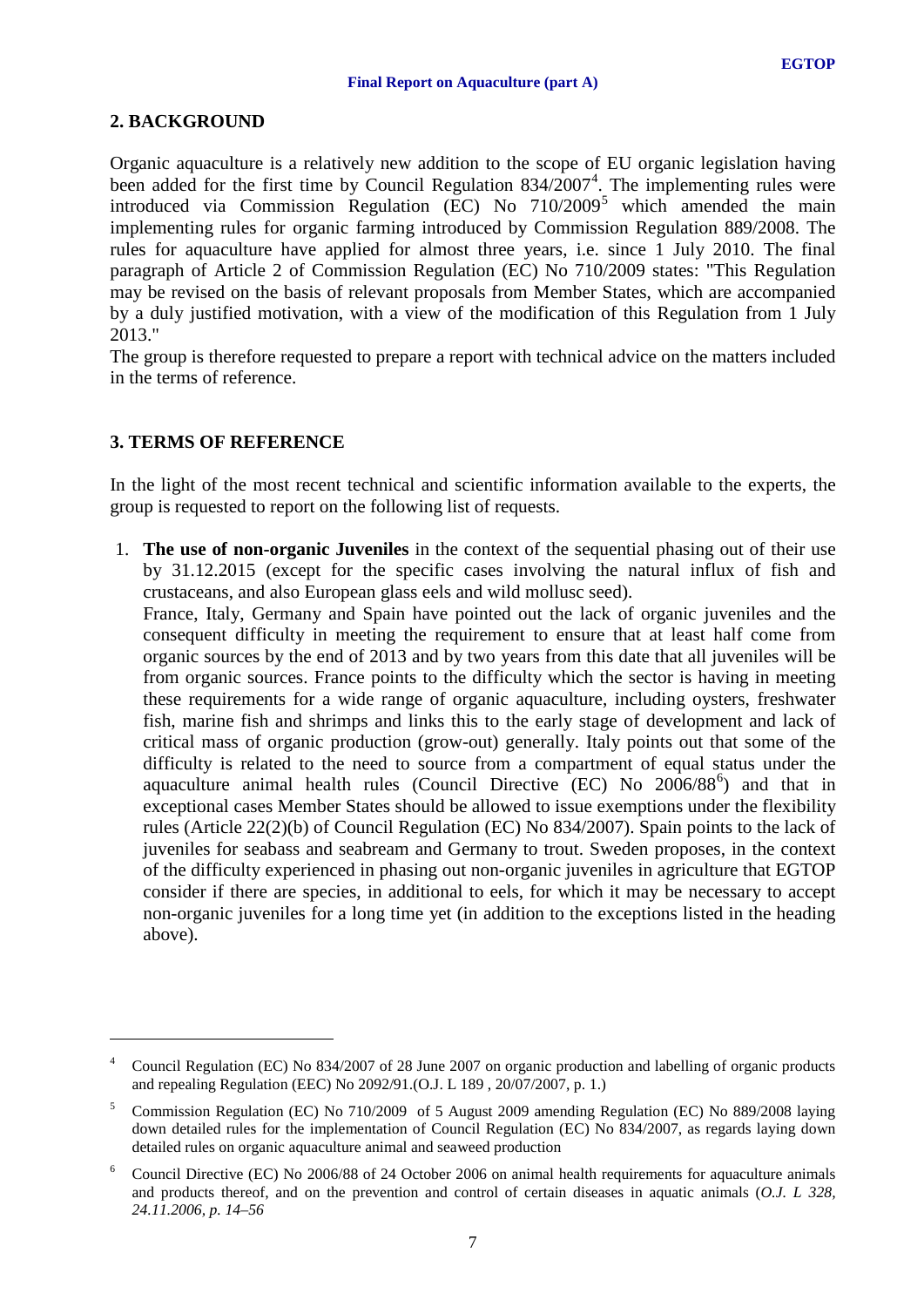2. **Permitted feed sources and feed additives.** A number of countries (France, Italy and the UK) have questioned the requirement in Article 25k that the raw material for fishmeal and fish oil be restricted to (food) fish trimmings and have requested that this be reviewed and that fresh raw fish from sustainable fisheries be permitted, Spain has asked that the availability of trimmings from organic aquaculture and sustainable fisheries be assessed. France would like to clarify that trimmings from crustaceans and molluscs can also be used in addition to trimmings of fish. Likewise, in its comments on the draft mandate, Sweden supports a clarification that trimmings from mussels can be used.

In addition France and Italy have requested that the restrictions in Article 251 (maximum 10% fishmeal and fish oil in ration) be reviewed in order to increase that %, particularly as regards Penaeid shrimps.

Linked to the above mentioned restriction on the use of fresh raw fish, the UK has submitted a dossier for the use of the amino acid histidine as a feed additive for aquaculture feeds; this has been supported by Ireland. Italy has expressed an interest in the issue of ensuring supply of essential amino acids (histidine and others which are not specified) and linked to this refers to the alternative protein sources permitted in conventional aquaculture feed under Commission Regulation (EU) No  $56/2013^7$  $56/2013^7$ . The opinion of EGTOP on the use of such sources in organic aquaculture feeds it therefore requested. France has requested that conventional sources of lecithin and purified cholesterol be permitted if organic sources are not available.

In preparing its report the group is invited to examine technical dossiers provided to the Commission by the Member States.

-

<span id="page-7-0"></span><sup>7</sup> Commission Regulation (EU) No 56/2013 of 16 January 2013 amending Annexes I and IV to Regulation (EC) No 999/2001 of the European Parliament and of the Council laying down rules for the prevention, control and eradication of certain transmissible spongiform encephalopathies (*O.J. L 21, 24.1.2013, p. 3–16)*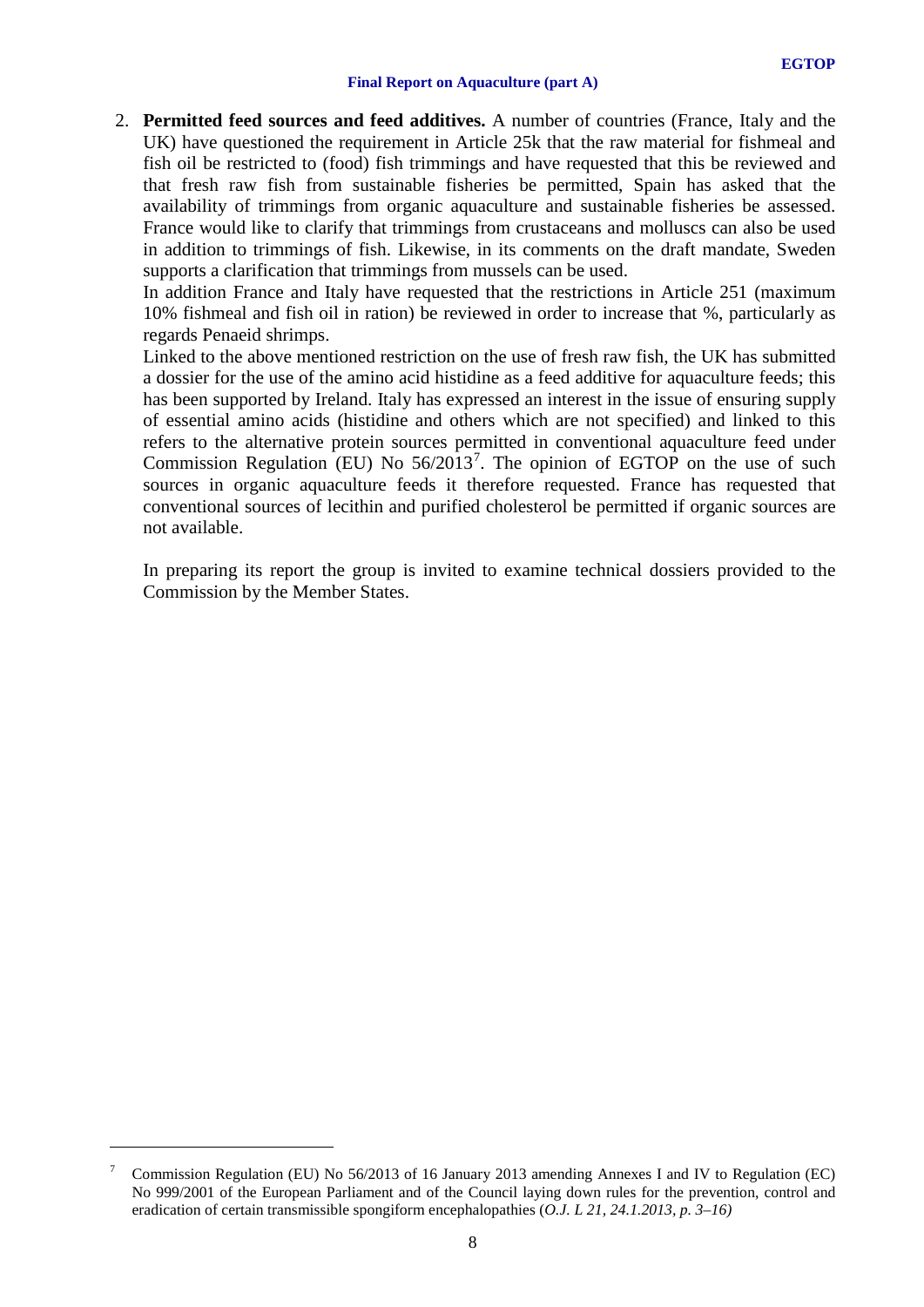## <span id="page-8-0"></span>**4. CONSIDERATIONS AND CONCLUSIONS**

#### <span id="page-8-1"></span>**4.1. The use of non-organic juveniles**

### <span id="page-8-2"></span>**4.1.1 The lack of organic juveniles**

#### *State of the art*

The Group recognizes the information provided by the MS delegations of Bulgaria, France, Germany, Italy, Romania, Spain and Sweden, on the lack of organic juveniles, as expressed in the Terms of Reference.

Although there are no official data on the number of certified organic hatcheries in Europe, the Group has information on a few hatcheries (e.g. a trout hatchery in Denmark) that have recently converted or are in the process of conversion to organic production [\(www.eurofishmagazine.com,](http://www.eurofishmagazine.com/) June 3/2013).

Therefore, the present production of organic juveniles seems inadequate to supply the growing demand of the organic aquaculture industry.

### *Main difficulties*

Besides the lack of organic juveniles, due to the few hatcheries certified as organic, one of the main difficulties experienced by the sector is the restriction on the movement of live animals between countries and regions based on the "*Directive 2006/88/EC on animal health requirements for aquaculture animals and products thereof, and on the prevention and control of certain diseases in aquatic animals*".

This Directive established five categories of health status in which countries, zones and compartments have to be classified, and rules to be followed for introducing or dispatching animals among areas with different health status classification.

A second barrier to the movements of seed or juveniles among farms is due to the reluctance of farmers to introduce on their farms animals which could be unsuitable for the local (geographical) environment (e.g. genetic or population traits, resistance to different diseases, growth performances, reproductive cycle, behavioural characteristics, etc.).

Furthermore, the Group fully supports the view put forward by Spain concerning the lack in Commission Regulation (EC) No 889/2008 of specific organic rules for managing the life cycle stage between the hatching and the weaning of juveniles. This lack of organic regulation concerns fresh water species (e.g. stocking density, husbandry environment) and, even more, marine species (e.g. phytoplankton and zooplankton production, essential nutrients in the trophic chain, stocking density during larval rearing and weaning, husbandry environment).

The Group considers that production rules for the phase of the life stage between hatching and weaning of juveniles would have a strong influence in determining the characteristics of the adult (e.g. skeletal and pigmentation anomalies, immune resistance, etc.).

Because of the lack of detailed organic rules in this area it is difficult to distinguish organic and non-organic hatcheries.

#### *Conclusions*

Owing to the lack of organic juveniles reported by some MS and the main difficulties pointed out above, the Group supports the inclusion of specific rules for the life cycle stage between hatching and weaning of juveniles in the organic regulation, as soon as possible. This would give higher credibility of the rules for both farmers and consumers.

Furthermore, the Group supports the creation of a database on the availability of organic juveniles produced in each country as for the Seed database (ref. Article 48 of Commission Regulation (EC) No 889/2008). Transparency of the use of non-organic juveniles should be ensured in such a database.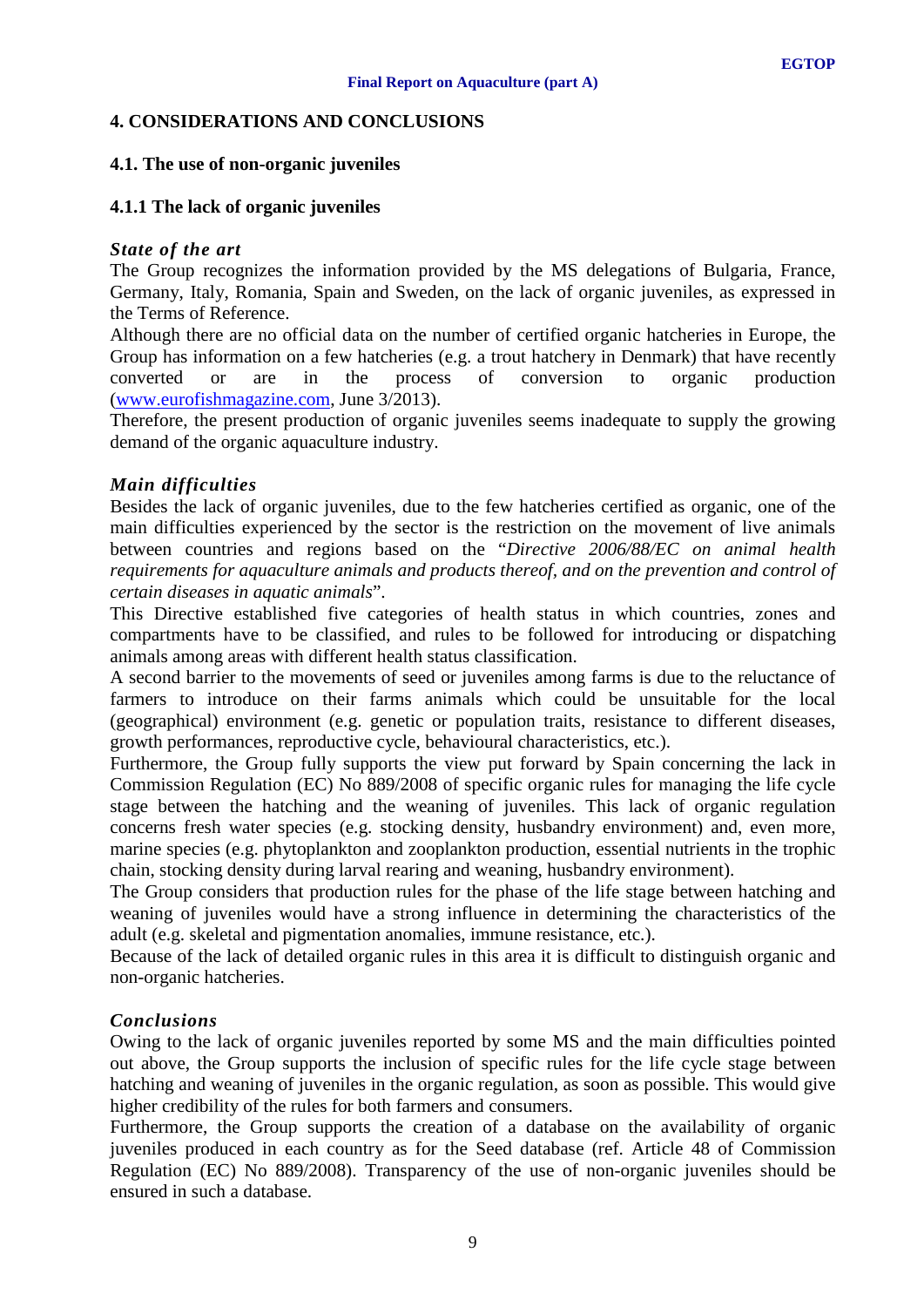Commission Implementing Regulation.(EU) No 1030/2013[8](#page-9-1) of 24 October 2013 postponed to January 1, 2015 the compliance deadline in Paragraph 11 of Article 95 of Commission Regulation (EC) No 889/2008, for those aquaculture and seaweed production units which were established and produced under nationally accepted organic rules before 1 January 2009.

Considering the above issues and the new regulation, the Group supports the use of non-organic juveniles, for on-growing purposes, when organic aquaculture juvenile animals are not available, subject to the following restrictions/recommendations:

- a) Organic juveniles should be used when available.
- b) At least the latter two thirds of the duration of the production cycle shall be managed under organic management (Article 25(e)(2) of Commission Regulation (EC) No 889/2008).
- c) After the approval of specific organic rules for the life cycle stage between hatching and weaning of juveniles, a transitional period should be established to allow farmers to comply with the new rules.

# <span id="page-9-0"></span>**4.1.2. Restocking in lakes, earth ponds of tidal areas and costal lagoons**

# *Historical and traditional extensive aquaculture*

-

Some typical aquaculture practices of extensive fish farming in wetlands, such as brackish water ponds, tidal areas and costal lagoons, closed by levees and banks, have been carried out in Italy and Spain, as well as in other coastal areas of Europe, for many centuries. These traditional extensive farming systems involve the control of the hydraulic circulation and water renewal in lagoons as well as selective fish "seeding".

The management of these areas is mainly aimed at the exploitation of euryhaline species migrating into the coastal lagoons from the sea and backwards, in particular with capture systems placed at the communication channels between the lagoon and the open sea, which enable the selective capture of the different species and, in the more complex systems, of different sizes of the same species.

Nowadays, due to the significant decrease of fish immigration from the sea, specific restocking actions are carried out in several coastal lagoons with wild fry, mainly sea bass, sea bream, mullets and eels. Article 25(e) of Commission Regulation (EC) No 889/2008 does not allow such restocking practices, preventing farmers obtaining organic certification for their production.

Extensive aquaculture inside coastal lagoons has been traditionally developed, over a period of three centuries, especially in Northern Italy, along the Adriatic sea coast, as well as along the Mediterranean and Atlantic coasts of Almeria, Cádiz and Huelva in Spain, the Greek coast and the Black Sea coast of Bulgaria.

Coastal lagoons can be regarded as being relevant also from a historical perspective and as a cultural heritage for coastal lagoon communities concerned. For these communities, extensive aquaculture represents also an activity of common interest in terms of preservation of traditional knowledge and biodiversity conservation.

Nevertheless, the Group is concerned about the catching of juvenile eels for organic eel farming because of the declining population due to over-fishing and environmental pollution and because eels are a critically endangered red list species and captured eels cannot breed.

<span id="page-9-1"></span><sup>8</sup> Commission Implementing Regulation (EU) No 1030/2013 of 24 October 2013 amending Regulation (EC) No 889/2008 laying down detailed rules for the implementation of Council Regulation (EC) No 834/2007 on organic production and labelling of organic products with regard to organic production, labelling and control (O.J. L 283, 25.10.2013, p. 15–16)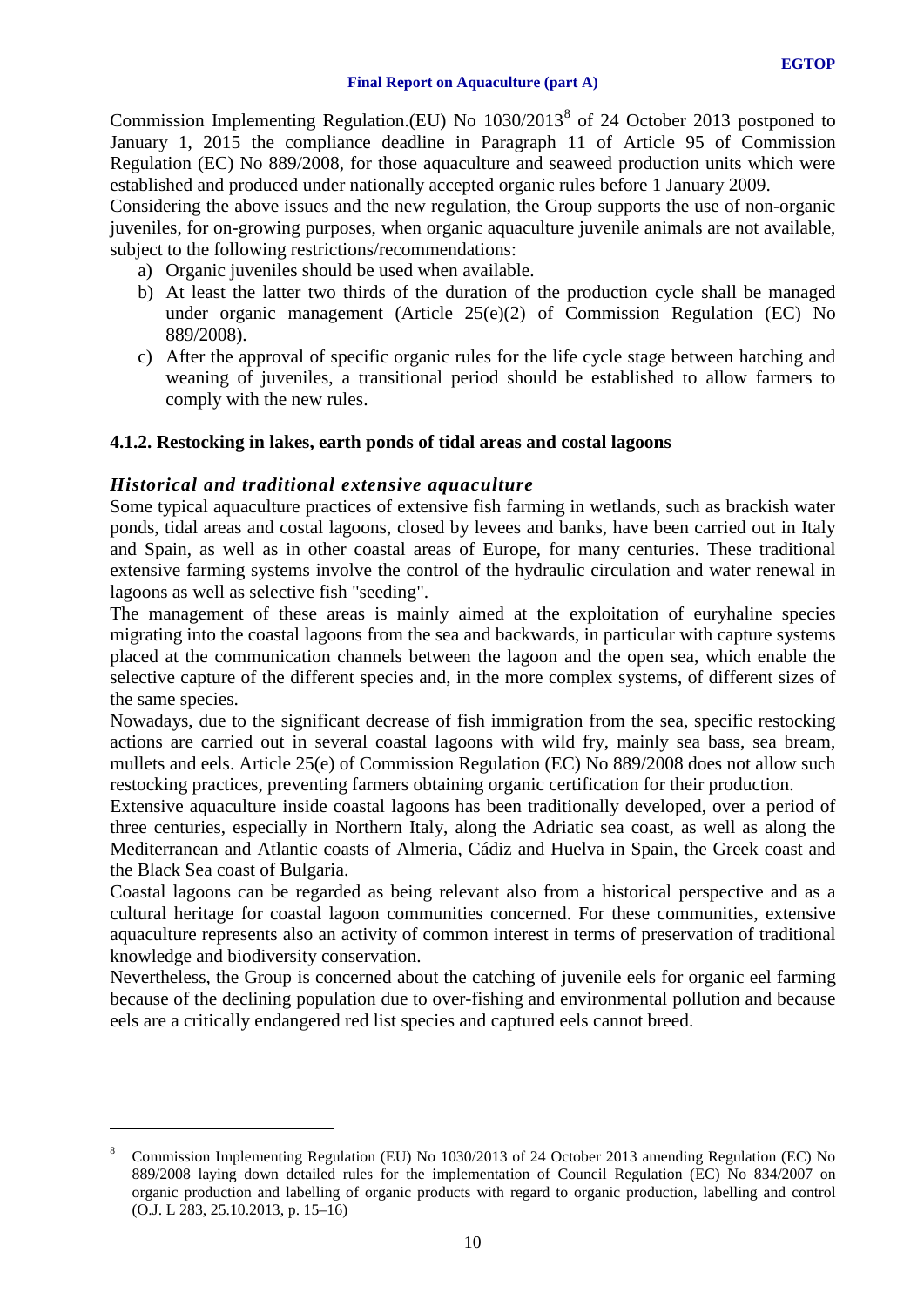## *Conclusions*

The Group recognizes the high value of these extensive aquaculture practices, in terms of cultural heritage, biodiversity conservation and economic perspective for the local communities.

The Group also recognizes that moving wild fry from the sea into the lagoon does not necessarily affect the stock status of the species concerned.

Therefore, with the exception of eels, the Group considers that restocking of wild fry in the extensive aquaculture farming carried out inside wetlands, such as brackish water ponds, tidal areas and costal lagoons is in line with the objectives, criteria and principles of organic aquaculture production, subject to the following restrictions:

- a) A management plan, approved by the local or national authority, that ensures the sustainable exploitation of the species concerned, should be provided.
- b) In extensive aquaculture farming carried out inside wetlands, such as brackish water ponds, tidal areas and costal lagoons, the fish shall be fed with feed naturally available in the environment.

### <span id="page-10-0"></span>**4.2 Permitted feed sources and feed additives**

#### <span id="page-10-1"></span>**4.2.1. Dietary requirements of carnivorous fish**

#### *Sustainable and environmentally-efficient use of aquaculture feed*

Fishmeal of high quality provides a balanced amount of all essential amino acids, minerals, phospholipids and fatty acids reflected in the normal diet of fish (Hardy, 2010; Lund et al., 2012). In particular, a diet based on marine sources secures optimum development, growth and reproduction, especially of farmed larvae and brood-stock. Fish oil is a major natural source of the omega-3 fatty acids eicosapentaenoic acid (EPA) and docosahexaenoic acid (DHA), which cannot be synthesized by the fish, but are produced by marine phyto- and zooplankton, which are consumed by the wild fish larvae (Baron et al, 2013).

However, the global supply of fish meal and of fish oil is no longer able to meet the increasing demand from an expanding aquaculture industry and, due to the increasing prices of fish meal and fish oil, the aquaculture sector has been forced to look for alternative ingredients including plant products (cf. section 4.2.4) (Gatlin et al., 2007, Hardy 2010).

Replacing fish meal and fish oil is not straightforward due to their unique contents of protein, excellent amino acid profile, high nutrient digestibility, high palatability, adequate amounts of micronutrients, as well as general lack of anti-nutrients in fish meal and the high contents of long-chained polyunsaturated fatty acids in fish oil (Gatlin et al., 2007; Kaushik and Seiliez, 2010; Krogdahl et al., 2010; Lund et al., 2012).

Organic aquaculture is an alternative production approach driven by the growing interest in sustainable utilization of resources (Mente et al., 2011). There is increasing concern about the consumption of fish meal and fish oil. Indeed, the current European regulation on organic aquaculture (Commission Regulation (EC) No 889/2008) does not allow fish meal and fish oil derived from whole fish, but only from trimmings of fish from organic aquaculture or from trimmings of fish already caught for human consumption in sustainable fisheries, in order to reduce the risk that fishing primarily to produce fishmeal will further contribute to fish stock depletion. Further, the regulation does not allow balancing the dietary amino acid profile by supplementing with synthetic free amino acids to fulfil the dietary requirements of the specific organically produced species.

A large number of studies have investigated the effects of replacing fish meal with various plant protein ingredients (Borquez et al., 2011; Glencross et al., 2011; Pratoomyot et al., 2010; Torstensen et al., 2008; Yang et al., 2011). Complete replacement is usually not successful due to problems related to the factors mentioned above and the altered patterns of amino acid uptake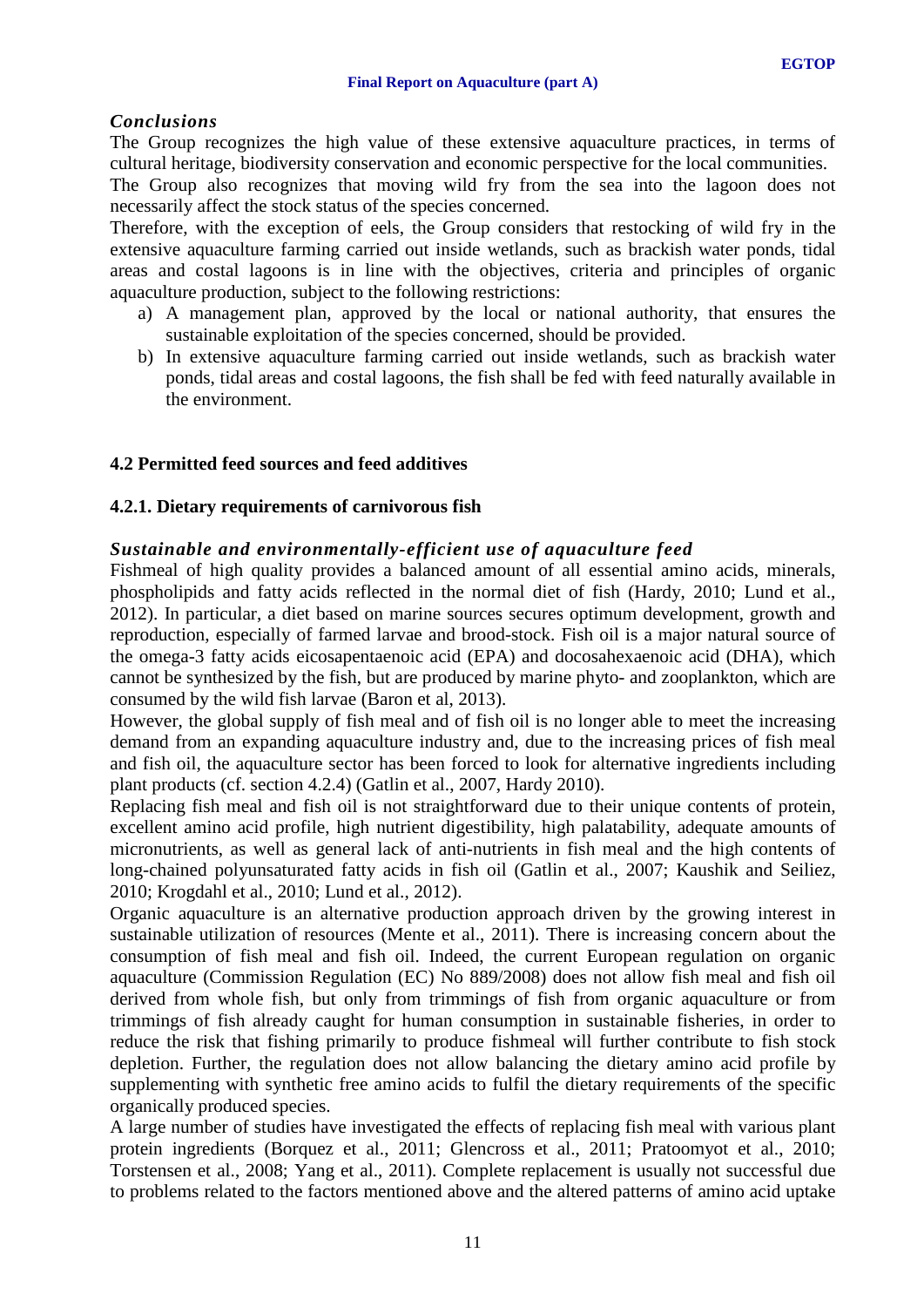when replacing fish meal with plant based protein ingredients (Bendiksen et al., 2011; Borquez et al., 2011; Espe et al., 2006; Francis et al., 2001; Gatlin et al., 2007; Larsen et. al., 2012; Lund et al., 2011).

High replacement ratios require that anti-nutrients and indigestible substances are efficiently removed from alternative protein ingredients to meet the high protein requirement of fish. Furthermore, it is necessary to ensure that the dietary amino acid profile is optimised, for example by adding free amino acids, and/or by combining several plant protein sources with different amino acid composition (Francis et al., 2001; Kaushik and Seiliez, 2010; Wilson, 2002).

However, as mentioned above supplementation with synthetic amino acids is not allowed according to Council Regulation (EC) No 834/2007 Article. 15 1d. (IV) and currently no amino acids are listed in Annex VI of Commission Regulation (EC) No 889/2008. Furthermore, procedures for the removal of anti-nutrients have to follow organic rules. Finally, there is less availability of relevant organic plant sources to optimize the amino acid profile in comparison to conventional plant sources (Lund et al., 2011; Rembiałkowska, 2007).

Lysine and methionine are often the most limiting amino acids when fish meal is replaced by plant protein sources (Mai et al., 2006). The amino acids which are in excess when the first limiting amino acid runs out will be broken down producing energy and nitrogen (mainly excreted as ammonia with potential adverse environmental impacts) instead of being converted to fish meat. Therefore, a carefully balanced amino acid profile is important for the growth of the fish, as well as the minimization of nitrogen discharge.

The replacement of fish meal by vegetable proteins is further complicated because not only the overall dietary amino acid profile is important for efficient utilisation of amino acids, but also the timing by which amino acids from different protein sources appear in the blood stream after a meal (Larsen et al., 2012)

Larsen et al. (2012) investigated plasma free amino acid concentration patterns in juvenile rainbow trout (*Oncorhynchus mykiss*) fed either a fish meal based diet (FM) or a diet (VEG) where 59% of fish meal protein (corresponding to 46% of total dietary protein) was replaced by a mixture of plant proteins from wheat, peas, field beans, sunflower and soybean. Results showed that the appearance of most amino acids (essential and non-essential) in the plasma was delayed in fish fed the VEG diet compared to those fed the FM diet. Essential and non-essential amino acids furthermore appeared more or less synchronously in the plasma in fish fed the FM diet, while the appearance was less synchronised in fish fed the VEG diet. Further there were 2.7 times more indigestible carbohydrates in the VEG diet than in the FM diet, which suggested that the uptake of amino acids was affected by dietary carbohydrates. In conclusion, the study showed that amino acid uptake patterns were affected when replacing fish meal with plant based protein ingredients.

# *Further considerations*

High quality fish meal with an optimal amino acid profile has a high nutrient digestibility and hence high utilization by the fish that results in minimum discharge of nutrients to the environment.

For larvae and juveniles it is critical to secure optimum feed quality for survival and growth. Similarly for brood stock it is essential to secure optimum egg quality.

Hence, fish meal and fish oil are strategic ingredients to be used at critical stages of the lifecycle, when optimum performance is required.

It should be ensured that the marine ingredients are obtained from sustainable sources, and that the fisheries in question are being managed in compliance with the FAO Code of Conduct for Responsible Fishing. However, the availability and increasing prices of fish meal and fish oil will counteract and limit the inclusion rates of these limited resources and increase the pressure for alternative sources to balance the specific amino acid requirements of farmed fish species.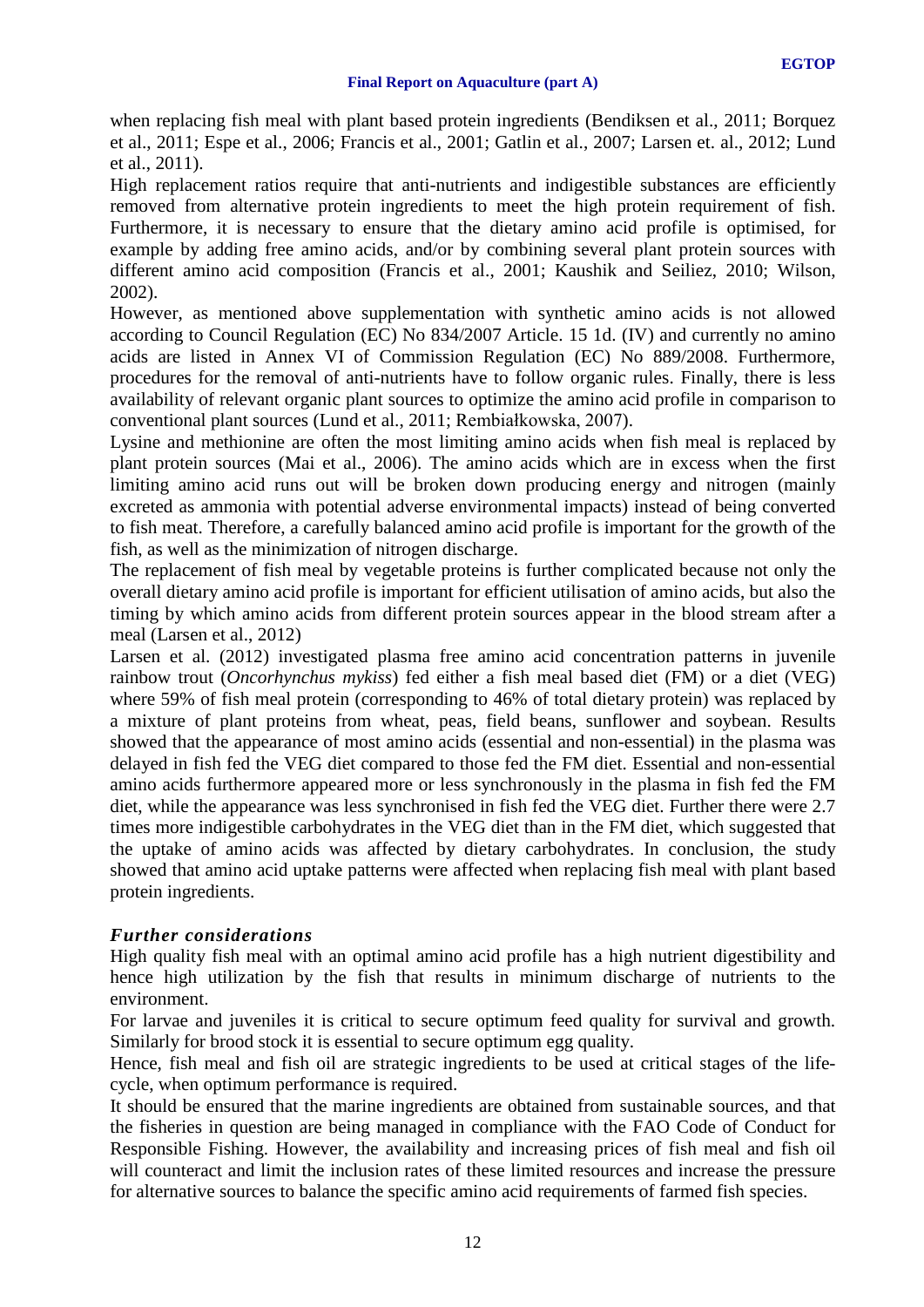The issue of how the dietary requirements of carnivorous fish, can be met is addressed in subsequent sections 4.2.3. and 4.2.4.

# <span id="page-12-0"></span>**4.2.2. Dietary requirements of shrimps**

# *Feeding habits*

The most important shrimp species in aquaculture are *L. vannamei* (White shrimp), *P. monodon* (Giant tiger shrimp), *M. rosenbergii* (Freshwater prawn) (Valderrama 2011).

Although they are all benthivore species, they have different diets in their natural habitats:

- *M. rosenbergii* is an omnivorous benthivore, and mainly feeds on algae (FAO-FIMA 2011);
- *L. vannamei* is an omnivorous benthivore, and mainly feeds on living preys and detritus (FAO 2011);
- *P. monodon* is a carnivorous benthivore and mainly feeds on worms, crustaceans and molluscs (Tacon 2002, Piedad-Pascual 1984).

These differences in feeding habits are due to the amount of enzymes in the digestive tract of the different shrimps. Carnivorous shrimps have proteolytic enzymes like trypsin and chymotrypsin whereas herbivorous species have more glucolytic enzymes like amylase. This is why carnivorous shrimp have a greater ability to digest protein and herbivorous shrimp have greater ability to digest plant material.

### *Nutritional requirements*

The need for protein varies among species. The life stage of the animal is also important, younger stages have higher needs than older stages (sub-adults and adults) due to the different growth rate (Weir 1998).

According to the available scientific literature, the needs for protein can vary for:

- *P. monodon* between 35 and 50% of the dry matter in feed (Fox et al., 1998; Cousin, 1995; FAO 2011; Dayal et al., 2003; McVey, 1993).
- *L. vannamei* between 20 and 30% of the dry matter in feed (Velasco et al. 2000; Cruz-Suarez et al. 2000; Kureshy and Davis 2002).
- *M. rosenbrergii* between 30 and 38% of the dry matter in feed (Freuchtnicht et al. 1988; Reed and D'Abramo 1989).

Lipids are also essential components of the diet of shrimps. Lipids are mainly used for direct energy production and cell membrane building.

For *P. monodon*, *M. rosenbergii* and *L. vannamei* the optimal lipid level is between 6 and 8% of the feed dry matter (Alday Sanz 2011; Tiwari and Sahu, 1999), but should not be above 10% (Glencross 2002) or below 2% (Chen, 1998).

Some lipids are more important than others because they cannot be synthesized *de novo* or not in sufficient amounts by shrimps. Phospholipids (e.g. lecithin) and cholesterol are the two main categories of essential lipids for shrimps. They are also used as emulsifiers for lipid digestion (Glencross and Smith, 1998). Without phospholipids in their diet, shrimps are unable to digest lipids properly.

According to the available scientific literature, the need for phospholipids is as follows:

*M. rosenbergii* – around 5% of the diet (Tiwari and Sahu, 1999);

*P. monodon* – 1% of the diet for post-larvae (Paibulkichakul et al., 1998) and 1.25% for juveniles (Chen 1993);

*L. vannamei*, – the requirements for lecithin and cholesterol are linked together.

Cholesterol is a ring compound, which is part of cell membranes and is also necessary in the moulting process (see chapter on cholesterol).

According to the literature, the need for cholesterol varies among the different species of shrimps and according to the different life stages.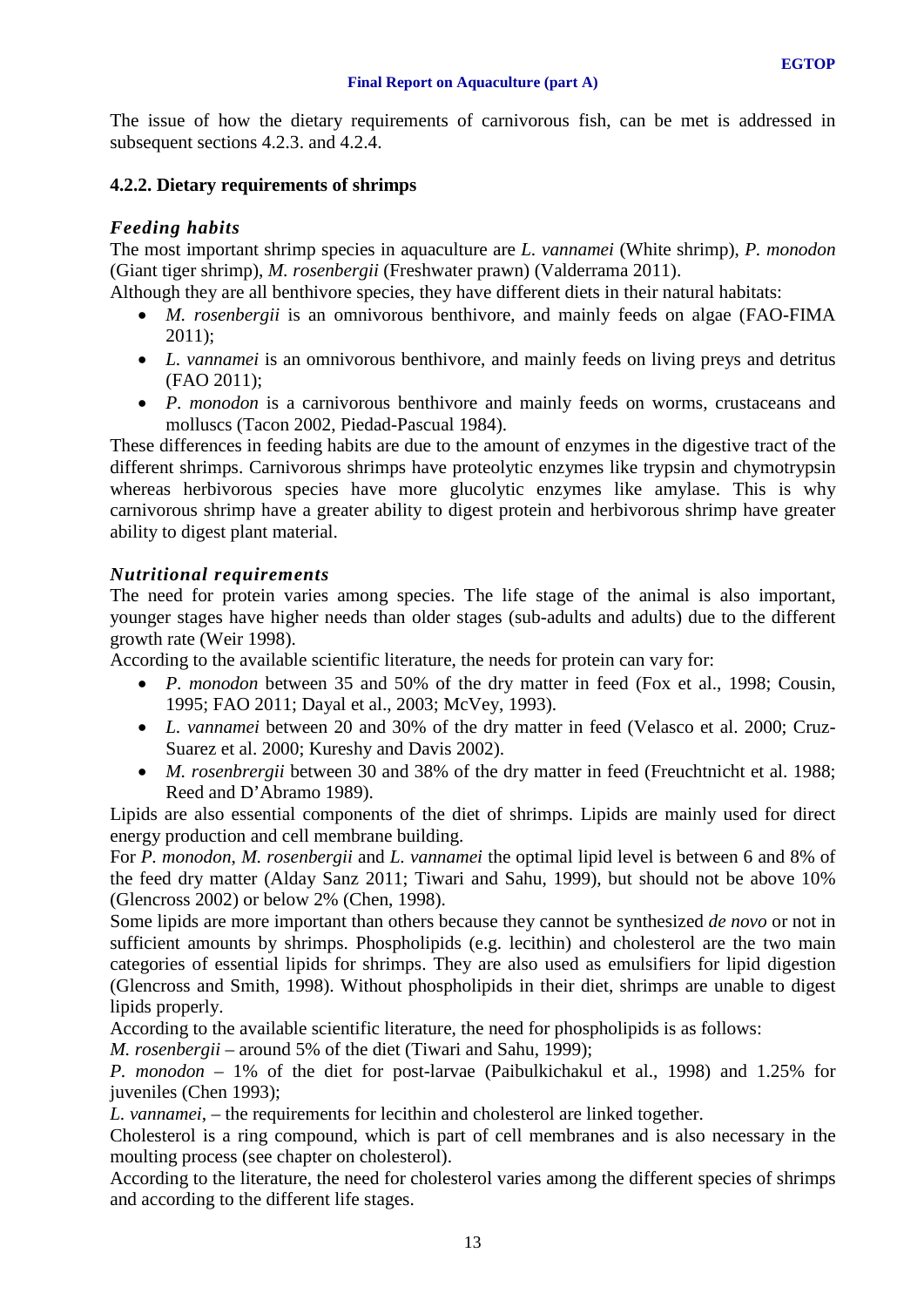- For *M. rosenbergii*, cholesterol need is quite high at 0.3-0.6% of the diet (Sahu, 2004), but this species is able to use phytosterols contained in plants instead of cholesterol as ecdysone precursors, so the amount added in the diet can be reduced significantly (Mitra et al., 2005).
- For *P. monodon,* cholesterol need is lower, but it is crucial and cannot be replaced. Requirements are 1% of the diet for post-larvae (Paibulkichakul et al.,1998) and 0.17% of the diet for juveniles (Smith et al., 2001).
- For *L. vannamei*, there is a relationship between cholesterol and phospholipids. A diet with no phospholipids requires 0.35% cholesterol, whereas a diet with 5% phospholipids requires only 0.05% cholesterol (Gong et al., 2000). A good combination seems to be 0.15% of cholesterol for 1% or more phospholipids.

# *Conclusions*

The Group recognizes the clear differences between shrimp species, their feeding habits and their nutrient requirements. Furthermore, all the above considerations show the need for animal protein and lipids in the diet of shrimps, although in different proportions according to their life stages. Therefore the Group recognises the need for the use of fish meal and fish oil in the diet of shrimps.

Article 25.l of Commission Regulation (EC) No 889/2008 states: "*1. Aquaculture animals as referred to in Annex XIIIa, Section 6, Section 7 and Section 9 shall be fed with feed naturally available in ponds and lakes. … 3. Where natural feed is supplemented according to paragraph 2 the feed ration of species as mentioned in section 7 and of siamese catfish (Pangasius spp.) as mentioned in section 9 may comprise a maximum of 10 % fishmeal or fish oil derived from sustainable fisheries*".

With reference to the above article, the Group supports a limited use of fishmeal and fish oil derived from sustainable fisheries, as a supplement to the feed naturally available in the rearing environment. In the case of shrimps only, such feed rations should not be above 10% for fish oil, as in the current regulation, but could be up to 25% for fish meal.

# <span id="page-13-0"></span>**4.2.3. Fish meal and fish oil from trimmings**

According to Commission Regulation (EC) No 889/2008, feeding regimes shall be designed with the following priorities: (a) animal health, (b) high product quality, including the nutritional composition which shall ensure high quality of the final edible product; (c) low environmental impact.

However, the Group is concerned about the consequences of the listed priorities of sourcing feed as laid down in Commission Regulation (EC) No 889/2008 Article 25k.

The Group considers that the levels of phosphorus in the fish meal derived from trimmings might conflict with national environmental legislations, because this may result in too high Pconcentrations. Fish meal from trimmings is lower in protein and higher in phosphorus content compared with high quality fish meal (Eurofins; [www.ffskagen.dk\)](http://www.ffskagen.dk/). The presence of carcass remnants (head, skin, bones) in trimmings also increases the phosphorus content of the fish meal. Using this meal for feeding fish puts limitations on the inclusion level so as to comply with environmental legislation. Danish environmental legislation only allows the phosphorus content of fish feed to be max. 0.9% (max. 1% on dry weight basis) [\(www.retsinformation.dk/Forms/R0710.aspx?id=140333\)](http://www.retsinformation.dk/Forms/R0710.aspx?id=140333).

Eurofins [\(www.eurofins.dk/dk/f0devarer-agro.aspx\)](http://www.eurofins.dk/dk/f0devarer-agro.aspx) has found phosphorus content of traditional fish meal up to 2.2%, while the phosphorus content of trimmings was 2.4%. Based on these findings, using 41% of traditional fish meal in the diet will theoretically result in 0.9% of phosphorus in the diet, not taking into account other potential phosphorus sources. Under the same conditions, using the same amount of trimming-meal would result in a phosphorus content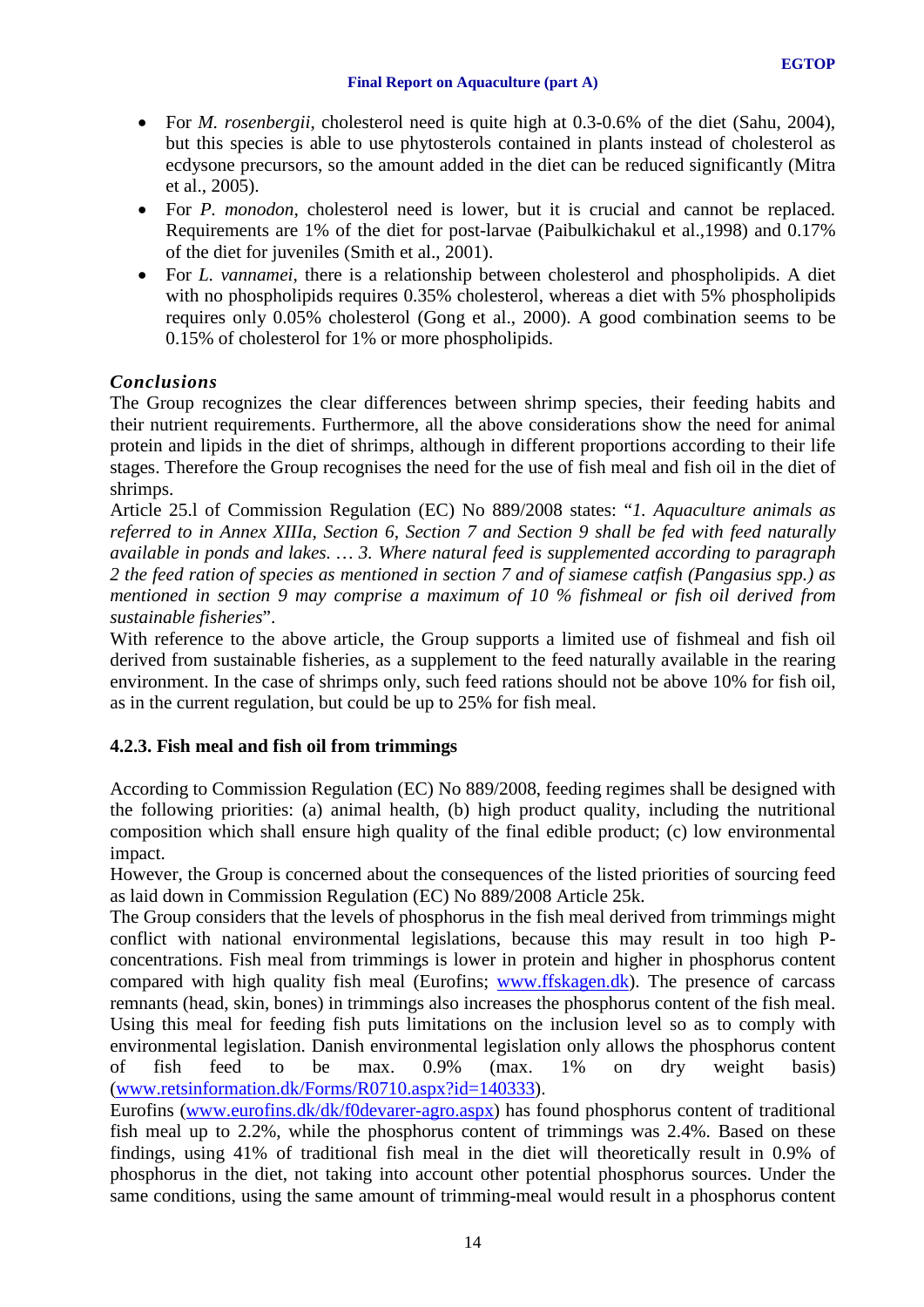of 0.99% in the feed for organic aquaculture. Thus, to comply with the environmental legislation, the diet could contain 37.5% trimming meal, while, conventional fish feeds contains about 25% fish meal, and for conventional feeds a long list of alternatives exists, with the diets balanced by supplementing free amino acids.

The challenges are much higher for producing feeds for organic aquaculture because the list of available ingredients is limited and supplementation with synthetic amino acids is not allowed according to Council Regulation (EC) No 834/2007 Article 15(1)(d) (IV) and currently no amino acids are listed in Annex VI of Commission Regulation (EC) No 889/2008.

Fish meal and fish oil from organic aquaculture trimmings are also not allowed in the feed for aquaculture animals of the same species. As a result, only limited quantities of trimmings from organic farming are available. The current organic fish production (excluding shellfish and others) is about 25,000 t (Zubiaurre, 2013). About 50% of this is sold as whole fish from the farm itself, fish shops etc. and the remaining 50% is processed into fillets, yielding about 50- 60%, leaving about 40–50% trimmings. The amount of trimmings available for manufacturing of fish meal and fish oil may therefore be about 5–6,000 t. Assuming a yield of fish meal and oil of max. 20% and 6% respectively, this means a production of approximately 1,000 t of fish meal and 300 t of fish oil. Taking the needs of different species into account, these amounts are only sufficient for a very limited organic production and are below the critical level needed for sustainable manufacturing processes.

The manufacturing process to obtain fish meal and oil from trimmings is similar to that of wild caught industrial fish (Sand eel, blue whiting etc.). However, due to the carcass remnants and the little remaining meat, the protein content of the meal from trimmings is 67–70% and the ash content is about 15%. Further, the digestibility is below 90% (pers. com. Claus Christoffersen, FF, Skagen, Denmark), whilst it should be at least 90% in a high quality fish meal.

Carnivorous fish requires relative high dietary protein content, i.e. 38-48% of the diet, depending on fish size, with the highest requirement and quality for fry and brood-stock. This means that, to produce an adequate feed, the inclusion rate of fish meal from trimmings should be high, which conflicts with the limitations of max. 0.9% dietary phosphorus content. Furthermore, the available organic plant sources are limited and their amino acid profiles are not adequately balanced to make an optimum fish feed (Lund et al., 2011). As discussed previously, the breakdown of surplus amino acids is likely to result in increased environmental impact and reduced growth, health and welfare of the fish.

With reference to the specific question asked by some MS, as regards the eligibility of the use of trimming from crustacean and molluscs, the Group's opinion is that such use is not prohibited by the Commission Regulation (EC) No 889/2008.

# *Conclusions*

In the Group's opinion, the animals' need for amino acids and fatty acids should be met primarily through natural feed compounds. Fishmeal and fish oil are important components of this, particularly for carnivorous aquaculture animals, which have specific amino acid and other nutritional requirements.

However, the Group concluded that, for carnivorous fish, this is not possible using fish trimmings alone, due to its lower quality.

In conclusion, the Group's opinion is that in order to comply with the general rules on feed (cfr. Article 25(j) of Commission Regulation (EC) No 889/2008), namely: "*… optimum performance, animal health, high product quality, including the nutritional composition which shall ensure high quality of the final edible product and low environmental impact*", the diet for carnivorous fish should include fish meal derived not only from trimmings but also from whole fish, not used for human consumption, caught in sustainable fisheries. This includes feed for fry and broodstock, as well as for on-growing fish, until sufficient alternative sources of proteins and oils are available.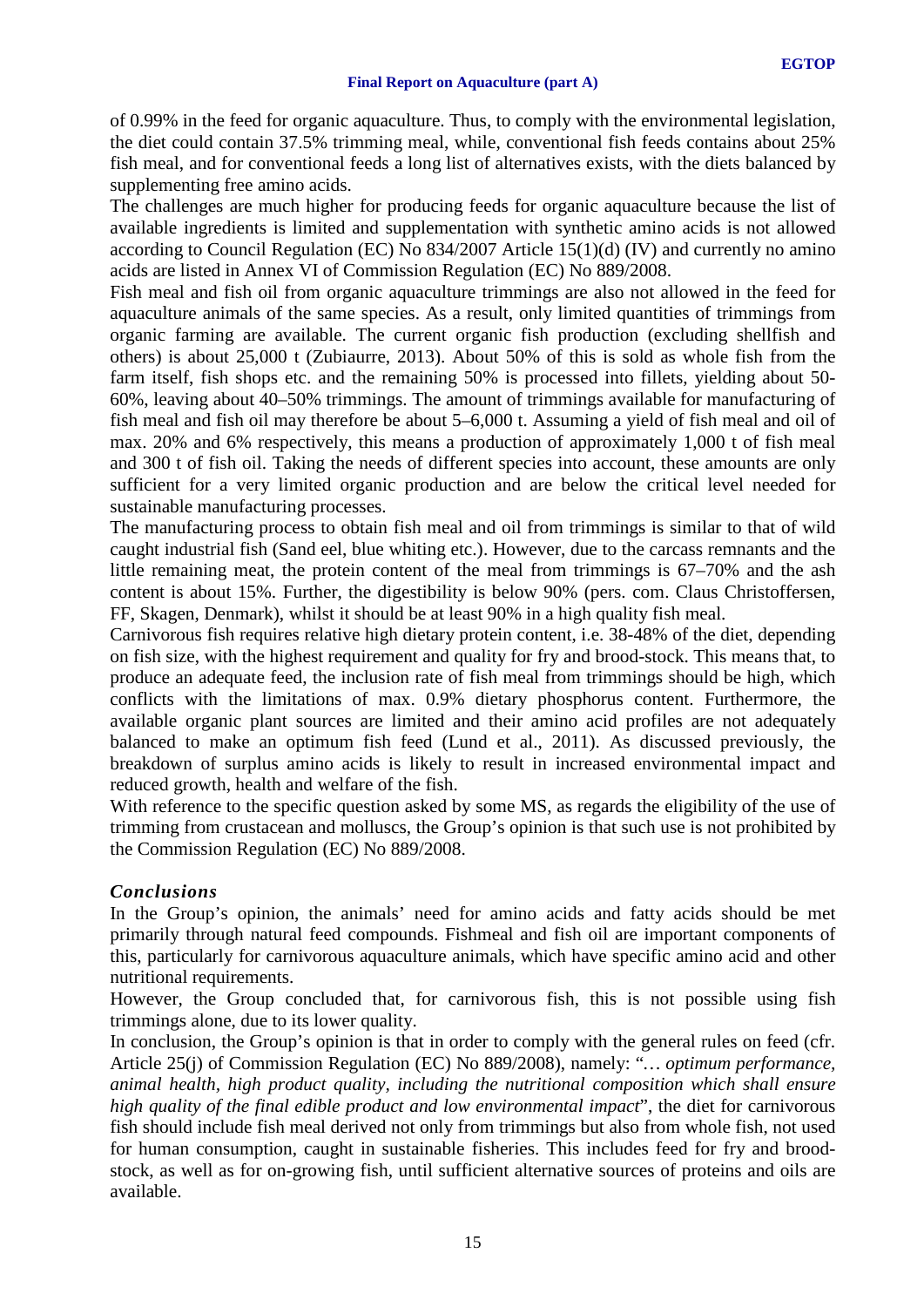#### <span id="page-15-0"></span>**4.2.4. Alternative protein sources**

#### *State of the art*

Since fish meal and fish oil are limited resources, finding alternative protein sources for fish meal is clearly a high priority for organic aquaculture. Similarly, developing production of aquafeeds that: a) satisfy aquatic organism's nutritional requirements for specific amino acids and fatty acids, b) are suited to their feeding habits and c) result in a high retention of nutrients to maintain animal health and produce a good quality final product, is a high priority. Improvements in protein retention efficiency of farmed aquatic animals are needed to reduce any potential environmental impacts of organic aquaculture and, also, to make more efficient use of dietary protein, the most expensive component of diet formulations for fish. Research into alternatives to fish meal is now an international research priority. A "metabolically" optimized protein and lipid diet formulation per species and per life cycle of farmed aquatic animal is the focus of current aquatic animal nutrition research.

Alternative proteins sources are needed to replace fishmeal, especially for diets of carnivorous species. Plant proteins (soybean, rapeseed, corn gluten, wheat gluten, pea and lupin meals) can replace fishmeal up to 25–35% (Pereira and Oliva-Teles, 2003; Hardy 2010; Enami 2011). The feed ration may comprise a maximum of 60% of organic plant products (Commission Regulation (EC) No 889/2008, Article 25(k)(3)). Mente et al., (2011) reviewed nutrition in organic aquaculture and organic diets. The review showed that an organically certifiable yeast-based protein source could replace up to 25% of the fishmeal without affecting growth rates, feed efficiency or biological indices in cobia fish. Substitution levels above this resulted in decreased performance in all measured parameters. Fishmeal and soybean meal were replaced with an organic diet (yeast), and there was no difference in growth rates in tilapia. Another study replaced fishmeal with a plant-based diet (algal fermentation), in shrimps *Litopenaeus vannamei*, and showed that there were no significant difference in final production, survival and food conversion ratios (FCR). However, fishmeal diet deposited more 22:6n-3 (docosaheaxaenoic acid, DHA) in shrimp's tissues in comparison with the plant-protein diet. The effect of organic fertilization and organic diets on production of channel catfish in earthen ponds was also investigated.

Organically cultivated seaweed or sustainably harvested wild seaweed, including all multicellular marine algae or phytoplankton and microalgae, may be used as feed ingredient.

Other potential sources of proteins, such as wild-harvested and/or cultured annelid worms, insect larvae/pupae, gastropods (e.g. golden apple snail) is also considered promising in order to replace fishmeal in the future (Bergleiter et al. 2009).

Processed animal protein (PAP) is an important ingredient in feeds and provides a valuable source of animal by-product utilization. PAP has a high nutritional value making it an excellent alternative to imported proteins such as soya. It has a significantly higher protein value (45-90% on a fed basis) than plant feed ingredients. PAP contains 10 % phosphorus, which is low in relation to the content of amino acids. While there may be consumer and producer concerns about the feeding of PAP to fish, due to the potential transmission of prions, the scientific panel opinion published by the European Food Safety Authority (EFSA) in 2011 concluded that processed animal protein in feed for food producing non-ruminants, respecting the proposed ban on intra-species recycling, presents a negligible risk to human health (EFSA, 2011).

The use of insects as a source of protein in fish diets is also being explored. The nutritive value of insects as feeds for fish, poultry and pigs has been recognised for some time in China, where studies have demonstrated that insect-based diets are cheaper alternatives to those based on fish meal. The insects used are the pupae of silkworms (*Bombyx mori*), the larvae and pupae of house flies (*Musca domestica*) and the larvae of the mealworm beetle, *Tenebrio molitor*. Silkworm pupae are an important component of cultured carp diets in Japan and China. Dried ground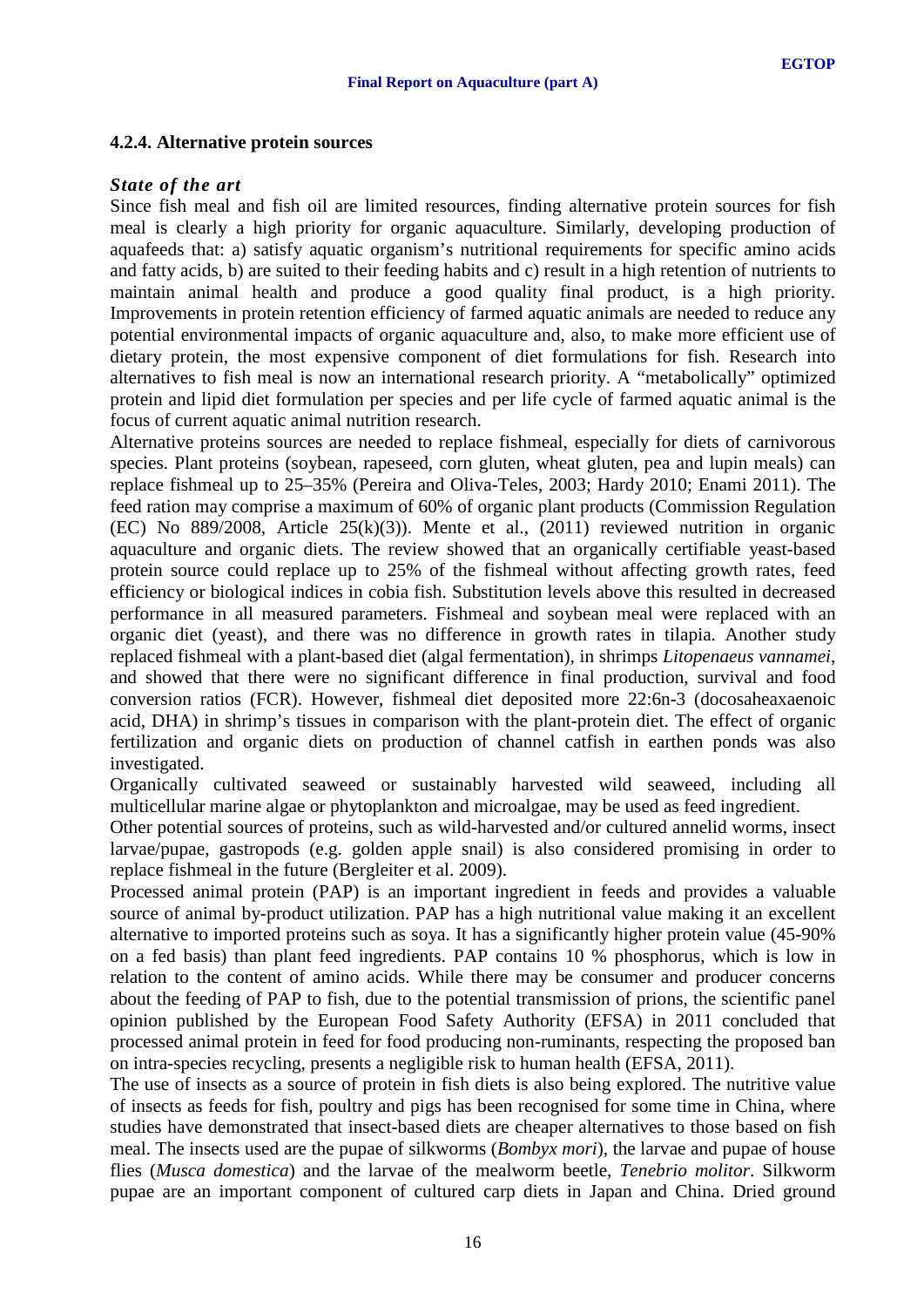soldier fly larvae have been fed to chickens and pigs with no detrimental effects (Newton et al., 1977; Hale, 1973). In recent years there has been some interest in the use of housefly maggot meal as a substitute for fish meal in tilapia and African catfish diets (Adesulu and Mustapha, 2000; Fasakin et al., 2003; Ajani et al., 2004; Ogunji et al., 2006). Bondari and Shepherd (1987) observed that channel catfish and blue tilapia fed on soldier fly larvae for 10 weeks were acceptable as food by consumers. Growth and organoleptic quality were not affected when common carp were fed on non-defatted silkworm pupae, a major by-product of the sericulture industry in India (Nandeesha et al., 2000). Ng et al. 2001demonstrated that *T. molitor* larvae meal was highly palatable to the African catfish (*Clarias gariepinus*) and could replace up to 40% of the fish meal component without reducing growth performance.

St-Hilaire et al. (2007) describe a study in which they determined if black soldier fly (*Hermetia illucens*) pre-pupae and housefly pupae could be used as a partial replacement for fish meal and fish oil in rainbow trout (*Oncorhynchus mykiss*) diets. Their data suggest that a rainbow trout diet in which black soldier fly pre-pupae or housefly pupae constitute 15% of the total protein has no adverse effect on feed conversion efficiency over a 9-week feeding period. However, rainbow trout fed on black soldier fly diets low in fish oil had reduced levels of omega-3-fatty acids in the muscle. According to the researchers, modifying the diet of the fly larvae could improve digestibility and fatty acid content of the pre-pupae, which in turn could enhance the fatty acid profile of the fish fed on the fly pre-pupae. The use of the black soldier fly in manure management, yields abundant numbers of fly pre-pupae. The authors of the study suggest that fly pre-pupae may be an economical and sustainable feed ingredient for carnivorous fish diets. However, before fly pre-pupae can be used commercially in rainbow trout diets, a larger trial over a longer period should be conducted to confirm their preliminary results. The CAB Abstracts database contains some 700 records describing research on alternative protein sources for use in aquafeeds.

#### *Main difficulties*

Plant proteins are probably the most widely used alternative to fishmeal, but they can cause problems, including lower crude protein levels, palatability issues, amino acid deficiencies and the occurrence of anti-nutritional factors such as trypsin inhibitors, as well as phosphorus and nitrogen release to the environment (Hardy and Tacon 2002). The quality of the plant ingredients that can be used in the organic diets can have an effect on the final product quality like fat content, colour and texture (Lunger et al. 2007). Furthermore, research has not determined clearly the proportions of protein of animal and plant origin that should be used in organic feed. The formulation of "ideal protein contents" and how to increase dietary energy levels also need to be explored. The potential use of alternative proteins in feeds for organic aquatic animals should be further investigated over larger trials and longer periods per species and per life cycle to confirm these preliminary results.

#### *Conclusions*

PAP, insects and plant ingredients could be used in organic aquaculture up to different speciesspecific percentages, but consideration on the final product quality and taste is important and needs further investigation. The difficulties in formulation of test diets to secure acceptability to fish, maximize growth of fish and nutrient retention efficiency are the most important factor in using alternative protein sources. New organic feeds with alternative organic protein sources, as well as evidence on the effects of these on fish growth and fish physiology and health performance are needed for organic aquaculture.

The Group supports the importance of considering the use of alternative proteins sources in organic aquaculture, whenever they are available and appropriate for brood-stock, weaning, and on-growing diets. These alternative organic protein sources should be considered a priority. In general the use of feedstuffs consisting of whole micro or macro organisms with high contents of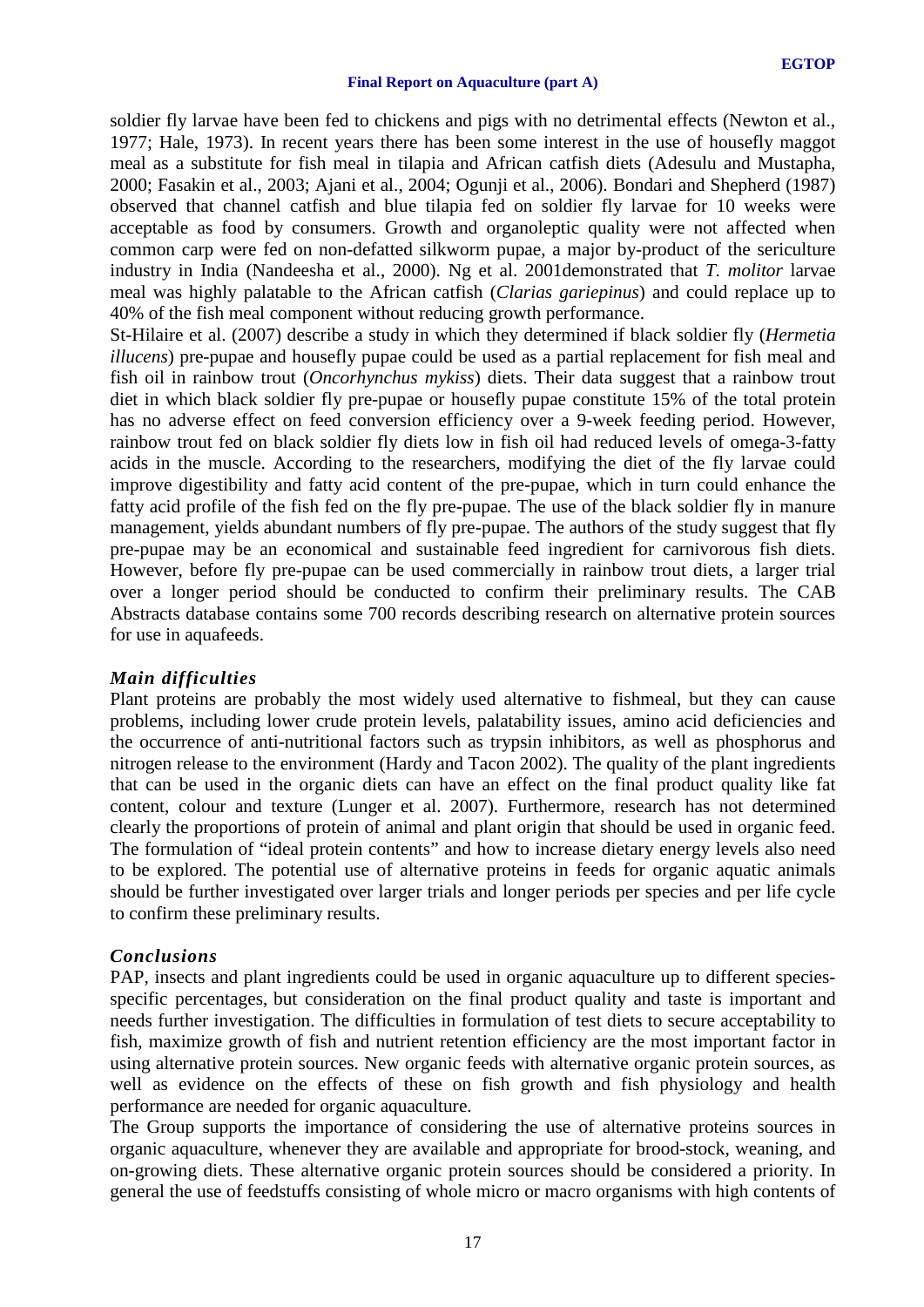essential amino acids is to be preferred to the use of purified or free amino acids as feed supplements/additives.

# <span id="page-17-0"></span>**4.2.5. Histidine**

<u>.</u>

# *Identification of substance, terminology, synonyms*

Histidine (His) is an essential amino acid  $(C_6H_9N_3O_2)$  which cannot be synthesized by fish or any other aquatic animal and therefore must be supplied in the diet.

His is a very important precursor for the synthesis of proteins, vitamins (e.g. Vit C) and enzymes and it plays a vital role in the structure and binding functions of haemoglobin.

Synonyms of L-Histidine: 2-amino-3-(3H-imidazol-4-yl) propanoic acid; Imidazole alanine; αamino-1H-imidazole-4-propanoic acid; 4-(2-amino-2-carboxyethyl)imidazole; α-amino-1Himidazole-4-propionic acid; α-amino-4-imidazolepropionic acid; Glyoxaline-5-alanine (Ref: http://www.chem.qmul.ac.uk/iupac/AminoAcid/).

The original request is to use His of 98% purity and produced by a specific strain of bacteria as an additive in the nutrition of organic salmonid fish species. The Group does not want to restrict its findings to a specific commercial product, and has therefore widened the scope of this discussion to "histidine produced by fermentation", without restrictions on purity or microbial species.

# *Authorization in general agriculture/aquaculture or feed/food processing*

The use of His as an additive in the nutrition of salmonid fish is authorized under EU legislation (Commission Regulation (EC) No  $244/2007^9$  $244/2007^9$ ). His is also positively evaluated as a feed ingredient in salmonid diets by EFSA (2005).

# *Technological or physiological functionality for the intended use*

Amino acids are the building block of proteins. The various proteins are built up of amino acids in specific patterns and sequences. All amino acids resemble each other to a certain extent, some of them so much that fish can synthesize them from others. Some, however, are essential as they cannot be synthesized by the fish itself. They must therefore be supplied in the feed, since each amino acid has its own specific function in the fish (Wilson, 2003).

The amino acid profile of the feed, e.g. the proportions and the amounts of various amino acids, must be balanced with the protein requirements of the fish to be utilized efficiently.

Therefore the essential amino acids in the diet must be in adequate amounts. As discussed previously, if one amino acid is limiting, other surplus amino acids will be broken down and excreted.

Therefore, a carefully balanced amino acid profile is critical for the growth of the fish, as well as the minimization of nitrogen discharge as ammonia.

An unbalanced diet recipe for *conventional* aquaculture feed may be balanced by adding specific external amino acids, e.g. His, to ensure optimum utilization of the other dietary amino acids present. As an essential amino acid His has to be provided in adequate amounts in any feed for aquaculture. The provision of His has been shown to prevent cataracts in salmonids. Cataract is permanent lens opacity of both eyes (Waagbø et al, 2010).

<span id="page-17-1"></span><sup>9</sup> Commission Regulation (EC) No 244/2007 of 7 March 2007 concerning the authorisation of L-histidine monohydrochloride monohydrate as a feed additive (O.J. L 73, 13.3.2007, p. 6–8)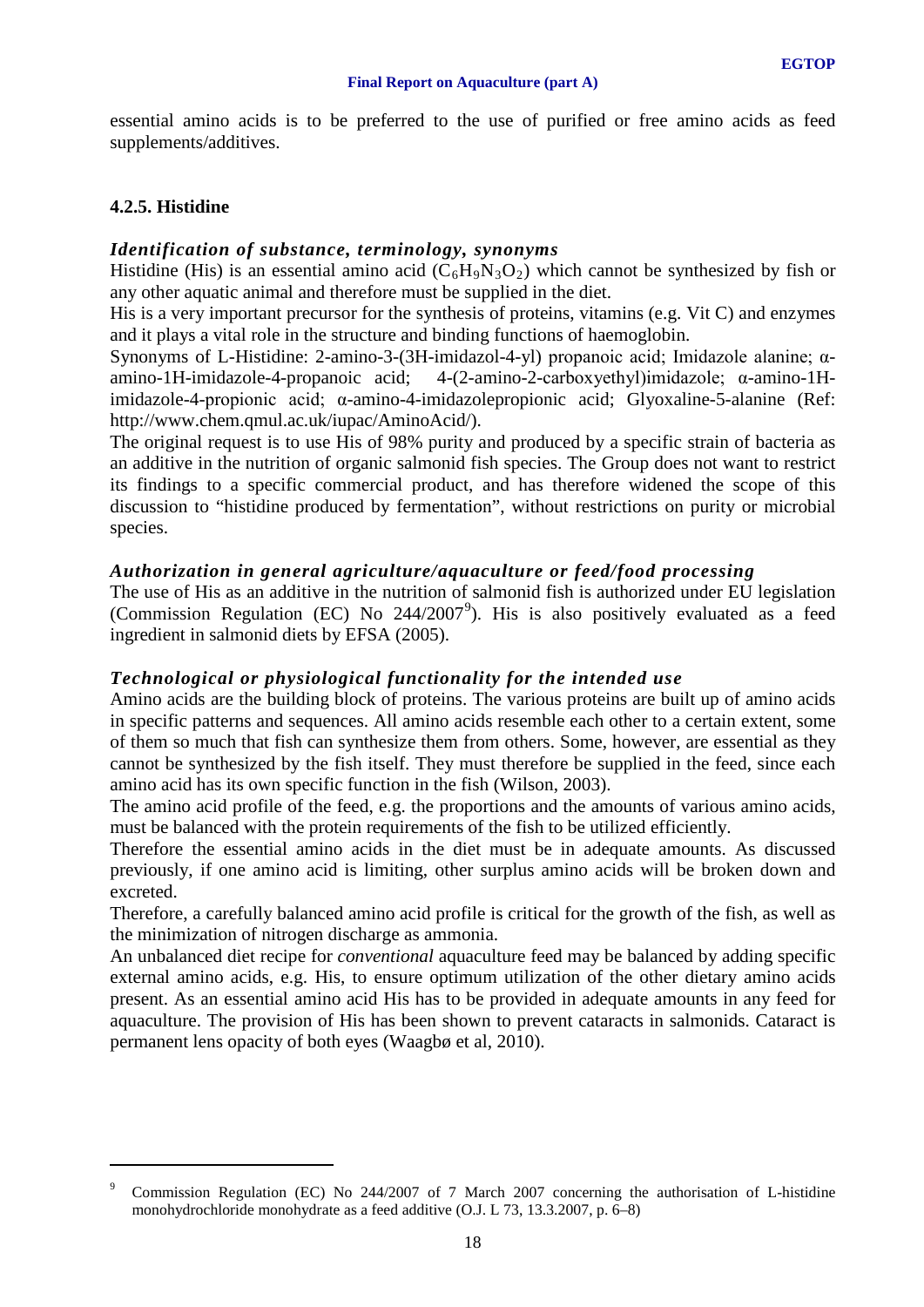# *Necessity for intended use and known alternatives*

His is an essential amino acid, which is very important for fish diets. Salmonids have a particular need for His, in order to prevent cataracts. Klein and Halver (1970) indicated that coho salmon, has a minimum His requirement of 0.7% of a dry diet or 1.7% of the dietary protein or 7 g His/kg diet (40% dietary protein) whereas Waagbø et al. (2010) indicated that 17.6 g His/kg of the diet mitigated cataract formation in salmon smolts (37% dietary protein). However, at present, it is still unclear how His prevents or mitigates cataract development and the molecular basis of cataractogenesis in salmon.

Marine raw materials vary significantly in composition and quality according to species and season, as well as to the production, processing and storage conditions. This variation in quality affects both extruded feed quality and fish performance. Certain types of fish meal from South America also contain high levels of His but this is only available from whole fish, which is banned by the Article 25(k) of Commission Regulation (EC) No 889/2008.

Up to 1995, animal by-products have been used widely in fish feeds, and supplied sufficient levels of His (e.g. blood meal from non-ruminants contains sufficient levels of His). However, the use of PAP (Processed Animal Protein) has been banned in the EU and only recently has been re-admitted with the Commission Regulation (EC) No 56/2013. In addition, at present, the availability of PAP originated from organic farming is not known. Nevertheless, many consumers may be reluctant to accept the use of blood meal as a fish feed ingredient. Therefore further research is needed which aims: a) to identify and study protein feed resources e.g. insect meal in accordance with the organic principles and the animal's health, b) to identify differences between fish genotypes and c) to study consumer preferences in relation to feeds used in organic aquaculture.

# *Origin of materials, methods of manufacture*

L-histidine monohydrochloride monohydrate can be produced in a fermentation process using a natural strain of Escherichia coli. Production of the raw material takes place in fermenters, and then undergoes several steps of purification. The fermentation medium used is a mixture of glucose syrup, ammonium sulphate, corn steep liquor and minerals. His is isolated from the fermentation broth, acidified, purified (including an ion exchange procedure) and de-colourised. After addition of hydrochloric acid the solution is concentrated and L-Histidine·HCl·H<sub>2</sub>O is crystallized and dried (EFSA 2005). His produced by fermentation can be considered as a natural substance of microbial origin.

The strain ATCC-21318 of the bacterium *Escherichia coli*, which is currently used for the production of His, is not a GMO (EFSA 2005). In addition, it is possible to produce His with a non-GM fermentation medium, although this would not be required according to Article 9 of Council Regulation (EC) No 834/2007.

However, other potential commercial production approaches should be evaluated separately.

# *Environmental issues*

A balanced fish diet is crucial for nutrition, growth, health and welfare, as well as for environmental reasons. Unbalanced diets, i.e. amino acid profile of the diet which is not balanced to the requirements of the fish species, will result in bad protein utilization, which means break down of proteins and excretion of nitrogen as ammonia. Therefore, a balanced amino acid profile of fish diets is crucial for the organic aquaculture. EFSA (2005) identified no adverse influence on the environment by production and feeding with His of microbial origin.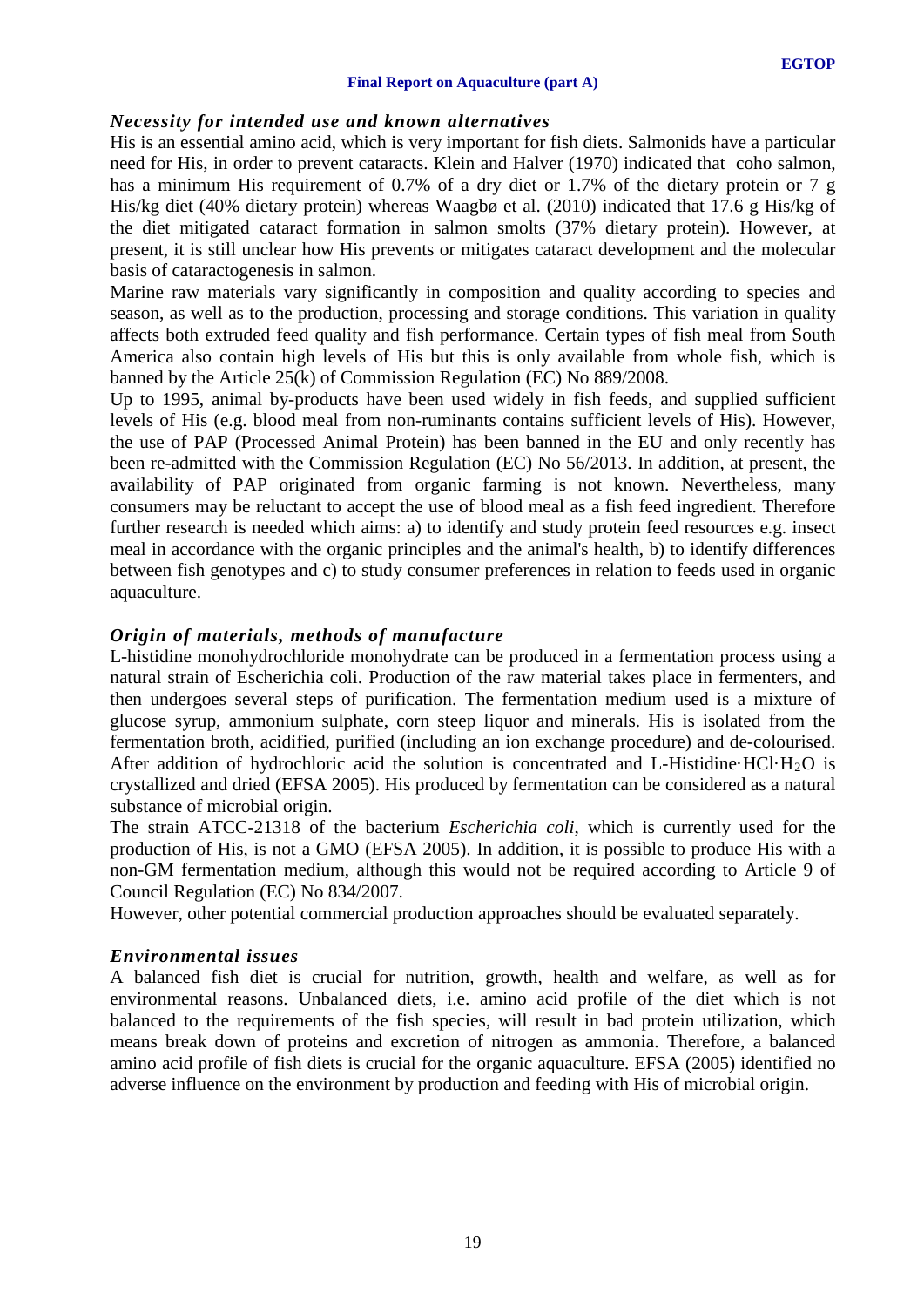## *Animal welfare issues*

Fish health and welfare is largely dependent on a well-balanced diet with appropriate proportions of nutrients, including amino acids. His deficiency causes disease, mainly cataract. His supplementation has been shown to prevent cataract in salmon (Waagbø et al., 2010). Supplementation of His is, therefore, clearly positive from the point of view of animal health and welfare.

## *Human health issues*

His is an essential amino acid in human nutrition as well. EFSA (2005) identified no risks for consumers, and no specific risks for workers and users.

# *Food quality and authenticity*

Food quality and authenticity, in the sense of final fish product for human consumption, is not supposed to be affected by supplementation of His in the fish diet.

### *Traditional use and precedents in organic production*

Materials of microbial origin are widely authorized in organic production. This includes their use as feed materials (Annex V) and as feed additives (Annex VI) in many areas of organic production. The following items are listed in the Commission Regulation (EC) No 889/2008: phaffia yeast Article 25(K); mushroom culture wastes, composted or fermented mixture of vegetable matter (Annex I); spinosad (Annex II); *Saccharomyces cerevisiae* and *S. carlsbergiensis* (yeasts) (Annex V); enzymes, yeasts and bacteria (Annex VI); yeasts (Article  $27(1)(b)$  and Annex VIIIa).

# *Aspects of international harmonization of organic farming standards*

At the moment, neither the Codex Alimentarius Guidelines for the production, processing, labelling and marketing of organically produced foods (GL 32-1999, last amended 2013) nor the National Organic Program (USA) cover aquaculture.

# *Further considerations*

All the above considerations show how His supply is important in the nutrition of salmonid fish. By definition, the same is true for all essential amino acids. Lysine (Lys) and arginine (Arg) requirements in fish nutrition are considered to be the first limiting amino acids in fish and the level of Lys, Arg and methionine (Met) in plant-protein meals are often low, compared to fish meal. In fish, it has been demonstrated that Lys and Arg supplementation may enhance protein synthesis and deposition, growth and reduce nitrogen losses (Kaushik, S.J. and Seiliez, I., 2010). However, the metabolic pathways by which dietary essential amino acids influence growth performance require further investigation. Fish and crustaceans have high dietary protein requirements (30–65% DM; NRC, 1993). Significant inter-species differences with regard to protein and amino acid requirements exist in fish. The variations in amino acid requirements can be attributed to a number of factors, such as differences in basal diet composition, size and age of fish, genetic differences, feeding rate and culture conditions and experimental design and choice of response criterion, all of which affect the overall growth rate, health and welfare.

The application of natural compounds derived from a variety of sources including yeasts, botanical peptides and animal by-products is at the top of the agenda of the researchers in the different fish species. Indeed, natural compounds can contribute to bactericidal action, digestive stimulation, immune stimulation, anti-oxidants, anti-parasitic effects in aquatic species and their use as alternatives to antibiotics and synthetic products is growing in the feed industry.

Finally, the Group considers that a better supply of essential amino acids would also improve the welfare and health of other aquatic species and that the supplementation of His should not be restricted to salmonids.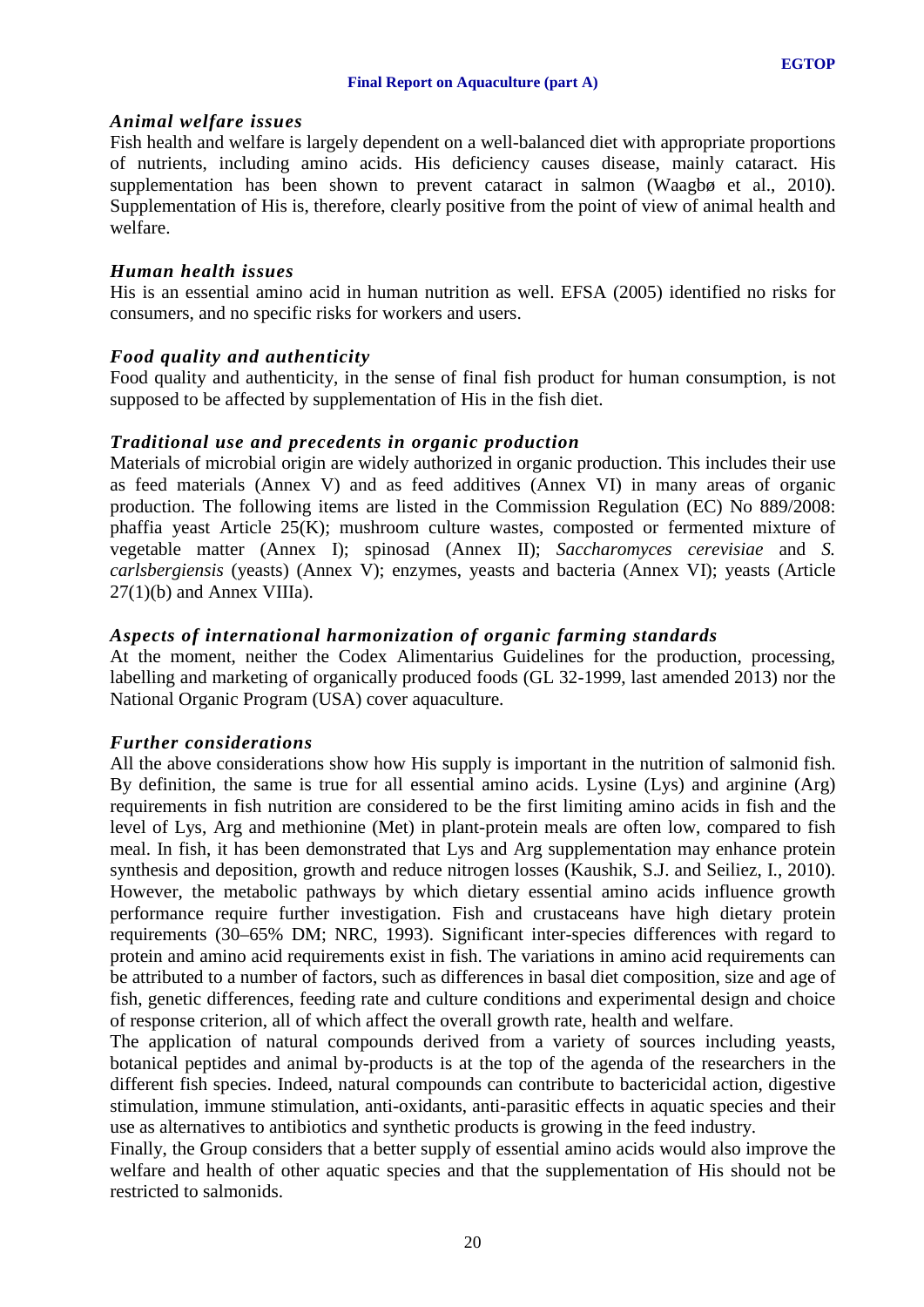However, it should be outlined that the Group does not support the use of His to neutralize inadequate management practices. In the Group's opinion, animals should cover their need for amino acids primarily through the feed. Therefore, the Group recommends that supplementation with a preferably un-purified histidine source, additive or feed material, should only be used to balance the dietary composition of amino acids to avoid deficiency diseases (mainly cataracts in salmonids). The Group does not accept this practice in cases where the only justification is faster growth and/or a lower price of the feed.

## *Conclusions*

The Group concluded that the essential amino acid histidine is very important for fish diets, particularly for salmonids. Therefore, if natural sources of histidine, such as certain types of fish meal, are not allowed/available, the use of supplementary histidine sources in the fish diet is considered in line with the objectives, criteria and principles of organic aquaculture production. Histidine should therefore be included in Annex VI of Commission Regulation (EC) No 889/2008 with the following priorities:

- 1. Use of un-purified fermentation products as a feed stuff, produced by organic procedures where possible.
- 2. Use of purified histidine as a feed additive only if option 1 is not possible.

# <span id="page-20-0"></span>**4.2.6. Cholesterol**

### *Identification of substance, terminology, synonyms*

Cholesterol ( $C_{27}H_{45}OH$ ) is a lipid (a sterol), composed of four carbon rings. In addition to its importance within cells, cholesterol also serves as a precursor for the biosynthesis of steroid hormones, bile acids, and vitamin D. Cholesterol is the principal sterol synthesized by animals. The Group was asked whether conventional cholesterol could be used.

# *Authorization in general agriculture or feed/food processing*

Cholesterol is considered to be a raw material for feedstuffs and is therefore not in the list of feed additives. Cholesterol is also used in cosmetic products, like makeup, skin and hair care products. It is used as an emulsifier, as well as to increase the viscosity of personal care products [\(www.cosmeticsinfo.org;](http://www.cosmeticsinfo.org/) [http://www.dishmangroup.com/index.asp;](http://www.dishmangroup.com/index.asp) [http://www.solvayvitamins.nl/\)](http://www.solvayvitamins.nl/).

# *Technological or physiological functionality for the intended use*

Moulting is an essential process for growth of crustaceans. Cholesterol is a precursor of ecdysone, a steroid prohormone needed for moulting. For some species, it is the only precursor and hence it is very important to meet the cholesterol requirements for shrimps and other crustaceans. Dietary cholesterol deficiency may cause reduced growth rates leading to low survival and even death. The process involving cholesterol in the growth of shrimp is similar to vitamins in mammals (Williams et al., 2004). Cholesterol is crucial for many physiologically active compounds including adrenal corticoids, bile acids and vitamin D (Akiyama et al., 1992; Sheen et al., 1994). However, it does not increase growth rates.

#### *Necessity for intended use and known alternatives*

To the Group's knowledge, shrimps are the only aquatic animal species that require dietary cholesterol (see section 4.2.2). Crustaceans are not able to synthesize cholesterol *de novo.* Cholesterol is necessary for the nutrition of crustaceans because, it has a crucial role in the moulting process and it is important in maintaining the integrity and chemical permeability of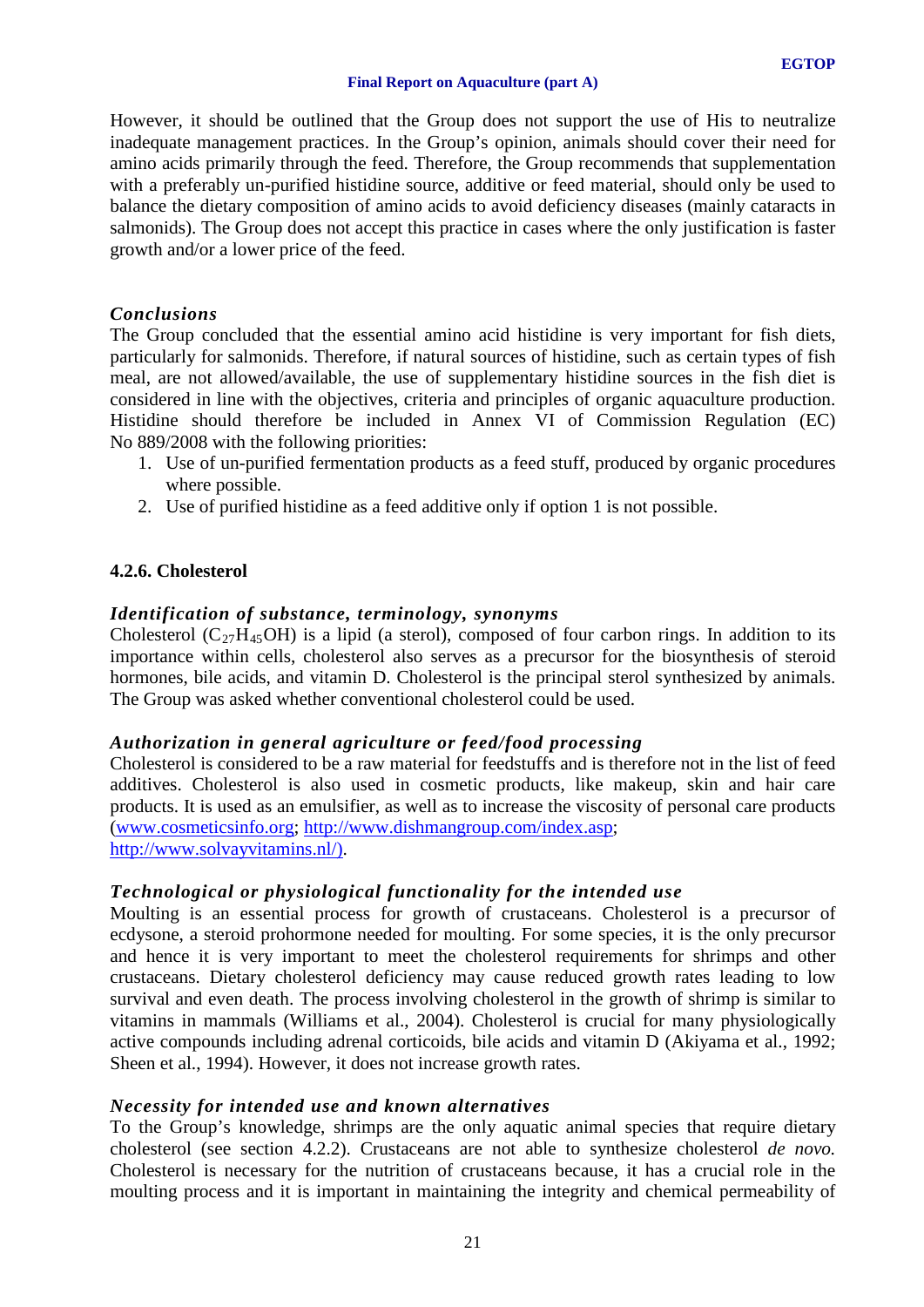cell walls. Therefore it is crucial to have cholesterol in their feed (Teshima and Kanazawa, 1971). A dietary cholesterol deficiency is most commonly manifested as a reduced growth rate (reviewed by Teshima, 1997). According to the literature, the requirements of cholesterol vary among the different species of crustaceans and according to their life stage.

- For *M. rosenbergii*, cholesterol needs are high: 0.3-0.6% of the diet (Sahu, 2004) but this species is able to use phytosterols contained in plant instead of cholesterol as ecdysone precursors, so the amount added in the diet can be reduced significantly (Mitra et al., 2005).
- Cholesterol requirement for *P. monodon* is lower, but it is crucial and cannot be replaced. Needs are 1% of the diet for post-larvae (Paibulkichakul et al.,1998) and 0.17% for juveniles (Smith et al., 2001). The survival rate of sub-adult shrimps fed with 0.02% and 0.95% of cholesterol in the diet was only 13.3% and 33.3%, respectively, after two months. While, survival rate for shrimp fed diets containing amounts of cholesterol between the two above mentioned levels was between 83.3% and 93.3% (Sheen et al.,1994).
- For *L. vannamei*, there is a relationship between cholesterol and phospholipids. Indeed, a diet with no phospholipids requires 0.35% of cholesterol, whereas a diet with 5% of phospholipids requires only 0.05% of cholesterol (Gong et al., 2000). A good combination seems to be 0.15% of cholesterol for 1% or more phospholipids.

For those shrimp species that require a cholesterol-rich diet, it may be necessary to supplement the feed. A feed with 10% of fishmeal (the maximum allowed by the Commission Regulation (EC) No 889/08) contains an average of only 0.05% cholesterol. With such a low level, there is a high risk of mortality for sub adults shrimps and even higher for post-larval stages. Furthermore, it is very difficult to predict the quality of the natural feed produced by the environment where shrimps are reared (e.g. ponds) and the quantity consumed. Farmers, on the other hand, cannot only rely on annual fluctuations of the natural productivity of the rearing shrimp ponds.

# *Origin of materials, methods of manufacture*

Natural cholesterol is produced from only one source so far, i.e. it is extracted from sheep wool grease, but the yields are very limited. Other potential sources of cholesterol are egg yolk, animal by-products, shellfish (Dong, 2009).

Cholesterol is extracted from lanolin, which comes from sheep wool grease, in a multistep extraction procedure. The lanolin can be refined to produce pure cholesterol (91%), which is added into the feed for shrimp.

#### *Environmental issues*

Cholesterol is a by-product of wool industry and it is not considered harmful to the environment in its production process. Its inclusion in the feed for shrimps is not considered to cause any changes in the pond water quality.

#### *Animal welfare issues*

Dietary cholesterol is considered an essential nutrient for good growth, including moulting and high survival in crustaceans. Only adequate dietary contents will secure growth performance and welfare of the animal. In fact, less than 0.02% and more than 0.95% of cholesterol in the diet of sub-adults caused mortality (Paibulkichakul et al 1998; Smith et al 2001; FAO-FIMA 2011; Alday-Sanz V. 2011; Piedad-Pascual, F. 1984; Chen 1998).

# *Human health issues*

Supplemented cholesterol in the feed for crustaceans is necessary for the moulting process and it is not supposed to be detected in the final product. Therefore in this context cholesterol is not considered to have any impact on human health.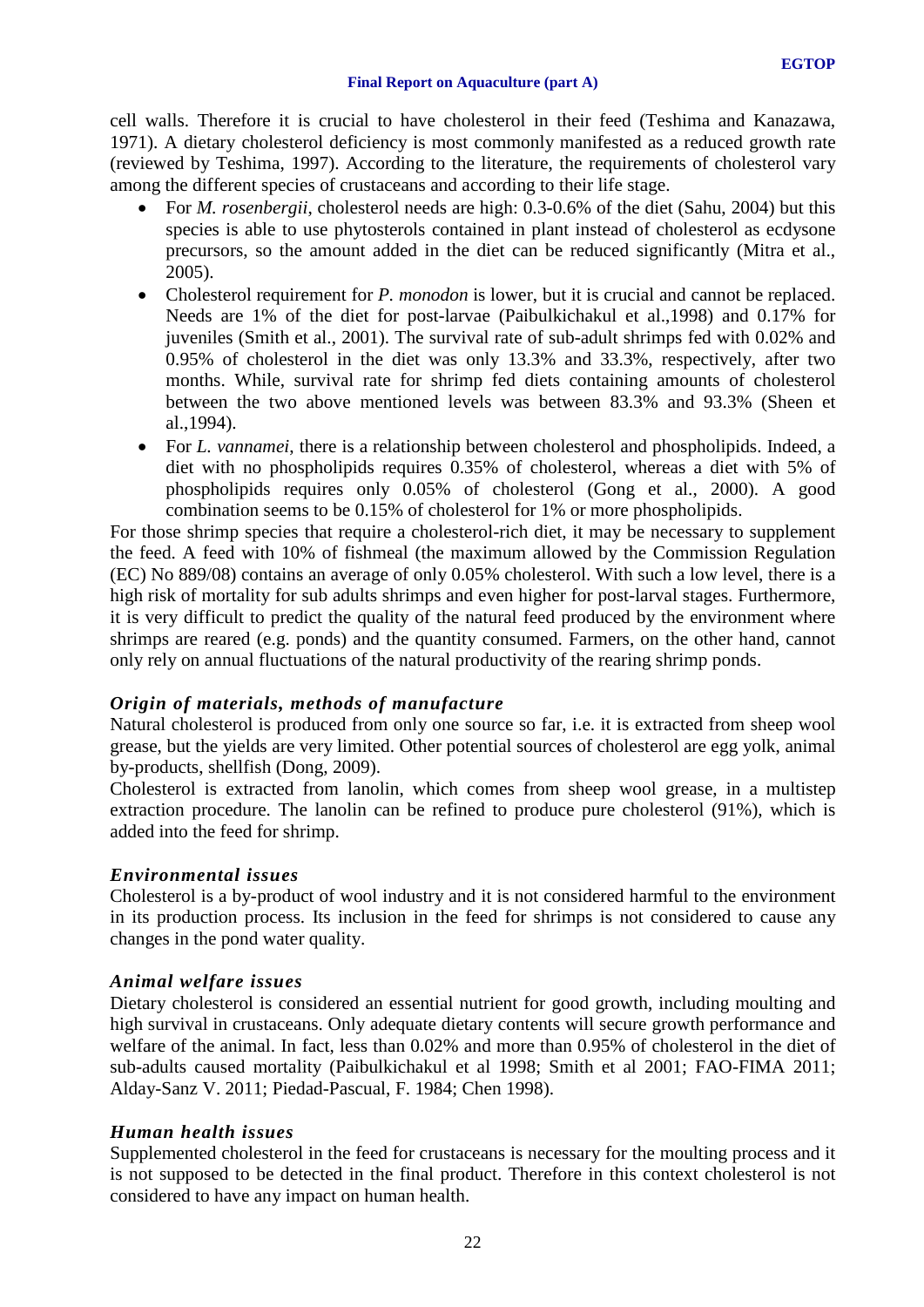# *Food quality and authenticity*

Supplementation with cholesterol in the shrimp diet does not affect food quality of the final product for human consumption.

# *Traditional use and precedents in organic production*

According to the French National organic regulation, cholesterol is authorized as follows: CC- REPAB F 05/05/2008

Annex  $P - 1$ 

PART A – Raw materials or simple feeds

4) Specific products for shrimp diet: -Cholesterol.

Cholesterol can be utilised under the following conditions

- Cholesterol is purified at 85% and comes from wool grease;
- Guarantee to provide: Flocks are free of scrapie.

This has been extended by the Commission Implementing Regulation (EU) No 1030/2013 until January 2015 to those aquaculture and seaweed production units which were established and produced under nationally accepted organic rules before 1 January 2009. The ad-hoc expert group on "Use of certain fish feed additives and cleaning substances in organic aquaculture" held in Brussels on 19 and 20 November 2008 concluded that cholesterol may be used in organic crustacean farming, preferentially using organic sources.

# *Aspects of international harmonization of organic farming standards*

At the moment, neither the Codex Alimentarius Guidelines for the production, processing, labelling and marketing of organically produced foods (GL 32-1999, last amended 2013) nor the National Organic Program (USA) cover aquaculture.

# *Further considerations*

The Group acknowledges that a feed with an adequate supply of cholesterol would secure the growth rate, the welfare and health of the crustaceans. However, it should be outlined that the Group does not support the use of cholesterol to neutralize inadequate management practices. In the Group's opinion, animals should cover their need for cholesterol primarily through the feed. Therefore, the Group recommends the supplementation of cholesterol only to secure the quantitative dietary needs in the feed for crustaceans. By contrast, the Group does not accept this practice in cases where the only justification is faster growth and/or a lower price of the feed. However, establishment of an organic procedure for the extraction of cholesterol from wool is needed.

The ad-hoc expert group on "Use of certain fish feed additives and cleaning substances in organic aquaculture" held in Brussels on 19 and 20 November 2008 concluded: Cholesterol may be used in organic crustacean farming. The source of cholesterol should follow the priority list given below:

- a) For preference, sustainable marine sources or organically certified sources such as highly purified cholesterol from sheep's wool should be used.
- b) If unavailable, non-organic natural sources may be used.

To clarify the availability of organic cholesterol, a market analysis should be carried out. This would provide the data necessary for an evidence-based decision that organic cholesterol is not available in sufficient quantities.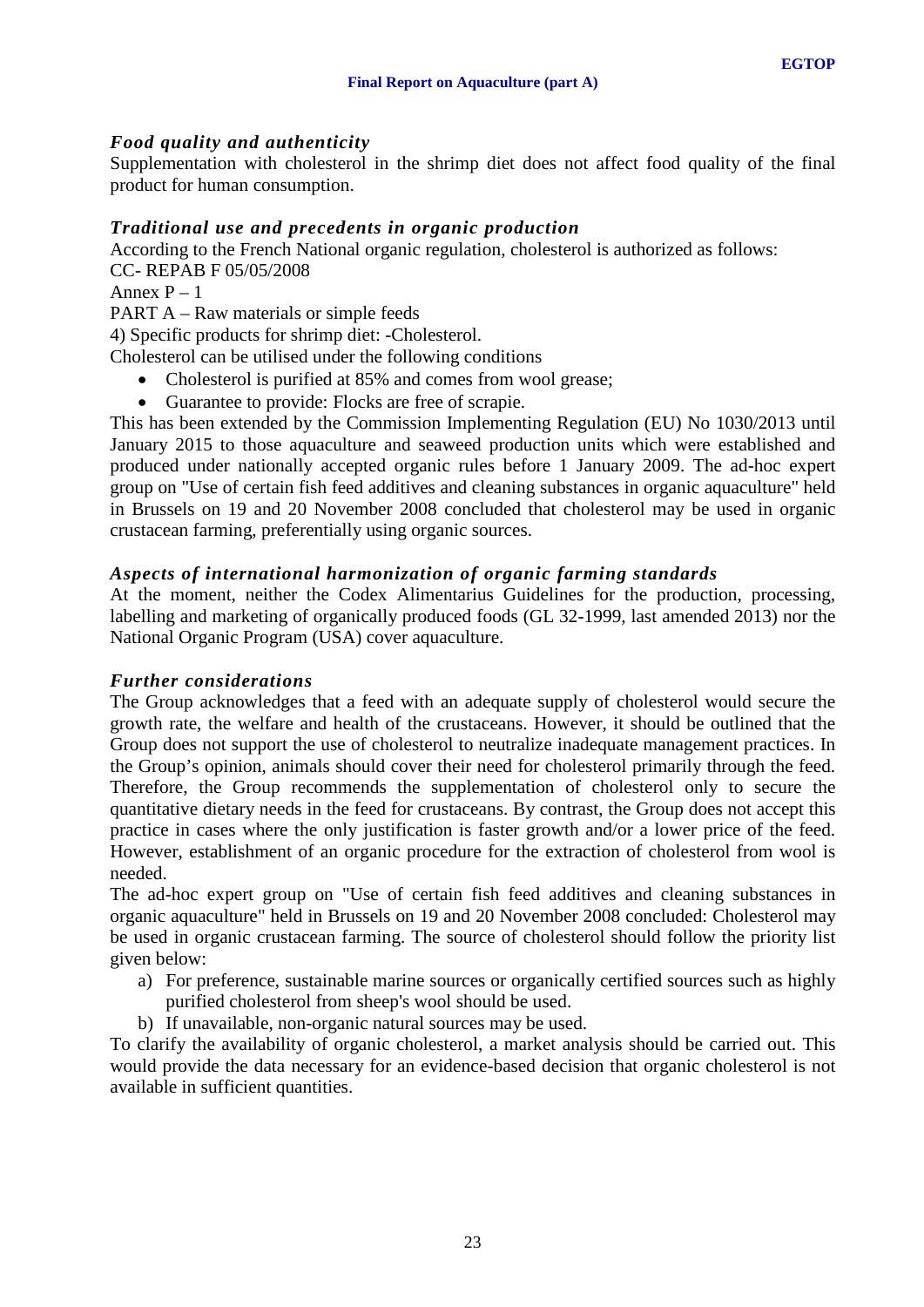# *Conclusions*

The Group concluded that the use of cholesterol as raw material in the feed for supplementing the diet of shrimps is in line with the objectives, criteria and principles of organic production. It should, therefore, be admitted by the Commission Regulation (EC) No 889/2008 with the following priorities:

- 1. If organic cholesterol is available, this source should be used as priority.
- 2. As an alternative, cholesterol derived from shellfish and other sources can be used when no organic or wool-derived cholesterol is available.

# <span id="page-23-0"></span>**4.2.7. Lecithin**

# *Introduction*

The Group was asked whether conventional sources of lecithin could be permitted, if organic sources are not available. This topic has been addressed previously by an ad-hoc expert group on the "use of certain fish feed additives and cleaning substances in organic aquaculture" (Brussels, 19 and 20 November 2008). Because of this, the Group only dealt with selected aspects.

# *Authorization in organic production*

Lecithin is currently authorized by Commission Regulation (EC) No 889/2008, as reported in the following Annexes:

ANNEX II (Pesticides - plant protection products referred to in Article 5(1)), as a Fungicide;

ANNEX VI (Feed additives used in animal nutrition referred to in Article 22(g), Article 24(2) and Article  $25(m)(2)$ ), (c) Emulsifying and stabilising agents, thickeners and gelling agents, only if derived from organic raw material. Use restricted to aquaculture animal feed; ANNEX VIII A as additive for all plant based products and for animal products restricted to Milk products. Based on Article 27(1)(a) of Commission Regulation (EC) No 889/2008.

# *Aspects of international harmonization of organic farming standards*

At the moment, neither the Codex Alimentarius Guidelines for the production, processing, labelling and marketing of organically produced foods (GL 32-1999, last amended 2013) nor the National Organic Program (USA) cover aquaculture.

In the rules for food processing, the National Organic Program states that organic forms of lecithine must be used. As an exception, non-organic de-oiled lecithin may be used only when an organic form of de-oiled lecithin is not commercially available (NOP Rule 205.606). The details are as follows:

*Lecithin de-oiled*

Status: Allowed with Restrictions

Class: Processing Agricultural Ingredients and Processing Aids

Origin: Non-synthetic

Description: Non-organic de-oiled lecithin may be used in processed products labelled as 'Made with Organic [specified ingredients]' provided that the de-oiled lecithin is not produced or handled with the use of sewage sludge, genetic engineering, genetically modified organisms (GMOs), or ionizing radiation. Nonorganic de-oiled lecithin may also be used in or on processed products labelled as 'organic' only when the certifier determines that the ingredient is not commercially available in an organic form and that it meets the requirements of 205.301(b) and  $205.301(f)$ .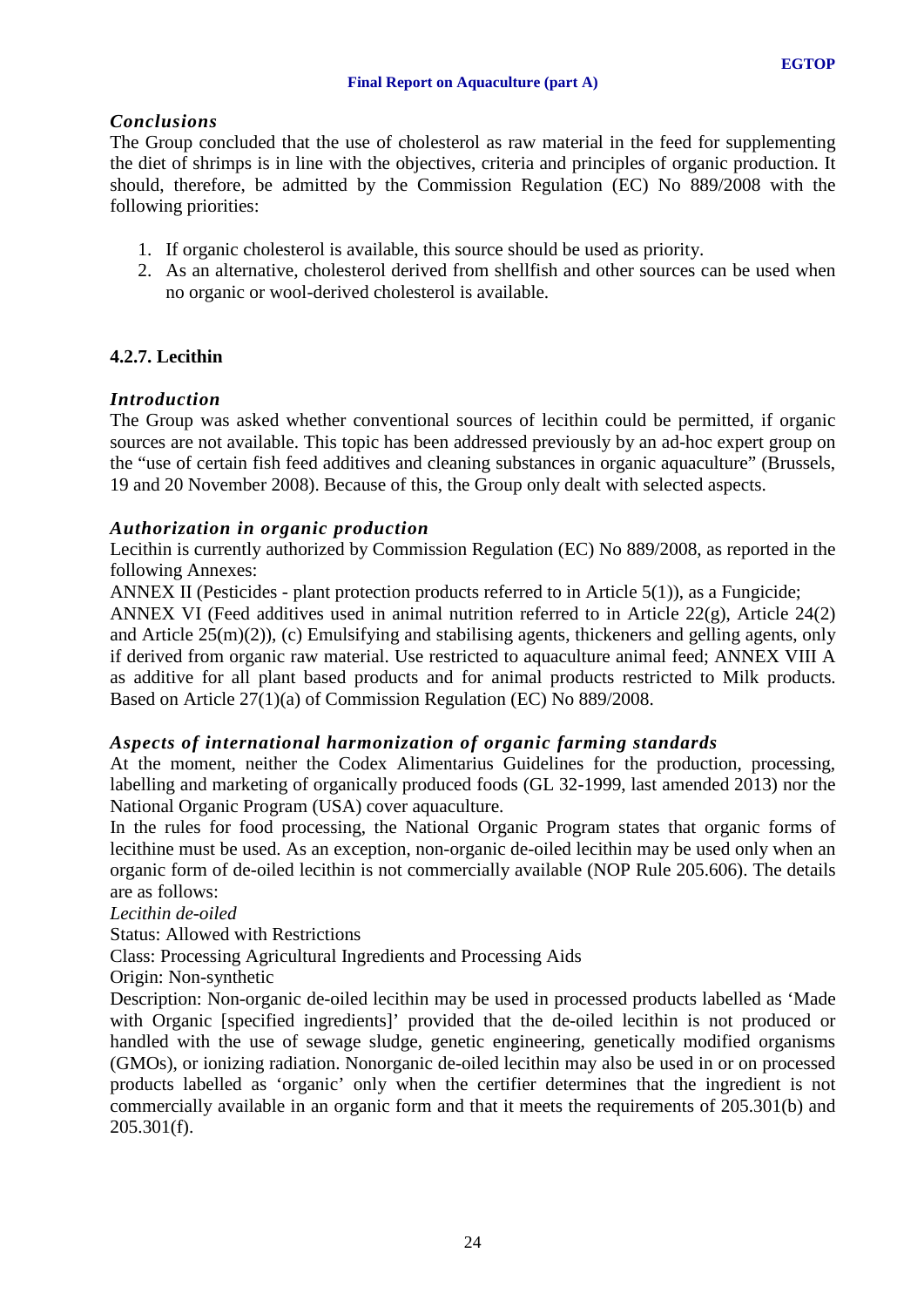#### **Final Report on Aquaculture (part A)**

# *Necessity for intended use*

Lecithin is one of the two main categories of essential lipids, and is therefore necessary for shrimp aquaculture. Details are described in section 4.2.2.

# *Reflections of the Group*

The ad-hoc expert group on "Use of certain fish feed additives and cleaning substances in organic aquaculture" held in Brussels on 19 and 20 November 2008 concluded: "*… For preference, lecithin from organically certified sources such as organic soybean, may be used following mechanical extraction. If unavailable, non-organic natural sources may be used provided they are of non-GMO origin*".

The applicants did not provide detailed quantitative documentation about a shortage of organic lecithin. As lecithin is a by-product of the oil industry, the potential availability of organic lecithin can be estimated from the trade volume of organic oils. Based on the information available to the Group, global production of organic lecithin is about 2000 t/y, and greatly exceeds the demand.

To further clarify the availability of organic lecithin, a market analysis should be carried out. This would provide the data necessary for an evidence-based decision on the availability of organic lecithin in sufficient quantities.

The use of lecithin for organic flavourings in the food industry will be discussed in the EGTOP report on food (II). In the Group's opinion, the use of conventional vs. organic lecithin should be regulated in the same way in food and in feed.

# *Conclusions*

-

On the basis of the above information, the Group reconfirms the advice provided by the ad-hoc expert group in 2008.

# <span id="page-24-0"></span>**4.2.8. General conclusions and recommendations**

Article 25(k) of Commission Regulation (EC) No  $710/2009^{10}$  $710/2009^{10}$  $710/2009^{10}$  states "*Feed for carnivorous aquacultural animals shall be sourced with the following priorities:*

- *a) Organic feed products of aquaculture origin;*
- *b) Fishmeal and fish oil from organic aquaculture trimmings;*
- *c) Fishmeal and fish oil and ingredients of fish origin derived from trimmings of fish already caught for human consumption in sustainable fisheries;*
- *d) Organic feed materials of plant origin and of animal origin as listed in Annex V and the restriction laid down therein complied with.*

In the Group's opinion, aquaculture animals should cover their needs for amino acids and fatty acids primarily through the natural compounds of the feed. In order to comply with the general rules on feed (cfr. Article 25(j) of Commission Regulation (EC) No 889/2008), namely: "*…animal health, high product quality, including the nutritional composition which shall ensure high quality of the final edible product and low environmental impact*", the diet for carnivorous fish should be characterized by a well-balanced proportion of amino acids, fatty acids and lipids.

<span id="page-24-1"></span><sup>&</sup>lt;sup>10</sup> Commission Regulation (EC) No 710/2009 of 5 August 2009 amending Regulation (EC) No 889/2008 laying down detailed rules for the implementation of Council Regulation (EC) No 834/2007, as regards laying down detailed rules on organic aquaculture animal and seaweed production (O.J. L 204, 6.8.2009, p. 15–34)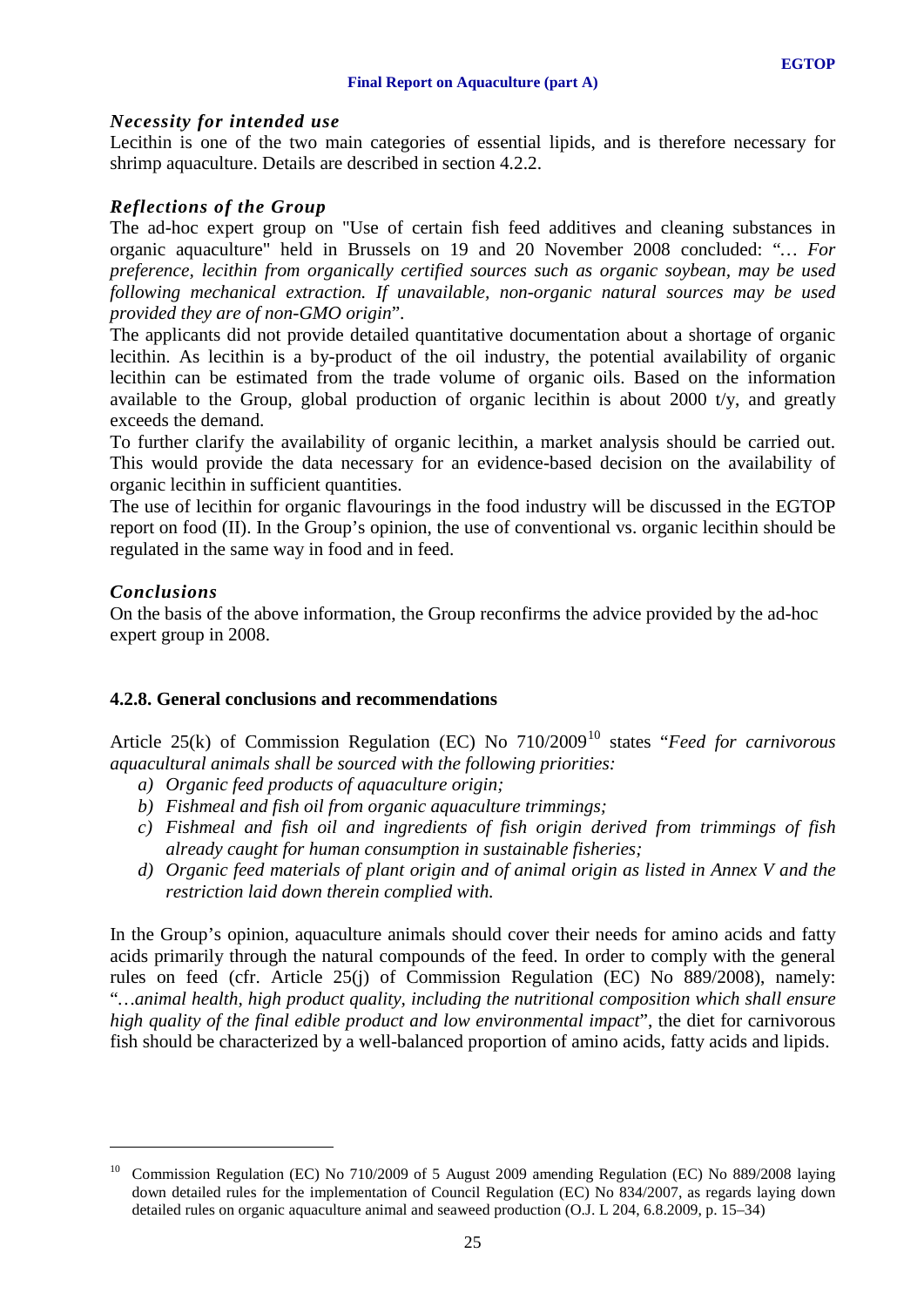The Group also recognizes the specific needs of animal protein and lipids in the diet of shrimps, although in different proportion according to life stages. Therefore, the Group supports a limited use of fishmeal and fish oil derived from sustainable fisheries, as a supplement of the feed naturally available in the rearing environment of shrimps. Such feed rations could be up to 10% for fish oil and up to 25% for fish meal.

The Group is concerned about the consequences of the listed priorities of sourcing feed as laid down in Commission Regulation (EC) No 889/2008 Article 25(k), reported at the beginning of this page. Indeed, with respect to fish meal derived from trimmings, the risk is that the levels of phosphorus contained in such fish meal might result in conflicts with national environmental legislation.

Since fish meal and fish oil are a limited resource, finding alternative protein sources to replace fish meal is clearly a high priority for organic aquaculture. Similarly, developing production of aquafeeds that: a) satisfy aquatic organisms' nutritional requirements for specific amino acids and fatty acids, b) suit their feeding habits and c) result in a high retention of nutrients to maintain animal health and to achieve good quality final products is a high priority. As a consequence, the Group supports the use of alternative proteins sources in organic aquaculture, when available and appropriate for brood stock, weaning, and on-growing diets. The development of organic alternative protein sources should be considered a priority.

Considering all these issues, the Group concluded that the following alternative options should be considered, in order of priority:

- a) Besides fish meal and fish oil derived from trimmings of fish, crustaceans and molluscs, also fish meal and fish oil derived from "whole fish not used for human consumption", caught in sustainable fisheries, should be allowed as ingredients in feed for organic carnivorous fish. This includes feed for fry and brood-stock, as well as for on-growing fish, until sufficient alternative sources of fish meal and fish oil are available.
- b) In addition, the use of other alternative feed materials consisting of whole micro or macro organisms with high contents of essential amino acids and lipids, where possible produced organically, may be needed and are to be preferred to the use of purified or free amino acids as feed supplements/additives.
- c) If not available from organic procedures, essential amino acids and lipids obtained by fermentation or other similar procedures should be allowed as ingredients/additives in carnivorous fish feed only if specifically authorised.

In the case of histidine, the approval in the specific context recommended by the Group should not be seen as a precedent for the use of histidine as a feed additive outside aquaculture, nor for the use of other free amino acids as feed additives for any type of livestock. Other uses / substances should be evaluated separately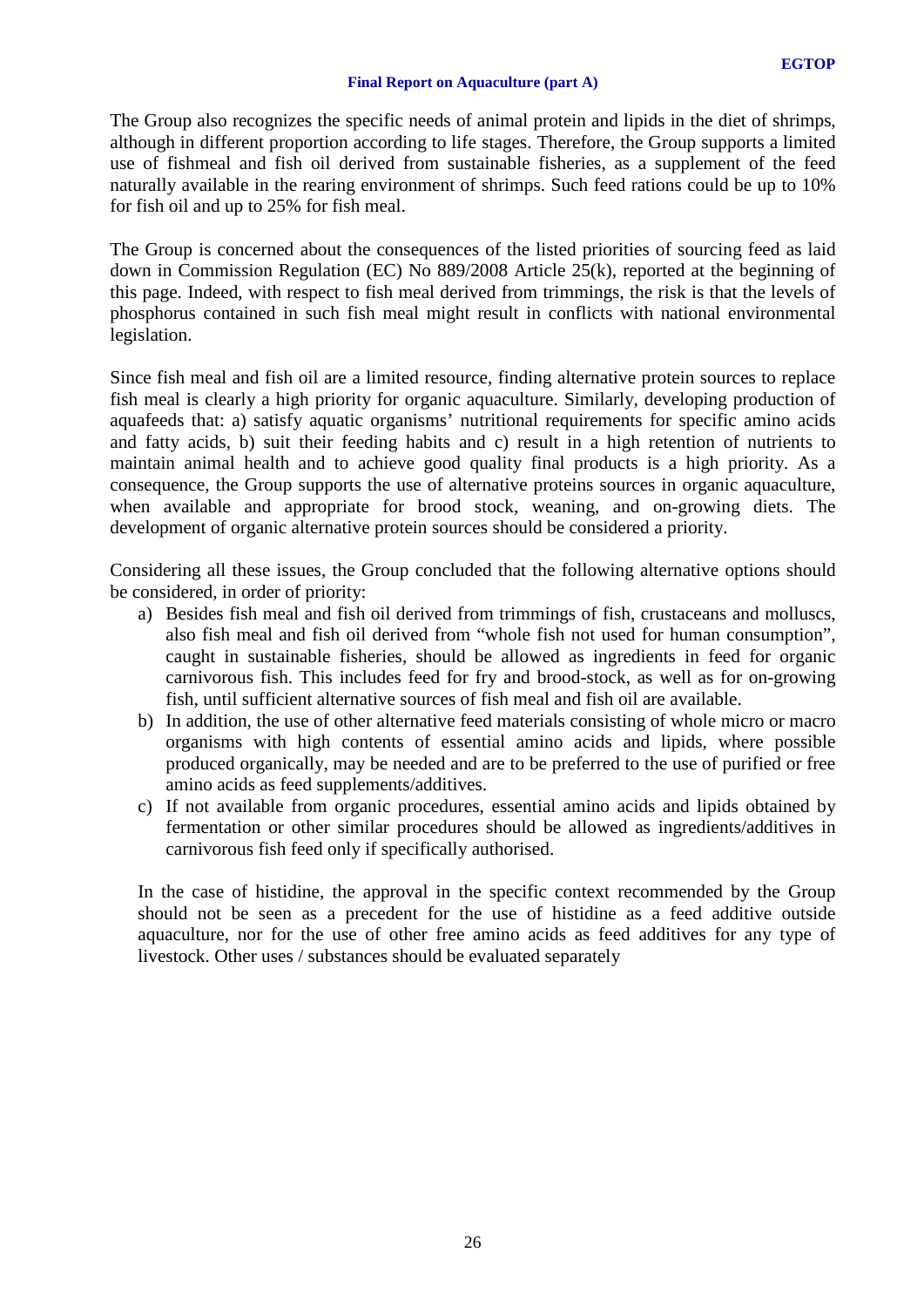# <span id="page-26-0"></span>**5. MINORITY OPINION**

In the conclusions of the paragraph *4.1.2. Restocking in lakes, earth ponds of tidal areas and costal lagoons* is stated: "the Group recognizes the high value of these extensive aquaculture practices, in terms of cultural heritage, biodiversity conservation and economic perspective for the local communities."

Later in the paragraph, is stated: "Therefore, with the exception of eels, the Group considers that restocking of wild fry in the extensive aquaculture farming carried out inside wetlands, such as brackish water ponds, tidal areas and costal lagoons is in line with the objectives, criteria and principles of organic aquaculture production, subject to the following restrictions:

a) A management plan, approved by the local or national authority, that ensures the sustainable exploitation of the species concerned, should be provided. ..."

The Group did not find, however, an agreement in relation to the exclusion of the eels from the restocking practices considered in line with the objectives, criteria and principles of organic aquaculture production. The majority of the Group supported the need for such an exception because the eel is considered an overfished/endangered species.

The following is the minority opinion expressed by the Chair of the EGTOP Group Mr Giuseppe Lembo.

Considering that everyone in the Group agrees "… that restocking of wild fry in the extensive aquaculture farming carried out inside wetlands, such as brackish water ponds, tidal areas and costal lagoons is in line with the objectives, criteria and principles of organic aquaculture production, subject to the following restrictions: a) A management plan, approved by the local or national authority, that ensures the sustainable exploitation of the species concerned, should be provided. ….". Furthermore, considering that there is a general agreement on the overfished/endangered condition of the eel, it is likely that the reasons for the disagreement among the Group arises from a lack of a thorough knowledge about the role assigned to the "Management Plans" by the European Regulations.

Indeed, specific provision on management plans are included in the European regulations, both in general terms (in the context of the CFP), and with specific reference to the eel.

# **Management plan in the CFP**

<u>.</u>

Management plans were previously regulated by the Council Regulation (EC) No 2371/2002<sup>[11](#page-26-1)</sup> on the conservation and sustainable exploitation of fisheries resources under the Common Fisheries Policy.

In particular, the following provisions were included in the Article 6 of Council Regulation (EC) No 2371/2002:

" … 2. Management plans shall include conservation reference points such as targets against which the maintenance of stocks within such limits shall be assessed. ...

3. Management plans shall be drawn up on the basis of the precautionary approach to fisheries management and take account of limit reference points recommended by relevant scientific bodies. They shall ensure the sustainable exploitation of stocks and that the impact of fishing activities on marine eco-systems is kept at sustainable levels. … The management plans shall be multi-annual and indicate the expected time frame for reaching the targets established".

<span id="page-26-2"></span>Council Regulation (EC) No 2371/2002 has been then replaced by the Regulation (EU) No 1380/2013 of the European Parliament and of the Council of 11 December 2013<sup>12</sup>. This new

<span id="page-26-1"></span><sup>&</sup>lt;sup>11</sup> Council Regulation (EC) No 2371/2002 of 20 December 2002 on the conservation and sustainable exploitation of fisheries resources under the Common Fisheries Policy (O.J. L 358, 31.12.2002, p. 59–80)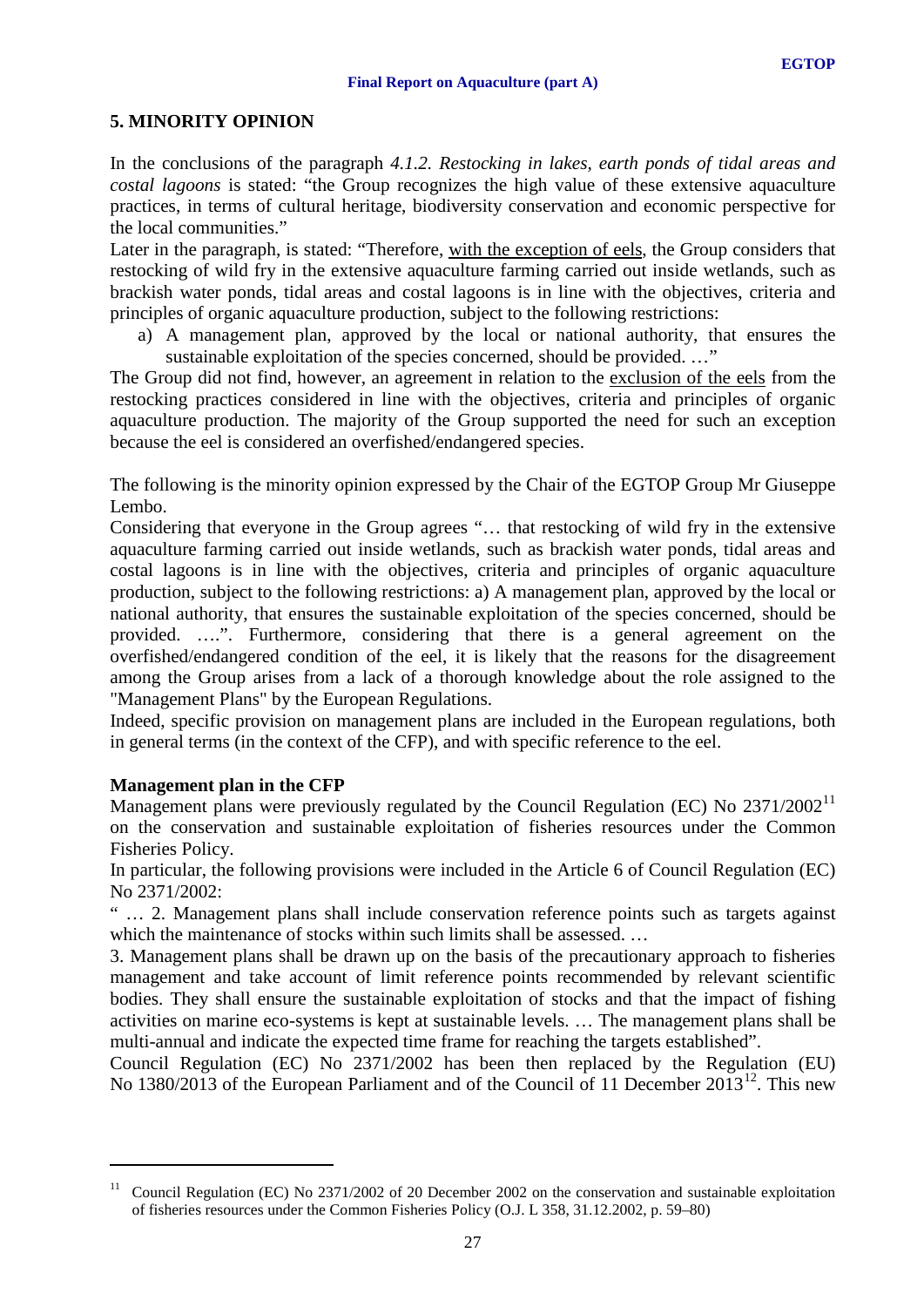Regulation, however, does not change the previous direction in favour of conservation reference points.

In particular, the following provisions are included in the Article 9 of the Regulation (EU) No 1380/2013:

"1. Multiannual plans shall be adopted as a priority, based on scientific, technical and economic advice, and shall contain conservation measures to restore and maintain fish stocks above levels capable of producing maximum sustainable yield in accordance with Article 2(2)."

The provision of article 2 are:

<u>.</u>

"1. The CFP shall ensure that fishing and aquaculture activities are environmentally sustainable in the long-term and are managed in a way that is consistent with the objectives of achieving economic, social and employment benefits, and of contributing to the availability of food supplies.

2. The CFP shall apply the precautionary approach to fisheries management, and shall aim to ensure that exploitation of living marine biological resources restores and maintains populations of harvested species above levels which can produce the maximum sustainable yield. In order to reach the objective of progressively restoring and maintaining populations of fish stocks above biomass levels capable of producing maximum sustainable yield, the maximum sustainable yield exploitation rate shall be achieved by 2015 where possible and, on a progressive, incremental basis at the latest by 2020 for all stocks.

3. The CFP shall implement the ecosystem-based approach to fisheries management so as to ensure that negative impacts of fishing activities on the marine ecosystem are minimised, and shall endeavour to ensure that aquaculture and fisheries activities avoid the degradation of the marine environment. … "

### **Management plan with specific reference to the eel**

Council Regulation (EC) No 1100/2007 of 18 September 2007[13](#page-27-0) establishes specific measures for the recovery of the stock of European eel. In particular, Article 2 of the Regulation states: "Establishment of Eel Management Plans.

- 1. Member States shall identify and define the individual river basins lying within their national territory that constitute natural habitats for the European eel (eel river basins) which may include maritime waters. If appropriate justification is provided, a Member State may designate the whole of its national territory or an existing regional administrative unit as one eel river basin.
- 2. In defining eel river basins, Member States shall have the maximum possible regard for the administrative arrangements referred to in Article 3 of Directive 2000/60/EC of the European Parliament and of the Council<sup>[14](#page-27-1)</sup>.
- 3. For each eel river basin defined under paragraph 1, Member States shall prepare an Eel Management Plan.
- 4. The objective of each Eel Management Plan shall be to reduce anthropogenic mortalities so as to permit with high probability the escapement to the sea of at least 40 % of the silver eel biomass relative to the best estimate of escapement that would have existed if

<sup>&</sup>lt;sup>12</sup> Regulation (EU) No 1380/2013 of the European Parliament and of the Council of 11 December 2013 on the Common Fisheries Policy, amending Council Regulations (EC) No 1954/2003 and (EC) No 1224/2009 and repealing Council Regulations (EC) No 2371/2002 and (EC) No 639/2004 and Council Decision 2004/585/EC (O.J. L 354, 28.12.2013, p. 22–61)

<span id="page-27-0"></span><sup>&</sup>lt;sup>13</sup> Council Regulation (EC) No 1100/2007 of 18 September 2007 establishing measures for the recovery of the stock of European eel (O.J. L 248, 22.9.2007, p. 17–23)

<span id="page-27-1"></span><sup>&</sup>lt;sup>14</sup> Directive 2000/60/EC of the European Parliament and of the Council of 23 October 2000 establishing a framework for Community action in the field of water policy (O.J. L 327, 22.12.2000, p. 1–73)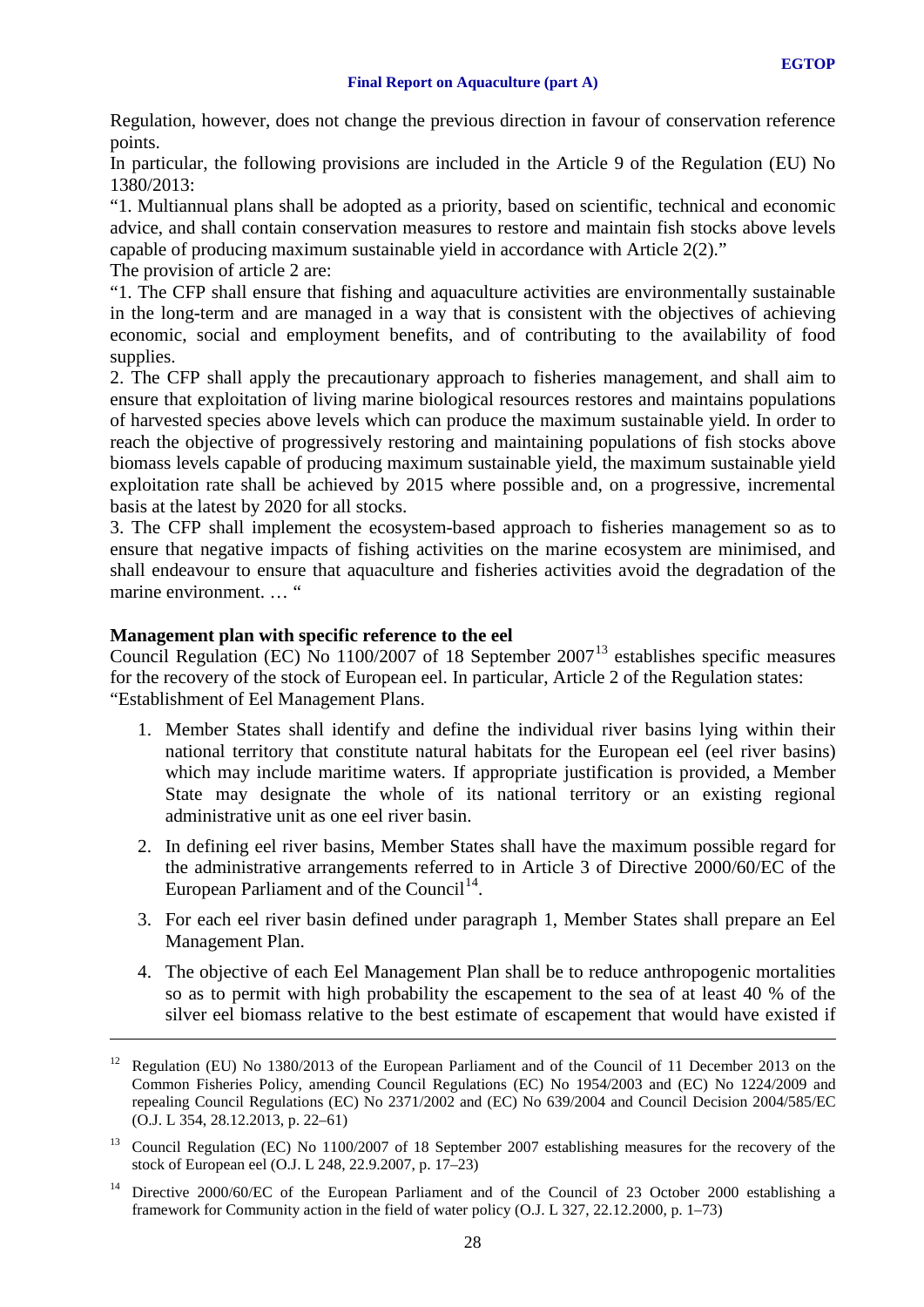no anthropogenic influences had impacted the stock. The Eel Management Plan shall be prepared with the purpose of achieving this objective in the long term.

- 5. The target level of escapement shall be determined, taking into account the data available for each eel river basin, in one or more of the following three ways:
	- a) use of data collected in the most appropriate period prior to 1980, provided these are available in sufficient quantity and quality;
	- b) habitat-based assessment of potential eel production, in the absence of anthropogenic mortality factors;
	- c) with reference to the ecology and hydrography of similar river systems.
- 6. Each Eel Management Plan shall contain a description and an analysis of the present situation of the eel population in the eel river basin and relate it to the target level of escapement laid down in paragraph 4.
- 7. Each Eel Management Plan shall include measures to attain, monitor and verify the objective set out in paragraph 4. The Member States may define the means depending on local and regional conditions.
- 8. An Eel Management Plan may contain, but is not limited to, the following measures:
	- reducing commercial fishing activity,
	- restricting recreational fishing.
	- restocking measures,
	- structural measures to make rivers passable and improve river habitats, together with other environmental measures,
	- transportation of silver eel from inland waters to waters from which they can escape freely to the Sargasso Sea,
	- combating predators,

<u>.</u>

- temporary switching-off of hydro-electric power turbines,
- measures related to aquaculture.
- 9. Each Eel Management Plan shall contain a time schedule for the attainment of the target level of escapement laid down in paragraph 4, following a gradual approach and depending on an expected recruitment level; it shall include measures that will be applied as of the first year of application of the Eel Management Plan.
- 10. In the Eel Management Plan, each Member State shall implement appropriate measures as soon as possible to reduce the eel mortality caused by factors outside the fishery, including hydroelectric turbines, pumps or predators, unless this is not necessary to attain the objective of the plan.
- 11. Each Eel Management Plan shall include a description of the control and enforcement measures which will apply in waters other than Community waters in accordance with Article 10.
- 12. An Eel Management Plan shall constitute a management plan adopted at national level within the framework of a Community conservation measure as referred to in Article  $24(1)(v)$  of Council Regulation (EC) No 1198/2006 of 27 July 2006<sup>[15](#page-28-0)</sup> on the European Fisheries Fund (1)".

<span id="page-28-0"></span><sup>&</sup>lt;sup>15</sup> Commission Regulation (EC) No 1198/2008 of 1 December 2008 establishing a prohibition of fishing for Greenland halibut in NAFO 3LMNO by vessels flying the flag of Estonia (O.J. L 323, 3.12.2008, p. 24–25)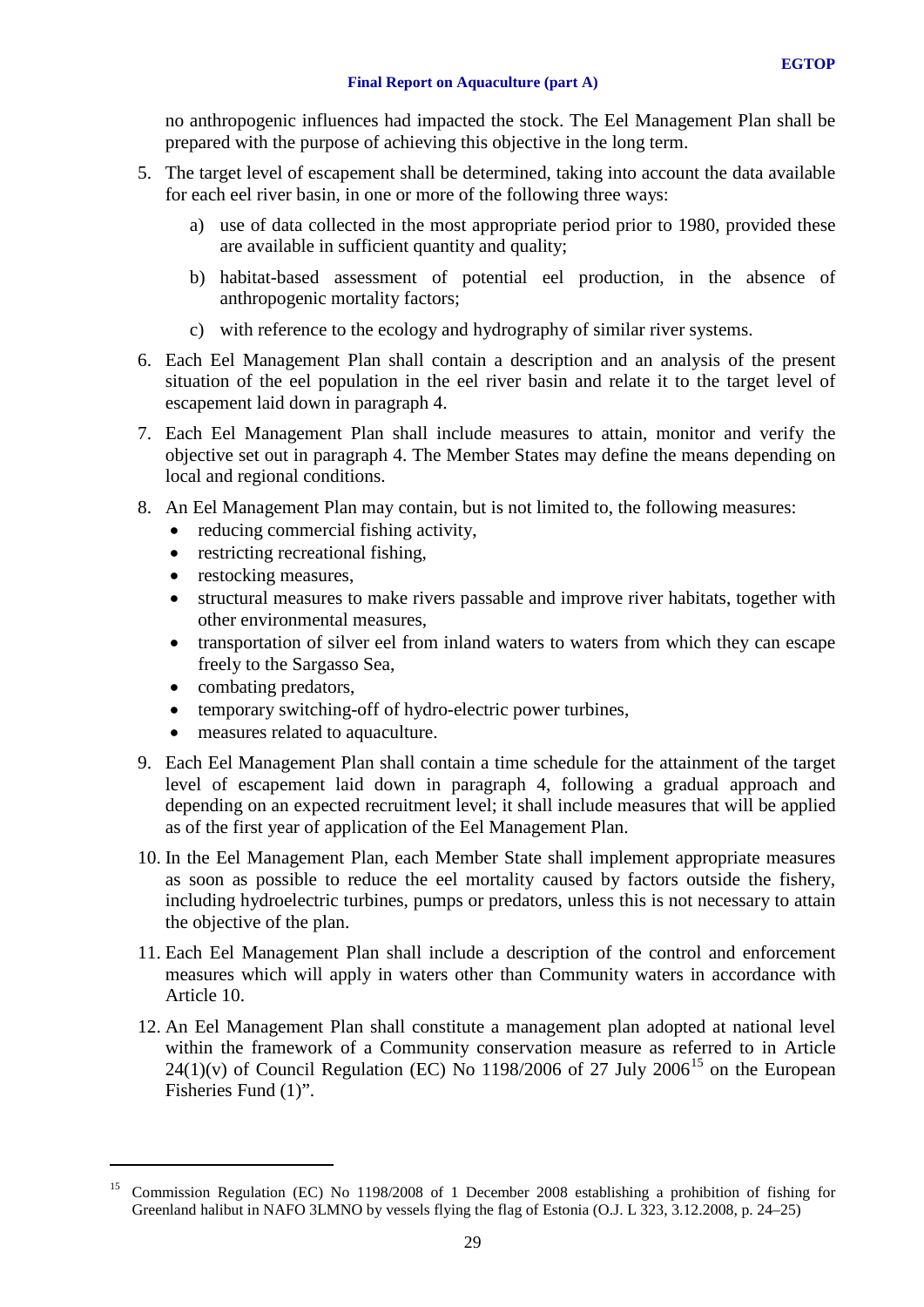In conclusion:

- 1) In light of the above information provided on the role assigned to the "Management Plans" by the European Regulations;
- 2) bearing in mind that the above mentioned regulations provide for control procedures, alongside Member States, for the compliance with the measures adopted in the management plans;
- 3) considering that the recalled regulations seem properly detailed and effective to achieve the intended purposes;
- 4) in view of the restriction established by the Group, for which: "A management plan, approved by the local or national authority, that ensures the sustainable exploitation of the species concerned, should be provided" in order to consider that "... restocking of wild fry in the extensive aquaculture farming carried out inside wetlands, such as brackish water ponds, tidal areas and costal lagoons is in line with the objectives, criteria and principles of organic aquaculture production";
- 5) with reference to the general principle that protection should be ensured to all overfished/endangered species, not only to the eel.

All the above considered, it seems that there are no reasons to believe that a "Management Plan" is effective in protecting any overexploited or endangered species, with the only exception of the eel.

# <span id="page-29-0"></span>**6. REFERENCES**

- Adesulu EA, Mustapha AK, 2000. Use of housefly maggots as a fishmeal replacer in tilapia culture: a recent vogue in Nigeria. 5th International Symposium on Tilapia Aquaculture, Rio de Janeiro, Brazil, Fitzsimmons K, Filho JC, eds, Vol. 1, pp. 138.
- Ajani EK, Nwanna LC, Musa BO, 2004. Replacement of fishmeal with maggot meal in the diets of Nile tilapia, *Oreochromis niloticus*. World Aquaculture 35(1):52-54.
- Akiyama, D.M., Dominy, W.G., Lawrence, A.L., 1992. Penaeid shrimp nutrition. In: Fast, A.W., Lester, L.J. (Eds.), Marine Shrimp Culture: Principles and Practices. Elsevier Science, Amsterdam, pp. 535–568.
- Alday-Sanz V. (2011) The shrimp book. Nottingham University Press (30 Dicember 2010) pp 930 ISBN-10: 1904761593.
- Baron, C.; Svendsen, G.; Lund, I.; Jokumsen, A.; Nielsen, H.; Jacobsen, C. (2013): Organic plant ingredients in the diet of Rainbow Trout (Oncorhynchus mykiss). Impact on fish muscle composition and oxidative stability. European Journal of Lipid Science and Technology, 115, 0000–0000. DOI: 10.1002/ejlt.201300157
- Bendiksen, E.A., Johnsen, C.A., Olsen, H.J., Jobling, M. (2011). Sustainable aquafeeds: progress towards reduced reliance upon marine ingredients in diets for farmed Atlantic salmon (Salmo salar L.). Aquaculture 314, 132–139.
- Bergleiter, S., Berner, U. Censkowsky, U. & Julia-Camprodon, G. (2009) Organic aquaculture 2009. Production and markets. Naturland e.V. and Organic Services GmbH. Report, 120 pages.
- Bondari K, Sheppard DC 1987. Soldier fly Hermetia illucens L., as feed for channel catfish, Ictalurus punctatus (Rafinesque) and blue tilapia, (Oreochromis aureus) (Steindachner). Aquaculture and Fisheries Management 18:209-220.
- Borquez, A., Serrano, E., Dantagnan, P., Carrasco, J., Hernandez, A. (2011): Feeding high inclusion of whole grain white lupin (Lupinus albus) to rainbow trout (Oncorhynchus mykiss): effects on growth, nutrient digestibility, liver and intestine histology and muscle fatty acid composition. Aquacult. Res. 42, 1067–1078.
- Chen H.Y. (1993) Requirements of marine shrimp, Penaeus monodon, juveniles for phosphatidylcholine and cholesterol. Aquaculture 109, 165-176.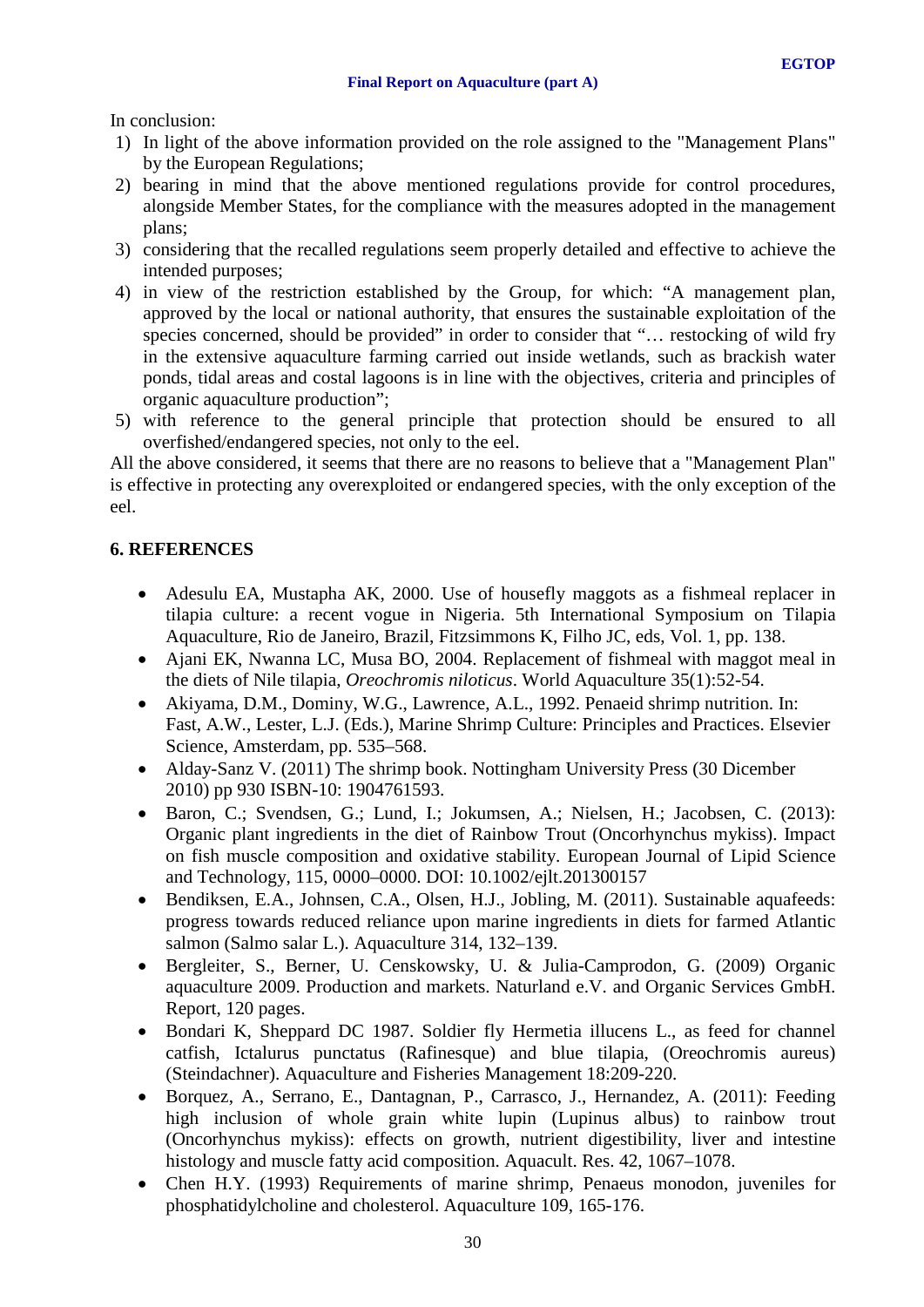- Chen, H.Y. (1998). Nutritional Requirements of the Black Tiger Shrimp: Penaeus monodon, Reviews in Fisheries Science,6:1,79 — 95
- Cousin, M. (1995). Contribution à l'étude de utilisation des glucides et du rapport proteine/énergie chez P.vannamei et P.stylrostris. Thèse INA/PG. Paris. pp. 201
- Cruz-Suárez, L.E., Antimo-Pérez, J.S., Luna-Mendoza, N., Tapia-Salazar, M., Guajardo-Barbosa, C., Ricque-Marie, D., (2000). Relaciones proteína/energía y proteína vegetal/animal optimas en alimentos de engorda para Litopenaeus vannamei y L. stylirostris. In: Cruz - Suárez, L.E., Ricque-Marie, D., Tapia-Salazar, M., Olvera-Novoa, M.A. y Civera-Cerecedo, R., (Eds.). Avances en Nutrición Acuícola V. Memorias del V Simposium Internacional de Nutrición Acuícola. 19-22 Noviembre, 2000. Mérida, Yucatán
- Dayal, J.S., Ali, S.A., Ambasankar, K. & Singh, P. (2003). Effect of dietary protein level on its in vitro and in vivo digestibility in the tiger shrimp Penaeus monodon (Crustacea): Penaeidae). Indian Journal of Marine Sciences, 32(2): 151–155.
- Dong, F.M. 2009; The Nutritional Value of Shellfish. A Washington Sea Grant publication. www.wsg.washington.edu
- EFSA European Food Safety Authority (2005). Opinion of the Scientific Panel on Additives and Products or Substances used in Animal Feed on the safety and the bioavailability of product L-Histidine monohydrochloride monohydrate for salmonids. Question No EFSA-Q-2004-030. Adopted on 2 March 2005. The EFSA Journal, 195, 1- 10.
- EFSA European Food Safety Authority (2011). Scientific Opinion on the revision of the quantitative risk assessment (QRA) of the BSE risk posed by processed animal proteins (PAPs). The EFSA Journal, 9(1): 1947.
- Enami, H.R. (2011) A review of using canola/rapeseed meal in aquaculture feeding. J. Fish. Aquat. Sci., 6, 22-36.
- Espe, M., Lemme, A., Petri, A., El-Mowafi, A. (2006): Can Atlantic salmon (Salmo salar) grow on diets devoid of fish meal? Aquaculture 255, 255–262.
- Fasakin EA, Balogun AM, Ajayi OO, 2003. Evaluation of full fat and defatted maggot meals in the feeding of clariid catfish Clarias gariepinus fingerlings. Aquaculture Research 34:733-738.
- FAO-FIMA 2011 http://affris.org/prawn/habits.php; http://affris.org/giant\_tiger\_prawn/tables/table\_13a.htm
- FAO 2011 http://www.fao.org/fishery/culturedspecies/Litopenaeus vannamei/fr; http://www.fao.org/fishery/culturedspecies/Penaeus\_monodon/en
- Fox J., Treece G.D. ; Sanchez D. (1998) : Shrimp nutrition and feed management. Methods for improving shrimp farming in Central America. Universidad Centroamericana, Centro Investigación de Ecosistemas Acuáticos, 2001. 65-90
- Francis, G., Makkar, H.P.S., Becker, K. (2001): Antinutritional factors present in plant derived alternative fish feed ingredients and their effects in fish. Aquaculture 199, 197– 227.
- Freuchtnicht, G.W., Bark, L.E., Malecha, S.R. & Stanley, R.W. 1988. The effect of protein level in the feed on growth performance of fresh water prawn Macrobrachium rosenbergii individually recorded in clear water flow through aquaria. Presented at the 19th annual meeting of the world aquaculture society, Honolulu, Hawaii.
- Gatlin, D.M., Barrows, F.T., Brown, P., Dabrowski, K., Gaylord, T.G., Hardy, R.W., Herman, E., Hu, G.S., Krogdahl, A., Nelson, R., Rust, M., Sealey, W. Skonberg, D., Souza, E.J., Stone, D., Wilson, R., Wurtele, E. (2007). Expanding the utilization of sustainable plant products in aquafeeds; A review. Aquaculture Research,  $38$ ,  $551 - 579$ .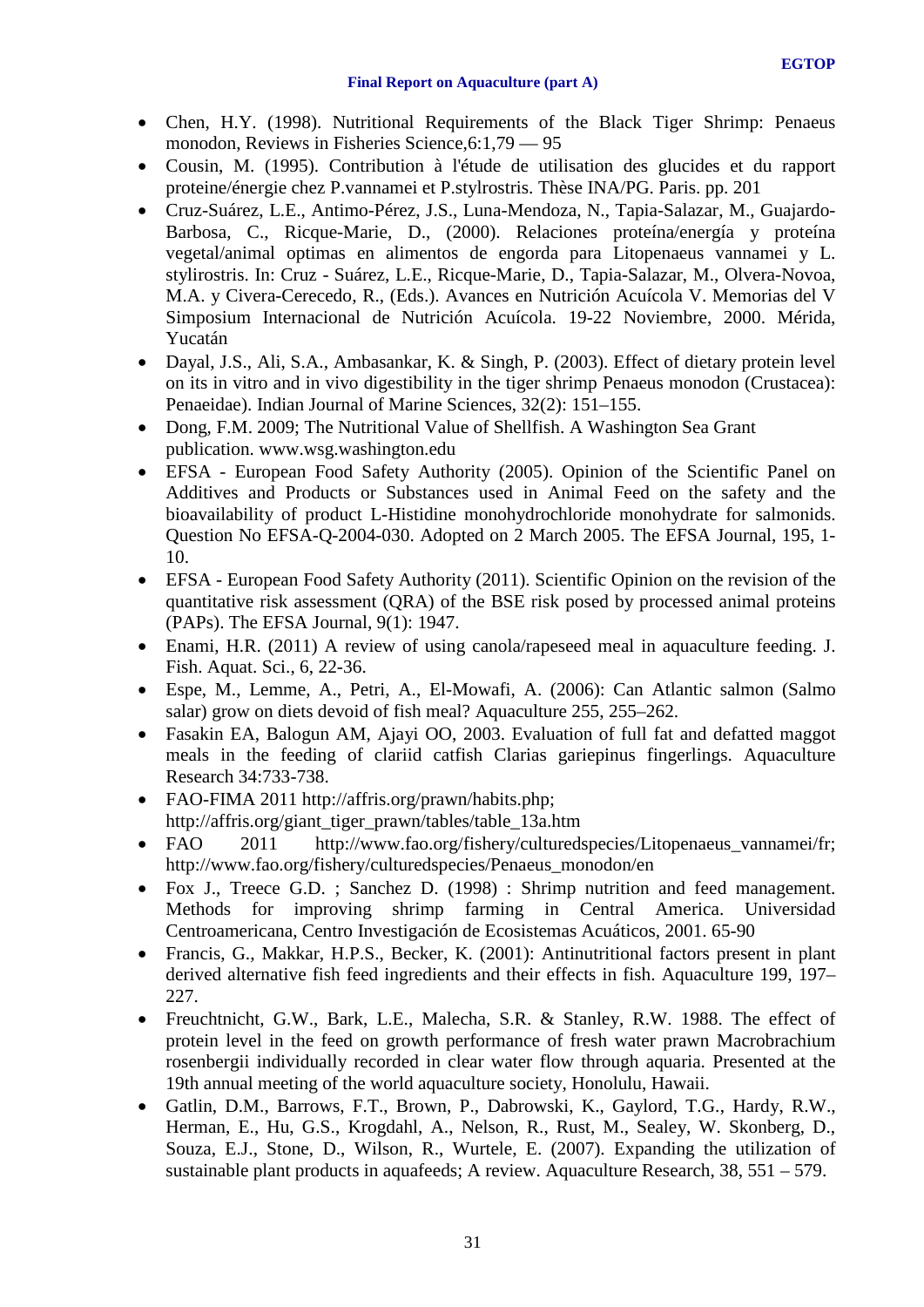- Glencross, B.D., Smith, D.M., Thomas, M.R. & Williams, K.C. (2002). The effects of dietary lipid amount and fatty-acid composition on the digestibility of lipids by the prawn, Penaeus monodon. Aquaculture, 205(1–2): 157–169.
- Glencross, B., Rutherford, N., Hawkins, W. (2011): A comparison of the growth performance of rainbow trout (Oncorhynchus mykiss) when fed soybean, narrow-leaf or yellow lupin meals in extruded diets. Aquacult. Nutr. 17, 317–325.
- Gong, H., Lawrence, A.L., Jiang, D.-H., Castille, F.L., Gatlin, D.M.I. (2000) Lipid nutrition of juvenile Litopenaeus vannamei I. Dietary cholesterol and de-oiled soy lecithin requirements and their interaction. Aquaculture 190: 305- 324.
- Hale OM, 1973. Dried Hermetia illucens larvae (Stratiomyidae) as a feed additive for poultry. Journal of the Georgia Entomological Society 8:16-20.
- Hardy, R.W. & Tacon, A.G.J. (2002) Fishmeal: historical uses, production trends and future outlook for sustainable supplies. In: Stickney, R.R., McVey, J.P. (Eds.), Responsible Marine Aquaculture. CAB International, Oxon, UK, pp. 311–325.
- Hardy, R.W. (2010) Utilization of plant proteins in fish diets: effects of global demand and supplies of fishmeal. Review article. Aquaculture Research, 41, 770-776
- Kaushik, S.J. and Seiliez, I. (2010): Protein and amino acid nutrition and metabolism in fish: Current knowledge and future needs. Aquaculture. Research 41, 322 – 332.
- Krogdahl, A., Penn, M., Thorsen, J., Refstie, S., Bakke, A.M. (2010): Important antinutrients in plant feedstuffs for aquaculture: An update on recent findings regarding responses in salmonids. Aquaculture Research, 41, 333 – 344.
- Kureshy N.; Davis D.A. (2000) : Metabolic requirement for protein by pacific white shrimp, Litopenaeus Vannamei. Memorias del V symposium Internacional de Nutricion Acuicola. 19-22 Noviembre, 2000. Mérida, Yucatan, Mexico.
- Larsen, B.K., Dalsgaard, J., Pedersen, P.B. (2012): Effects of plant proteins on postprandial, free plasma amino acid concentrations in rainbow trout (Oncorhynchus mykiss). Aquaculture 326 – 329, 90 – 98.
- Lund, I., Dalsgaard, J., Rasmussen, H.T., Holm, J. and Jokumsen, A. (2011): Replacement of fish meal with a matrix of organic plant proteins in organic trout (Oncorhynchus mykiss) feed, and the effects on nutrient utilization and fish performance. Aquaculture, 321, pp. 259 -266. doi.org/10.1016.
- Lund, I., Dalsgaard, J., Hansen, J.H., Jacobsen, C., Holm, J. and Jokumsen, A. (2012): Effects of organic plant oils and role of oxidation on nutrient utilization in juvenile rainbow trout (*Oncorhynchus mykiss*). International Journal of Animal Bioscience, pp. 1 - 10. DOI: 10.1017/S1751731112001693
- Lunger, A.N., Craig, S., & McLean, E. (2006) Replacement of fishmeal in cobia (Rachycentron canadum) diets using an organically certified protein. Aquaculture, 257, 393–399.
- Mai, K.S., Zhang, L., Ai, Q.H., Duan, Q.Y., Li, H.T., Wan, J.L., Liufu, Z.G. (2006): Dietary lysine requirement of juvenile seabass (Lateolabrax japonicas). Aquaculture, 258,  $535 - 542$ .
- McVey, J.P. (1993). CRC handbook of mariculture, 2nd edition, Volume I. Crustacean aquaculture. CRC Press, Boca Raton, Florida, 526 pp.
- Mente, E., Karalazos, V., Karapanagiotidis, I.T., Pita, C. (2011): Nutrition in organic aquaculture: An inquiry and a discourse. Aquaculture Nutrition 17, 798 – 817.
- Mente, E., Stratakos, Α. Boziaris, I.S., Kormas, K.A., Karalazos, V., Karapanagiotidis, I.T., Catsiki, A.V., and Leondiadis, L. (2012). The effect of organic and conventional production methods on sea bream growth, health and body composition; a field experiment. Scientia Marina. doi: 10.3989/scimar.03411.07C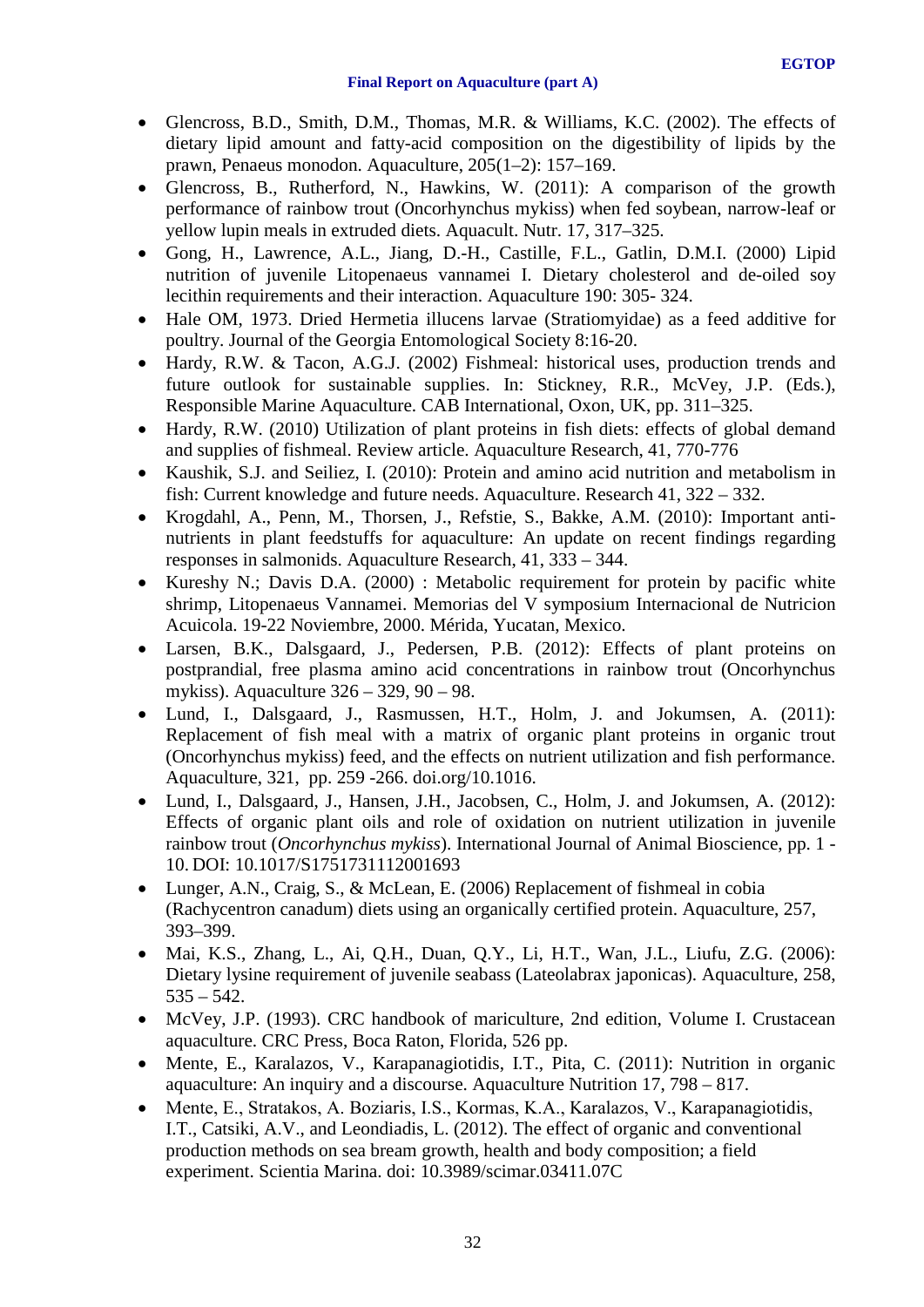- Mitra, G., Mukhopadhyay, P.K. & Chattopadhyay, D.N. 2005. Nutrition and feeding in freshwater prawn (Macrobrachium rosenbergii) farming. Aquafeed Formulation and Beyond, 2: 17-19.
- Nandeesha MC, Gangadhara B, Varghese TJ, Keshavanath P, 2000. Growth response and flesh quality of common carp, Cyprinus carpio fed with high levels of nondefatted silkworm pupae. Asian Fisheries Science 13:235-242.
- NRC, 1993 Nutrient Requirements of Fish. Committee on Animal Nutrition. Board on Agriculture. National Research Council. National Academy Press, Washington USA.
- Newton GL, Booram CV, Barker RW, Hale OM, 1977. Dried Hermetia illucens larvae meal as a supplement for swine. Journal of Animal Science 44:395-400.
- Ng, W.K., Liew, F.L., Ang, L.P., Wong, K.W., 2001. Potential of mealworm (Tenebrio molitor) as an alternative protein source in practical diets for African catfish, Clarias gariepinus. Aquaculture Research 32: 273-280.
- Ogunii JO, Kloas W, Wirth M, Schulz C, Rennert B, 2006. Housefly maggot meal (magmeal): an emerging substitute of fishmeal in tilapia diets. Deutscher Tropentag 2006, Conference on International Agricultural Research for Development, Stuttgart-Hohenheim, Germany, 11-13 October 2006, 7 pp.
- Paibulkichakul C., Piyatiratitivorakul S., Kittakoop P., Viyakarn V., Fast A.W., Menasveta P. (1998) Optimal dietary levels of lecithin and cholesterol for blak tiger prawn P.monodon larvae and postlarvae. Aquaculture 167 (1998) 273-281
- Pereira, T.G. & Oliva-Teles, A. (2003) Evaluation of corn gluten meal as a protein source in diets for gilthead sea bream (Sparus aurata L.) juveniles. Aquac. Res., 34, 1111–1117.
- Piedad-Pascual, F. (1984). Status of prawn (Penaeus monodon) feed development in the Philippines. In: Prawn Industry Development in the Philippines: Proceedings of the National Prawn Industry Development Workshop, 10-13 April 1984, Iloilo City, Philippines. (pp. 75-82). Tigbauan, Iloilo, Philippines: Southeast Asian Fisheries Development Center, Aquaculture Department.
- Pratoomyot, J., Bendiksen, E.A., Bell, J.G., Tocher, D.R., (2010): Effects of increasing replacement of dietary fishmeal with plant protein sources on growth performance and body lipid composition of Atlantic salmon (Salmo salar L.). Aquaculture 305, 124–132.
- Reed, L. & D'Abramo, L.R. 1989. A standard reference diet for crustacean nutrition research. III. Effects on weight gain and amino acid composition of whole body and tail muscle of juvenile prawns Macrobrachium rosenbergii. Journal of the World Aquaculture Society,20: 107–113.
- Rembiałkowska, E. (2007). Review quality of plant products from organic agriculture. J. Sci. Food Agric. 87:2757–2762.
- Sahu, N.P. 2004. Nutrient requirement of Indian fishes of commercial importance: Present status and future need. Indian Society of Fisheries Professional Newsletter 'Indofish'. Vol VI (1-2): 7-15
- Sheen, S.S., Liu, P.C., Chen, S.N., Chen, J.C., 1994. Cholesterol requirement of juvenile tiger shrimp (Penaeus monodon). Aquaculture 125, 131–137.
- Smith D. M., Tabrett S. J., Braclay M. C. (2001) : Cholesterol requirement of subadult black tiger shrimp Penaeus monodon (Fabricius). Aquaculture research, 2001, 32 'Suppl. 1), 399-405
- St-Hilaire S, Shepard C, Tomberlin JK, Irving S, Newton L, McGuire MA, Mosley EE, Hardy RW, Sealey W, 2007. Fly prepupae as a feedstuff for rainbow trout, Oncorhynchus mykiss. Journal of the World Aquaculture Society 38:59-67
- Tacon, A.G.J. 2002. Thematic review of feeds and feed management practices in shrimp aquaculture. Report prepared under the World Bank, NACA, WWF and FAO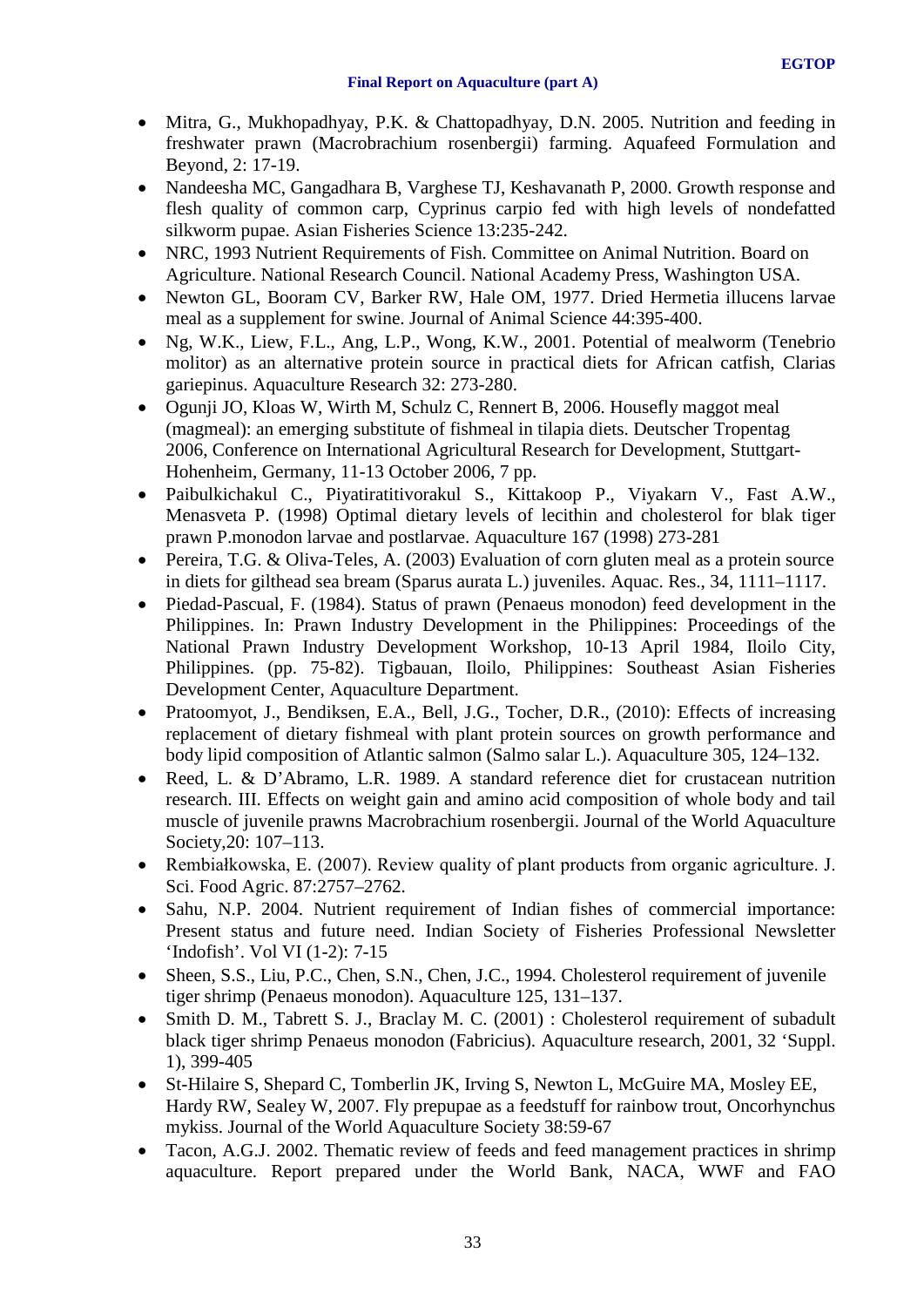Consortium Program on Shrimp Farming and the Environment. Work in Progress for Public Discussion. Published by the Consortium, 69 pp.

- Teshima, S., Kanazawa, A., 1971. Biosynthesis of sterols in the lobster, Panulirus japonica, the prawn, Penaeus japonica, and the crab, Portunus trituberculatus. Comp. Biochem. Physiol. 38B, 597–602.
- Teshima, S., 1997. Phospholipids and sterols. Advances in world aquaculture. In: D'Abramo, L.R., Conklin, D.E., Akiyama, D.M. (Eds.), Crustacean Nutrition vol. 6, World Aquaculture Society, Baton Rouge, pp. 85–107.
- Tiwari, J.B. & Sahu, N.P. 1999. Possible use of soyaphospholipid as a source of lipid in the post larval diet of Macrobrachium rosenbergii. Journal of Aquaculture in the Tropics, 14: 37-46.
- Torstensen, B.E., Espe, M., Sanden, M., Stubhaug, I., Waagbø, R., Hemre, G.I., Fontanillas, R., Nordgarden, U., Hevrøy, E.M., Olsvik, P., Berntssen, M.H.G. (2008): Novel production of Atlantic salmon (Salmo salar) protein based on combined replacement of fish meal and fish oil with plant meal and vegetable oil blends. Aquaculture 285, 193–200.
- Valderrama D. (2011) Shrimp Production Review Food and Resource Economics Department, University Of Florida, USA James L. Anderson The World Bank, Washington, DC GOAL 2011 Santiago, Chile, November 6-9, 2011
- Velasco, M., Lawrence, A.L., Castille, F.L., Obaldo, L.G., 2000. Dietary protein requirement for Litopenaeus vannamei. In: Cruz -Suárez, L.E., Ricque-Marie, D., Tapia-Salazar, M., Olvera-Novoa, M.A. y Civera-Cerecedo, R., (Eds.). Avances en Nutrición Acuícola V. Memorias del V Simposium Internacional de Nutrición Acuícola.
- 19-22 Noviembre, 2000. Mérida, Yucatán, México.
- Zubiaurre, C. (2013): The current status and future perspectives of European organic aquaculture. M.Sc. thesis, University of Barcelona.
- Waagbø R. Tröβe, C; Koppe, W. Fontanillas, R. and Breck, O. 2010. Dietary histidine supplementation prevents cataract development in adult Atlantic salmon, Salmo salar. L., in seawater. British Journal of Nutrition, 104:1460-1470.
- Williams EE., Anderson MJ., Miller TJ., Smith SD. (2004). The lipid composition of hypodermal membranes from the blue crab (Callinectes sapidus) changes during the molt cycle and alters hypodermal calcium permeability.Comp Biochem Physiol B Biochem Mol Biol. 137(2):235-45.
- Wilson, R.P. (2002): Amino acids and proteins. In: Hardy, R.W., Halver, J. (Eds.), Fish Nutrition. Academic Press, Amsterdam, pp. 143–179.
- Wilson, R.P. 2003; Amino acid requirements of finfish and crustaceans. In: Amino acids in animal nutrition, 2nd edition (ed. J.P.F.D'Mello). CABI Publishing, pp. 427-447.
- Weir G. (1998) : The use of proteins in aquaculture feeds. Biotechnology in the feed industry (1998) 605-611 line UCAAB L3260
- Yang, Y., Wang, Y., Lu, Y., Li, O. (2011): Effect of replacing fish meal with soybean meal on growth, feed utilization and nitrogen and phosphorus excretion on rainbow trout (Oncorhynchus mykiss). Aquacult. Int. 19, 405–419.